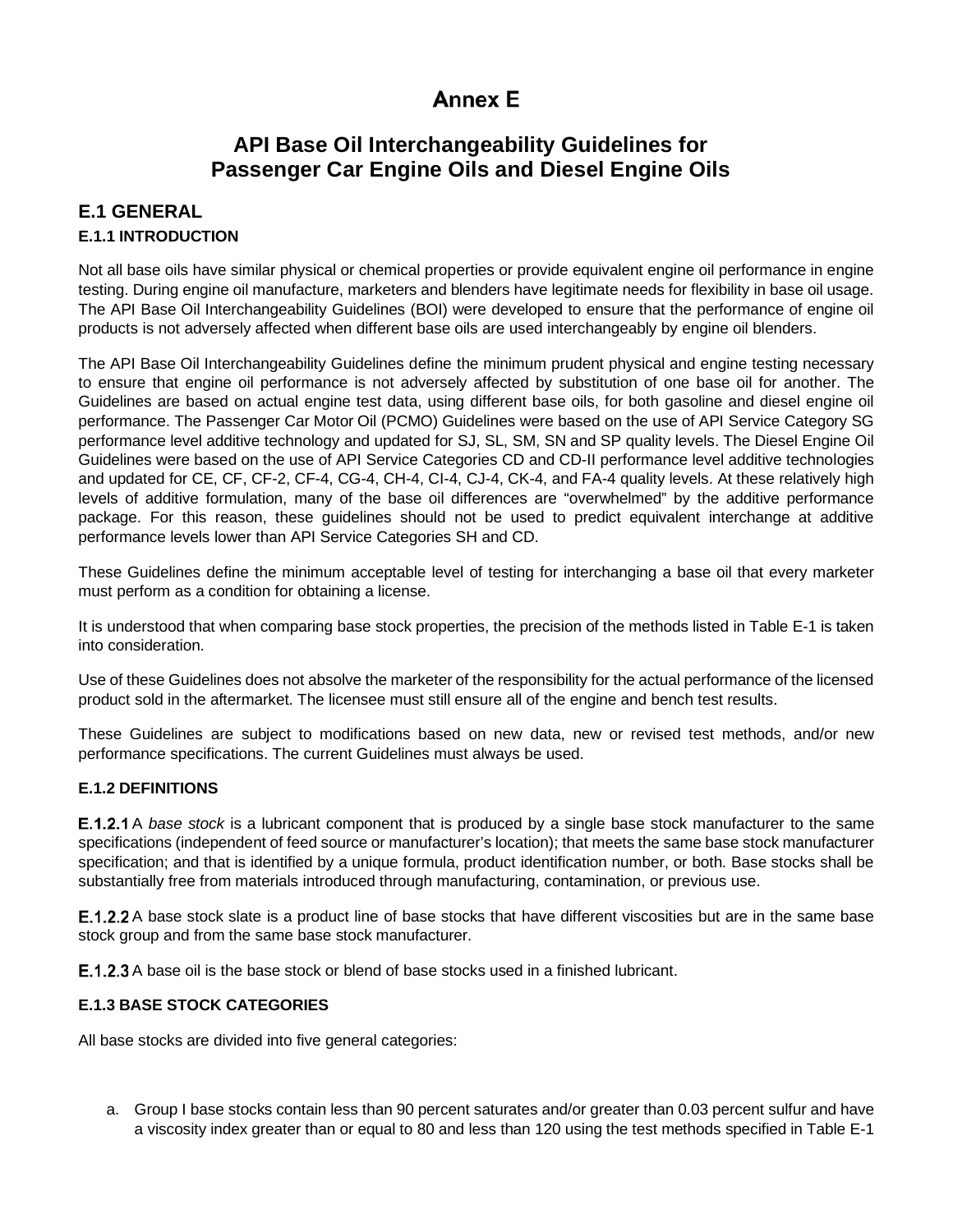- b. Group II base stocks contain greater than or equal to 90 percent saturates and less than or equal to 0.03 percent sulfur and have a viscosity index greater than or equal to 80 and less than 120 using the test methods specified in [Table E-1.](#page-1-0)
- c. Group III base stocks contain greater than or equal to 90 percent saturates and less than or equal to 0.03 percent sulfur and have a viscosity index greater than or equal to 120 using the test methods specified in [Table E-1.](#page-1-0)
- d. Group IV base stocks are polyalphaolefins (PAO). PAOs can be interchanged without additional qualification testing as long as the interchange PAO meets the original PAO manufacturer's specifications in physical and chemical properties. The following key properties need to be met in the substituted stock:
	- 1) Kinematic viscosity at 100°C, 40°C, and -40°C
	- 2) Viscosity index
	- 3) NOACK volatility
	- 4) Pour point
	- 5) Unsaturates
- <span id="page-1-0"></span>e. Group V base stocks include all other base stocks not included in Group I, II, III, or IV.

| Property                     | <b>Test Method</b> |
|------------------------------|--------------------|
| Saturates <sup>a, b, c</sup> | <b>ASTM D2007</b>  |
| (use one listed method)      | ASTM D7419         |
| Viscosity index              | <b>ASTM D2270</b>  |
| Sulfur                       | <b>ASTM D1552</b>  |
| (use one listed method)      | ASTM D2622         |
|                              | <b>ASTM D3120</b>  |
|                              | ASTM D4294         |
|                              | ASTM D4927         |

**Table E-1—Analytical Methods for Base Stock**

*<sup>a</sup>* The most recent version of each of the listed standards shall be used.

*<sup>b</sup>* For Saturates below 75.0% ASTM D2007 must be used.

*<sup>c</sup>* For saturates ≥ 75.0% ASTM D7419 data must be converted to the ASTM D2007 equivalent using the correlation equation outlined in ASTM D7419 to apply read across.

### **E.1.4 KEY ABBREVIATIONS**

- **DI**: Detergent Inhibitor
- **VI:** Viscosity Index
- **VM:** Viscosity Modifier. Although viscosity modifiers are frequently referred to as Viscosity Improvers (and thus abbreviated to "VI"), this Annex will rigorously employ "VM" to avoid ambiguities vs. "Viscosity Index".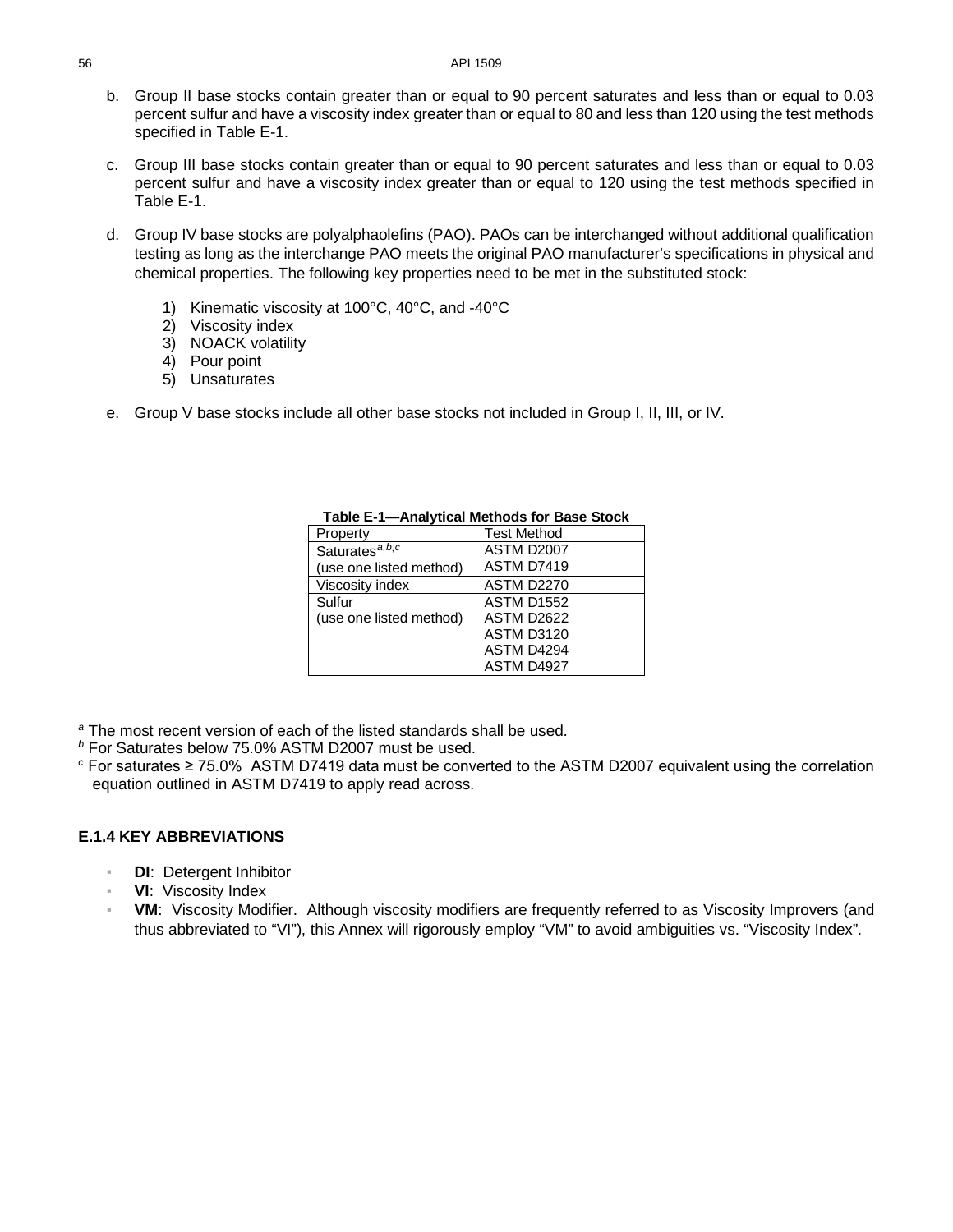### <span id="page-2-0"></span>**E.2 INTERCHANGE FOR PASSENGER CAR MOTOR OILS E.2.1 GUIDELINES**

**[E.2](#page-2-0).1.1** Based on existing engine test data submitted to API, passing engine tests specified in Section E.2 are required for interchanging the base stock in an original API-licensed PCMO.

**E.2.1.2** In any case where base stocks of more than one group are interchanged simultaneously, the most severe testing requirement applies.

E.2.1.3 Engine testing is not required when a single interchange base stock that meets the definition of Group I, Group II, Group III, or Group IV is used at less than or equal to 10 mass percent of the blended PCMO formulation. In some cases, higher percentages of Group III or Group IV may be substituted without further engine testing as specified in this annex or in the ACC Code of Practice (Appendix I, Guideline 5). The ACC Code of Practice should be followed for Group V.

**E.2.1.4** The PCMO blended with the interchange base stock shall meet all physical and chemical specifications and bench test requirements for the appropriate API Service Category and/or ILSAC specification.

**E.2.1.5** Base stocks approved under the provisions of these Guidelines may be commingled without further testing, consistent with provisions of Annex F.

Acceptable test methods for base stock and base oil blend properties are listed in [Table E-1.](#page-1-0) It is understood that when comparing properties, the precision of the methods is taken into consideration. In the following tables, BOV refers to the Base Oil Blend Viscosity measured by ASTM D445.

<span id="page-2-1"></span>**E.2.1.7** For engine oils licensed by API against the ILSAC GF-5 standard, the licensee shall ensure that the ROBO or IIIGA data supporting the final formulation was produced in a formulation containing the pour point depressant and base stock(s) used in the licensed formulation.

### **E.2.2 REQUIREMENTS**

**E.2.2.1** API recognizes the importance of the Multiple Test Evaluation Procedures. Engine testing to support base oil interchangeability shall be in accordance to the information referred to in Annex P, footnote . These Guidelines shall be used in conjunction with the ACC Code of Practice.

E.2.2.2 Complete performance documentation is required for the original Passenger Car Motor Oils (PCMO). The detergent inhibitor (DI) and/or viscosity modifier (VM) remain unchanged when interchange base oils are tested, except as provided by the ACC Code of Practice. A base oil interchange obtained under these guidelines applies to a single PCMO formulation. In the event of a change in the DI and/or VM outside the ACC Code of Practice, these Guidelines shall be reapplied.

E.2.2.3 For the passenger car tests listed in, these Guidelines may allow some testing relief. Check the Guidelines for each specific test before establishing the test program requirements for a specific oil formulation.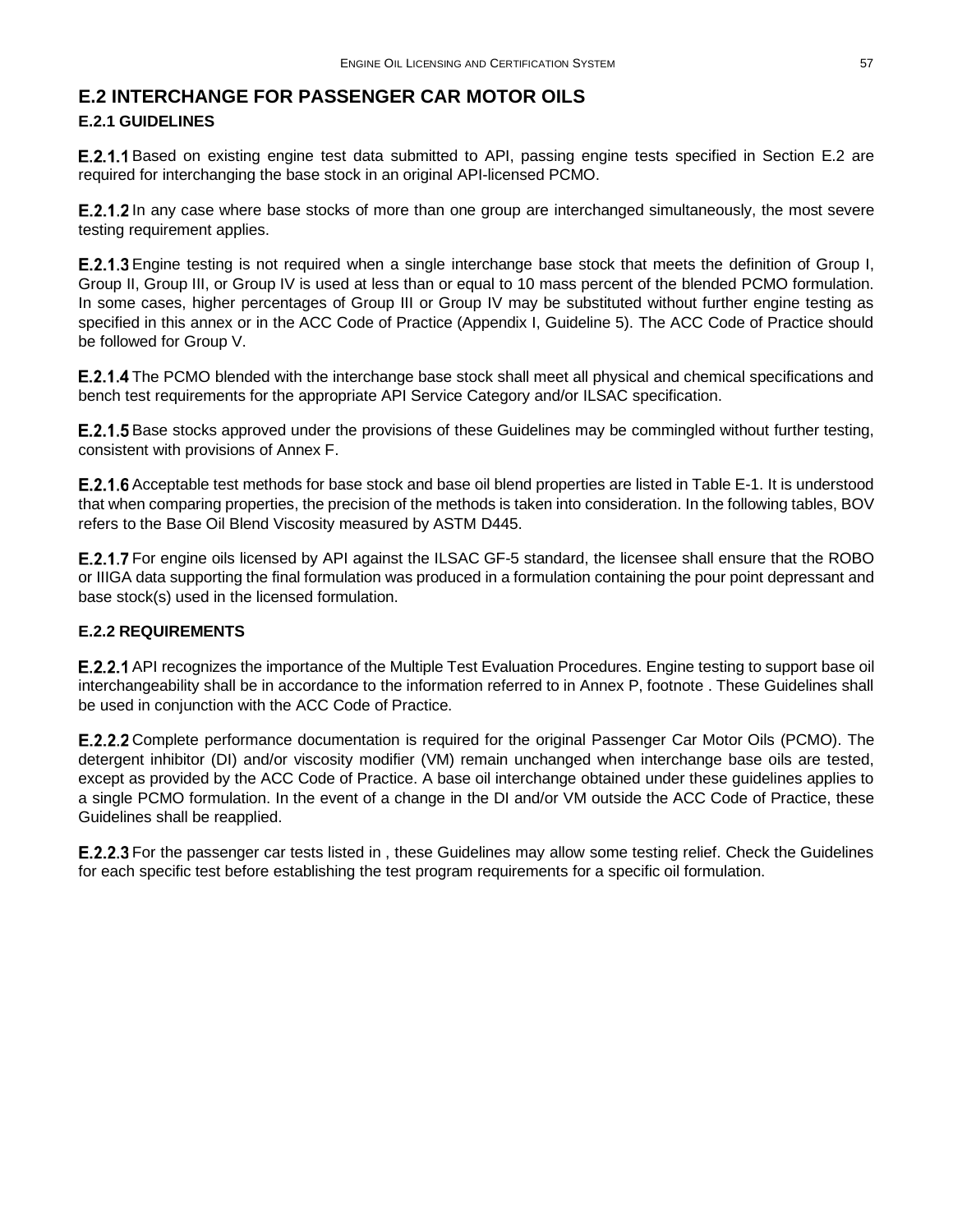|                                                        |             | Annex E    |              |           |              |              |           | Resource   | <b>SN</b>   |      |              |       |
|--------------------------------------------------------|-------------|------------|--------------|-----------|--------------|--------------|-----------|------------|-------------|------|--------------|-------|
| <b>Test Name</b>                                       | <b>ASTM</b> | Reference  | SJ           | <b>SL</b> | <b>SM</b>    | <b>SN</b>    | <b>SP</b> | Conserving | <b>PLUS</b> | GF-5 | GF-6A        | GF-6B |
| Sequence IIIE                                          | D5533       | E.2.2.4.1  | X            |           |              |              |           |            |             |      |              |       |
| Sequence IIIF                                          | D6984       | E.2.2.4.1  | $\mathsf{x}$ | X         |              |              |           |            |             |      |              |       |
| Sequence IIIG/IIIGA/IIIGB                              | D7320       | E.2.2.4.1  | $\mathsf{X}$ | X         | X            | X            |           | X          |             | X    |              |       |
| Sequence IIIH/IIIHA/IIIHB                              | D8111       | E.2.2.4.2  |              |           | X            | X            | X         | X          |             | X    | X            | X     |
| Sequence IVA                                           | D6891       | E.2.2.4.3  | X            | X         | X            | X            |           |            |             | X    |              |       |
| Sequence IVB                                           | D8350       | E.2.2.4.4  |              |           |              |              | $\times$  | X          |             |      | X            | X     |
| Sequence VE                                            | D5302       | E.2.2.4.5  | X            | X         |              |              |           |            |             |      |              |       |
| Sequence VG                                            | D6593       | E.2.2.4.5  | X            | X         | X            | X            |           |            |             | X    |              |       |
| Sequence VH                                            | D8256       | E.2.2.4.6  | X            | X         | X            | X            | X         |            |             | X    | X            | X     |
| Sequence VID                                           | D7589       | E.2.2.4.7  |              |           |              |              |           | X          |             | X    |              |       |
| Sequence VIE                                           | D8114       | E.2.2.4.8  | $\mathsf{X}$ | X         | X            | X            | X         | X          |             | X    | X            |       |
| Sequence VIF                                           | D8226       | E.2.2.4.9  |              |           |              | X            | X         | X          |             |      |              | X     |
| CRC L-38                                               | D5119       | E.2.2.4.10 | X            |           |              |              |           |            |             |      |              |       |
| Sequence VIII                                          | D6709       | E.2.2.4.10 | $\mathsf{X}$ | X         | X            | $\mathsf{X}$ | $\times$  |            |             | X    | X            |       |
| Sequence IX                                            | D8291       | E.2.2.4.11 |              |           |              |              | $\times$  |            | X           |      | X            | X     |
| Sequence X                                             | D8279       | E.2.2.4.12 |              |           |              |              | X         |            |             |      | X            | X     |
| <b>Ball Rust Test</b>                                  | D6557       | E.4.2.5    | $\mathsf{X}$ | X         | X            | X            | X         |            |             | X    | X            | X     |
| <b>EOFT</b>                                            | D6795       | E.4.2.3    | X            | X         | X            | X            | X         |            |             | X    | X            | X     |
| Filterability - EOWTT                                  | D6794       | E.4.2.4    | X            | X         | $\mathsf{x}$ | X            | $\times$  |            |             | X    | $\mathsf{x}$ | X     |
| Homogeneity & Miscibility                              | D6922       | E.4.2.3    | X            | X         | $\times$     | X            | X         |            |             | X    | X            | X     |
| <b>TEOST 33/33C</b>                                    | D6335       | E.4.2.1    | X            |           |              | X            | X         | X          |             | X    | X            |       |
| <b>TEOST MHT</b>                                       | D7097       | E.4.2.2    |              | X         | X            | X            |           |            |             | X    |              |       |
| Aged Oil Low Temp. Vis.<br><b>ROBO</b>                 | D7528       | E.2.1.7    |              |           |              | X            | X         |            |             | X    | X            | X     |
| <b>Elastomer Compatibility</b><br>Std. Ref. Elastomers | D7216       | E.4.2.11   |              |           |              | X            | X         | X          |             | X    | X            | X     |

**Table E-2—Tests for API S Category Base Oil Interchange**

Note: X = Test methods where BOI is defined. Testing requirements can be found in API 1509 Annex G, Annex O and/or ASTM D4485.

E.2.2.4 Passenger car engine tests required for interchanging the base stock are given in [E.2.2.4.1](#page-4-3) through [E.2.2.4.12.](#page-11-1) The BOI Guidelines vary according to the API base stock group and amount of the base stocks used in the original test oil and the candidate oil formulations. All percentages are mass percent of the total formulation unless otherwise noted.

The testing to support BOI and VGRA guideline development for each sequence test cited by the API Service Categories and ILSAC specifications utilizes base stocks, base oils, and finished fluids with a range of physical properties. The significance of the effect of these physical properties on lubricant performance can vary for each test or test type. Data for base stocks, base oils, and/or finished fluids are included in [Table E-3](#page-4-4) below. These values are provided for information only and do not represent any limitation on interpretation of these guidelines.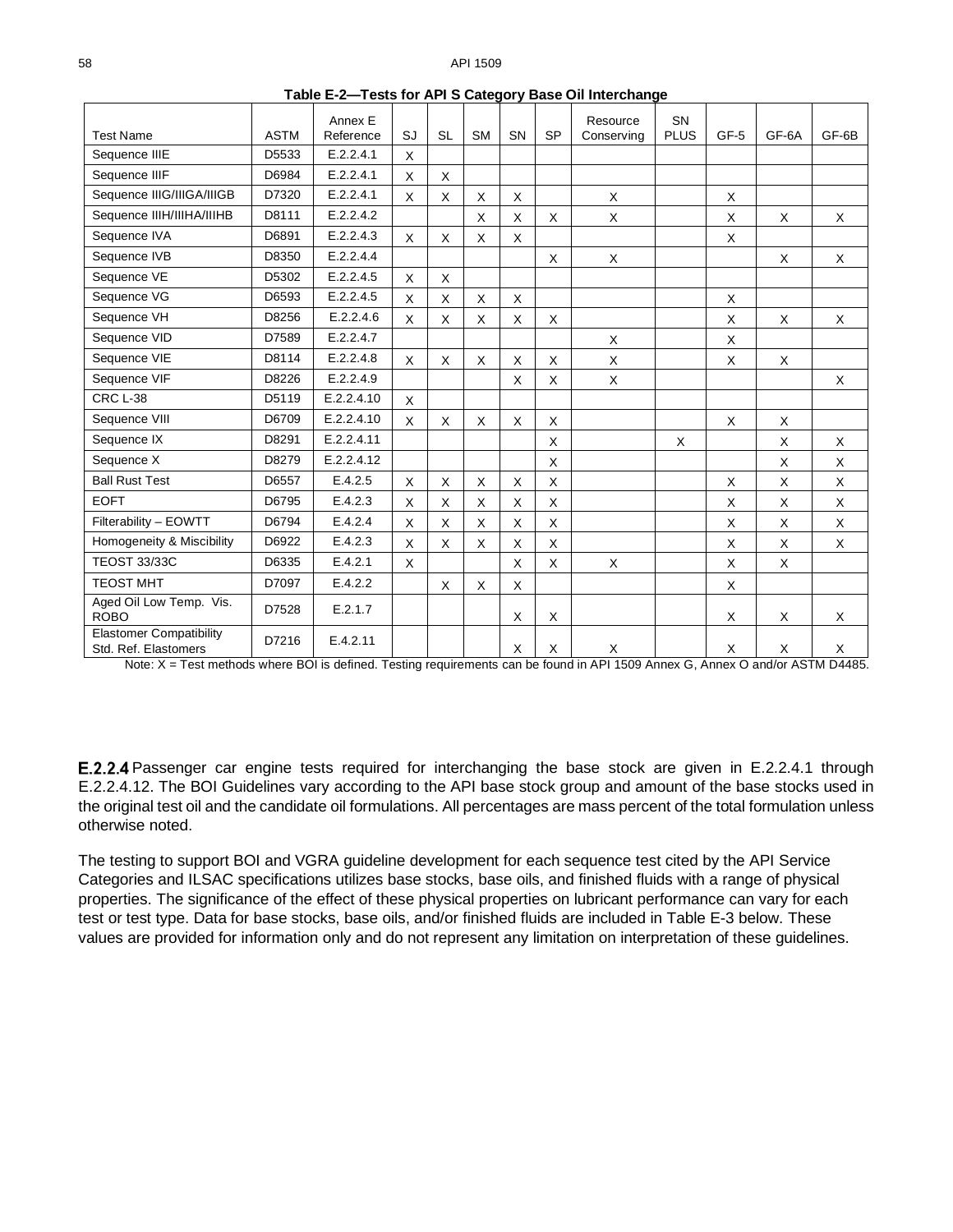<span id="page-4-4"></span>

| Sequence   | <b>Base Stock</b>       | $BOV_{100}$        | Base Oil VI | Base Oil Sats             | Base Oil                  | Base Oil       | Viscosity Grade Range |
|------------|-------------------------|--------------------|-------------|---------------------------|---------------------------|----------------|-----------------------|
|            | Groups                  | Range,             | Range       | Range (D7419),            | Sats Range                | Sulfur         |                       |
|            |                         | mm <sup>2</sup> /s |             | wt%                       | $(D2007)$ ,               | Range, ppm     |                       |
|            |                         |                    |             |                           | wt%                       |                |                       |
| IIIH.      | I, II, III <sup>a</sup> | 4.5 to 10.7        | 96 to 139   | $96.0 \text{ to } > 99.8$ | 93.1 to 98.2              | $<$ 5 to 371   | 0W-16 to 20W-50       |
| IVB        | II, III                 | 4.2 to 11.2        | 108 to 140  | 96.7 to >99.8             | 93.4 to 99.0              | $<$ 5          | 0W-16 to 20W-50       |
| VH         | I, II, III, IV          | 4.2 to 11.1        | 95 to 130   | Group I                   | Group I                   | Group I        | 0W-16 to 20W-50       |
|            |                         |                    |             | 86.8 to 87.5              | 82.8 to 83.5              | 1301 to 1365   |                       |
|            |                         |                    |             | Group II                  | Group II                  | Groups II, III |                       |
|            |                         |                    |             | 95.0 to >99.8             | 92.7 to 99.0 <sup>b</sup> | $<$ 5          |                       |
|            |                         |                    |             | Group III                 | Group III                 |                |                       |
|            |                         |                    |             | >99.8                     | 97.7 to 98.4              |                |                       |
| <b>VIE</b> | II, III                 | 4.2 to 5.9         | 111 to 135  | $96.9$ to $>99.8$         | 93.6 to 99.9              | $<$ 5          | 0W-20 to 10W-30       |
| <b>VIF</b> | $\mathbf{III}$          | 4.2 to 4.4         | 122 to 130  | >99.8                     | 98.3 to 99.7              | $<$ 5          | 0W-16, 0W-20          |
| IX         | II, III, IV             | 4.2 to 6.2         | 109 to 136  | 96.7 to >99.8             | 93.4 to 99.9              | $<$ 5          | 0W-16 to 10W-30       |
| X          | II, III, IV             | 4.2 to 6.2         | 109 to 140  | 96.7 to >99.8             | 93.4 to 98.4              | $<$ 5          | 0W-16 to 10W-40, 5W   |

**Table E-3—Base Stock, Base Oil, Finished Fluid Data to Support BOI/VGRA Guideline Development for Sequence Tests Cited**

*<sup>a</sup>* Group 1 blended with Group III at 36% Group I/64% Group III ratio.

*<sup>b</sup>* Data not supplied on all Group II base stocks to enable calculation of all base oil saturates levels.

<span id="page-4-3"></span>E.2.2.4.1 For Sequence IIIE, IIIF, IIIFHD, IIIG and IIIGA tests required for interchanging the base stock, specific requirements are given in [Table E-4.](#page-4-5)

**E.2.2.4.1.1** Single Technology Matrix (STM) is an alternate approach to BOI for Sequence IIIF, IIIFHD, IIIG, and IIIGA (see Annex O).

Additionally, once a combination of five passing Sequence IIIGB and/or Sequence IIIHB tests (Sequence IIIHB at Sequence IIIGB equivalency) has been demonstrated on a unique technology [a unique technology is a single additive package (DI) at a constant treat rate], then no additional Sequence IIIGB or Sequence IIIHB testing is required for that unique technology.

<span id="page-4-5"></span><span id="page-4-2"></span><span id="page-4-1"></span><span id="page-4-0"></span>

| Base Stock in        |          | Interchange Base Stock |                                           |                                                                                                                                                     |          |  |  |
|----------------------|----------|------------------------|-------------------------------------------|-----------------------------------------------------------------------------------------------------------------------------------------------------|----------|--|--|
| Original Test<br>Oil | Group I  | Group II               | Group III                                 | Group IV                                                                                                                                            | Group V  |  |  |
| Group I              | Required | Required               | $\leq$ 30% Not Required<br>> 30% Required | $\leq$ 30% Not Required<br>> 30% Required                                                                                                           | Required |  |  |
| Group II             | Required | Required               | $\leq$ 30% Not Required<br>> 30% Required | $\leq$ 30% Not Required<br>-----<br>> 30% Required                                                                                                  | Required |  |  |
| Group III            | Required | Required               | Required                                  | $\leq$ 30% Not Required<br>> 30% Required                                                                                                           | Required |  |  |
| Group IV             | Required | Required               | $\leq$ 30% Not Required<br>> 30% Required | Not Required provided the<br>interchange Group IV meets the<br>original manufacturer's specifications<br>in all physical and chemical<br>properties | Required |  |  |
| Group V              | Required | Required               | Required                                  | Required                                                                                                                                            | Required |  |  |

**Table E-4—Sequence IIIE, IIIF, IIIFHD, IIIG, IIIGA, and IIIGB Tests Required for Interchanging the Base Stock**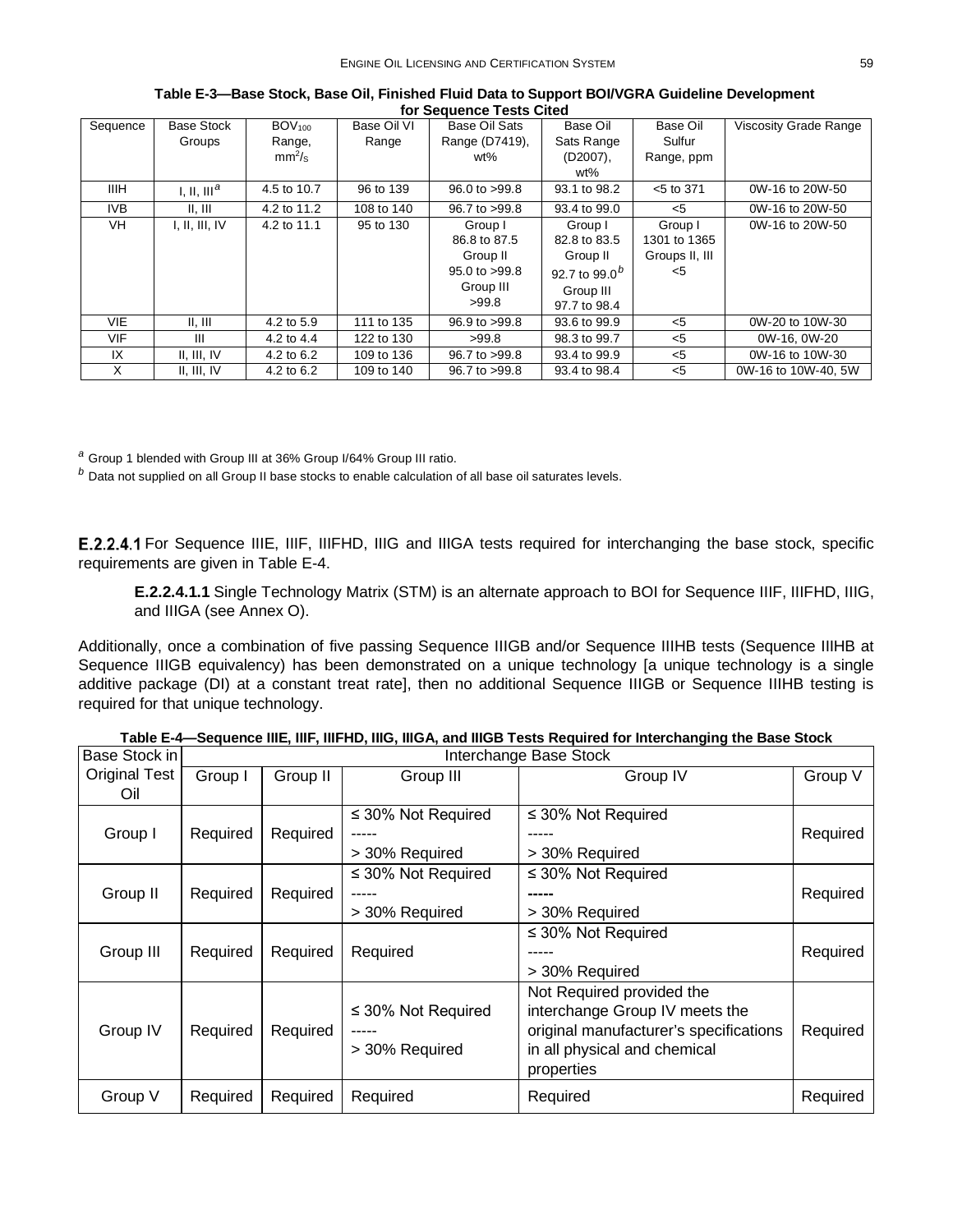<span id="page-5-0"></span>E.2.2.4.2 For Sequence IIIH and IIIHB tests required for interchanging the base stock, specific requirements are given in [Table E-5.](#page-5-2)

Additionally, once five passing Sequence IIIHB tests have been demonstrated on a unique technology [a unique technology is a single additive package (DI) at a constant treat rate], then no additional Sequence IIIHB testing is required for that unique technology.

<span id="page-5-2"></span>

| Base Stock in        |          | Interchange Base Stock |                         |                                                                                                                                          |          |  |  |  |
|----------------------|----------|------------------------|-------------------------|------------------------------------------------------------------------------------------------------------------------------------------|----------|--|--|--|
| <b>Original Test</b> | Group I  | Group II               | Group III               | Group IV                                                                                                                                 | Group V  |  |  |  |
| Oil                  |          |                        |                         |                                                                                                                                          |          |  |  |  |
|                      |          |                        | $\leq$ 30% Not Required |                                                                                                                                          |          |  |  |  |
| Group I              | Required | Required               |                         | Required                                                                                                                                 | Required |  |  |  |
|                      |          |                        | > 30% Required          |                                                                                                                                          |          |  |  |  |
|                      |          |                        | $\leq$ 30% Not Required |                                                                                                                                          |          |  |  |  |
| Group II             | Required | Required               |                         | Required                                                                                                                                 | Required |  |  |  |
|                      |          |                        | > 30% Required          |                                                                                                                                          |          |  |  |  |
| Group III            | Required | Required               | Required                | Required                                                                                                                                 | Required |  |  |  |
| Group IV             | Required | Required               | Required                | Not Required provided interchange<br>Group IV meets original<br>manufacturer's specifications in all<br>physical and chemical properties | Required |  |  |  |
| Group V              | Required | Required               | Required                | Required                                                                                                                                 | Required |  |  |  |

<span id="page-5-1"></span>E.2.2.4.3 For Sequence IVA tests required for interchanging the base stock, specific requirements are given in Table [E-6.](#page-5-3)

| Table E-6-Sequence IVA Tests Required for Interchanging the Base Stock |  |  |
|------------------------------------------------------------------------|--|--|
|------------------------------------------------------------------------|--|--|

<span id="page-5-3"></span>

| <b>Base Stock</b>              | Interchange Base Stock                                              |                                                                     |                                                                                         |                                                                                                                                              |          |  |  |
|--------------------------------|---------------------------------------------------------------------|---------------------------------------------------------------------|-----------------------------------------------------------------------------------------|----------------------------------------------------------------------------------------------------------------------------------------------|----------|--|--|
| in Original<br><b>Test Oil</b> | Group I                                                             | Group II                                                            | Group III                                                                               | Group IV                                                                                                                                     | Group V  |  |  |
| Group I                        | Not<br>Required if<br>BOV @<br>$100^{\circ}$ C ≥<br>original        | <b>Not</b><br>Required if<br>BOV @<br>$100^{\circ}$ C ≥<br>original | $\leq$ 30% Not Required<br>> 30% Not Required if<br>BOV @ 100 $\degree$ C ≥<br>original | ≤30% Not Required<br>> 30% and ≤ 50% Not Required if BOV<br>@ 100 $°C$ ≥ original<br>> 50% Required                                          | Required |  |  |
| Group II                       | <b>Not</b><br>Required if<br>BOV @<br>$100^{\circ}$ C ≥<br>original | <b>Not</b><br>Required if<br>BOV @<br>$100^{\circ}$ C ≥<br>original | ≤30% Not Required<br>> 30% Not Required if<br>BOV @ 100°C ≥<br>original                 | ≤30% Not Required<br>> 30% and ≤ 50% Not Required if BOV<br>@ 100°C ≥ original<br>> 50% Required                                             | Required |  |  |
| Group III                      | <b>Not</b><br>Required if<br>BOV @<br>$100^{\circ}$ C ≥<br>original | <b>Not</b><br>Required if<br>BOV @<br>$100^{\circ}$ C ≥<br>original | Not Required if BOV<br>@ 100°C ≥ original                                               | ≤ 30% Not Required if BOV @ 100°C ≥<br>original<br>> 30% Required                                                                            | Required |  |  |
| Group IV                       | Required                                                            | Required                                                            | $\leq$ 30% Not Required<br>-----<br>> 30%Required                                       | Not Required provided the interchange<br>Group IV meets original manufacturer's<br>specifications in all physical and<br>chemical properties | Required |  |  |
| Group V                        | Required                                                            | Required                                                            | Required                                                                                | Required                                                                                                                                     | Required |  |  |

Note: BOV refers to the base oil blend viscosity measured by ASTM D445.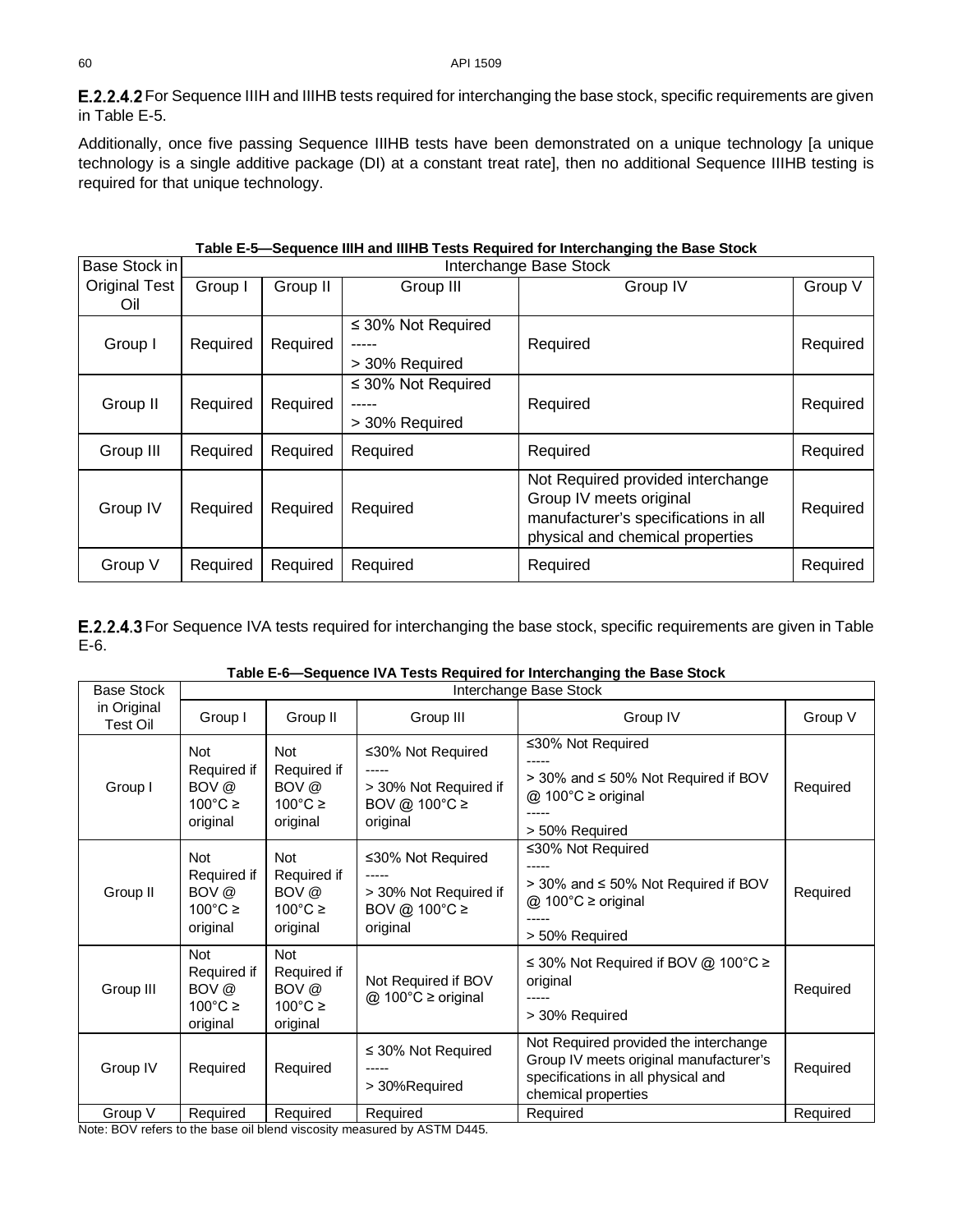<span id="page-6-0"></span>E.2.2.4.4 For Sequence IVB tests required for interchanging the base stock, specific requirements are given in Table [E-7.](#page-6-2)

<span id="page-6-2"></span>

|                         |                        | Lable E-7—5 equence TVD Tests Required for interchanging the base Stock |                                                                  |                                                                                                                                                 |          |  |  |  |
|-------------------------|------------------------|-------------------------------------------------------------------------|------------------------------------------------------------------|-------------------------------------------------------------------------------------------------------------------------------------------------|----------|--|--|--|
| <b>Base Stock</b>       | Interchange Base Stock |                                                                         |                                                                  |                                                                                                                                                 |          |  |  |  |
| in Original<br>Test Oil | Group I                | Group II                                                                | Group III                                                        | Group IV                                                                                                                                        | Group V  |  |  |  |
| Group I                 | Required               | Required                                                                | Required                                                         | Required                                                                                                                                        | Required |  |  |  |
| Group II                | Required               | Not Required if base<br>oil viscosity @ 100°C<br>$\geq$ original        | Not Required if base<br>oil viscosity @ 100°C<br>$\geq$ original | Required                                                                                                                                        | Required |  |  |  |
| Group III               | Required               | Not Required if base<br>oil viscosity @ 100°C<br>$\geq$ original        | Not Required if base<br>oil viscosity @ 100°C<br>$\geq$ original | Required                                                                                                                                        | Required |  |  |  |
| Group IV                | Required               | Required                                                                | Required                                                         | Not Required provided the<br>interchange Group IV meets<br>original manufacturer's<br>specifications in all physical<br>and chemical properties | Required |  |  |  |
| Group V                 | Required               | Required                                                                | Required                                                         | Required                                                                                                                                        | Required |  |  |  |

**Table E-7—Sequence IVB Tests Required for Interchanging the Base Stock**

Note: The guidelines in this table were developed from data generated on oil with viscosity grades from SAE 0W-16 to SAE 20W-50. These do not restrict application of the guidelines by the marketer that is responsible for ensuring that each licensed engine oil satisfies all engine and bench test performance requirements.

<span id="page-6-1"></span>E.2.2.4.5 For Sequence VE/VG tests required for interchanging the base stock, specific requirements are given in [Table E-8.](#page-6-3)

<span id="page-6-3"></span>

| <b>Base Stock</b>       |                                                                      | Interchange Base Stock                        |              |                                                                                                                                                     |          |  |  |
|-------------------------|----------------------------------------------------------------------|-----------------------------------------------|--------------|-----------------------------------------------------------------------------------------------------------------------------------------------------|----------|--|--|
| in Original<br>Test Oil | Group I                                                              | Group II                                      | Group III    | Group IV                                                                                                                                            | Group V  |  |  |
| Group I                 | Not Required if<br>sulfur $\leq$ and<br>saturates $\geq$<br>original | Not Required                                  | Not Required | ≤50% Not Required<br>> 50% Required                                                                                                                 | Required |  |  |
| Group II                | Required                                                             | Not Required if<br>saturates<br>≥<br>original | Not Required | ≤50% Not Required<br>> 50% Required                                                                                                                 | Required |  |  |
| Group III               | Required                                                             | Required                                      | Not Required | Required                                                                                                                                            | Required |  |  |
| Group IV                | Required                                                             | Required                                      | Required     | Not Required provided the<br>interchange Group IV meets the<br>original manufacturer's<br>specifications in all physical and<br>chemical properties | Required |  |  |
| Group V                 | Required                                                             | Required                                      | Required     | Required                                                                                                                                            | Required |  |  |

**Table E-8—Sequence VE/VG Tests Required for Interchanging the Base Stock**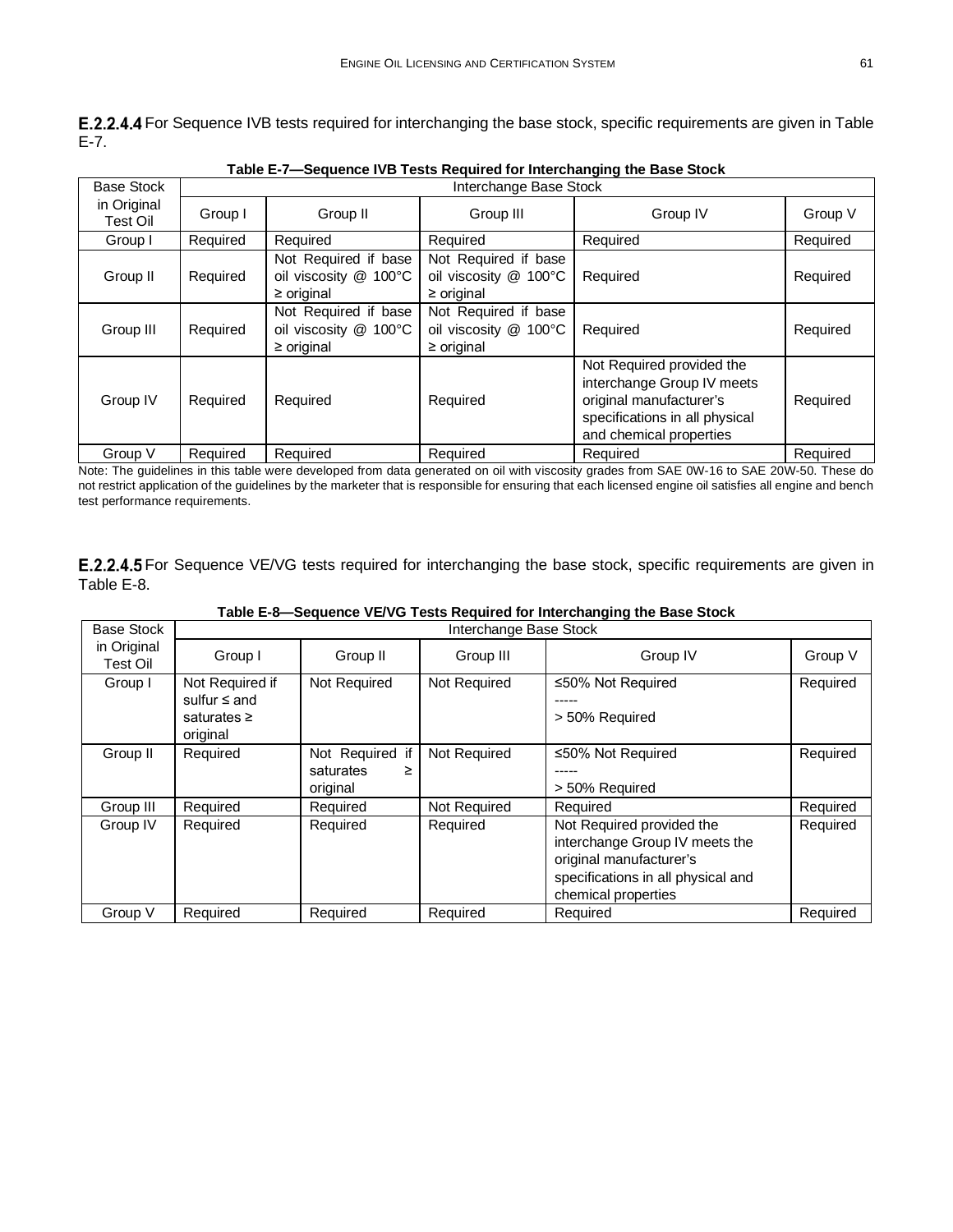<span id="page-7-1"></span>

|                         | Table E-9-Sequence VH Tests Required for Interchanging the Base Stock                                                                                                                                                                                 |                                                                                                                           |                                                                                                                              |                                                                                                                                                          |          |  |  |  |
|-------------------------|-------------------------------------------------------------------------------------------------------------------------------------------------------------------------------------------------------------------------------------------------------|---------------------------------------------------------------------------------------------------------------------------|------------------------------------------------------------------------------------------------------------------------------|----------------------------------------------------------------------------------------------------------------------------------------------------------|----------|--|--|--|
| <b>Base Stock</b>       | Interchange Base Stock                                                                                                                                                                                                                                |                                                                                                                           |                                                                                                                              |                                                                                                                                                          |          |  |  |  |
| in Original<br>Test Oil | Group I                                                                                                                                                                                                                                               | Group II                                                                                                                  | Group III                                                                                                                    | Group IV                                                                                                                                                 | Group V  |  |  |  |
| Group I                 | Not Required if base oil<br>viscosity at 100°C ≥<br>original and both<br>original and candidate<br>base oil saturates by<br>ASTM D2007 ≥ 83%<br>and sulfur $\leq 0.13\%$                                                                              | Not<br>Required if<br>base oil<br>viscosity at<br>$100^{\circ}$ C ≥<br>original                                           | Not Required<br>if base oil<br>viscosity at<br>$100^{\circ}$ C ≥<br>original                                                 | Required                                                                                                                                                 | Required |  |  |  |
|                         | Not Required if base oil<br>viscosity at $100^{\circ}$ C $\ge$<br>original when original<br>base oil saturates by<br>ASTM D2007 < 83% or<br>sulfur $> 0.13\%$ and<br>candidate oil saturates<br>$\ge$ original and candidate<br>oil sulfur ≤ original |                                                                                                                           |                                                                                                                              |                                                                                                                                                          |          |  |  |  |
| Group II                | Not Required if base oil<br>viscosity at 100°C ≥<br>original and candidate<br>base oil saturates by<br>ASTM D2007 ≥ 83%<br>and sulfur $\leq 0.13\%$                                                                                                   | <b>Not</b><br>Required if<br>base oil<br>viscosity at<br>$100^{\circ}$ C ≥<br>original                                    | Not Required<br>if base oil<br>viscosity at<br>$100^{\circ}$ C ≥<br>original                                                 | Required                                                                                                                                                 | Required |  |  |  |
| Group III               | Not Required if base oil<br>viscosity at 100°C ≥<br>original and candidate<br>base oil saturates by<br>ASTM D2007 ≥ 83%<br>and sulfur $\leq 0.13\%$                                                                                                   | Not<br>Required if<br>base oil<br>viscosity at<br>$100^{\circ}$ C ≥<br>original                                           | Not Required<br>if base oil<br>viscosity at<br>$100^{\circ}$ C $\geq$<br>original                                            | Required                                                                                                                                                 | Required |  |  |  |
| Group IV                | Required                                                                                                                                                                                                                                              | < 50% Not<br>Required if<br>base oil<br>viscosity at<br>$100^{\circ}$ C ≥<br>original<br>-----<br>$\geq 50\%$<br>Required | $< 50\%$ Not<br>Required if<br>base oil<br>viscosity at<br>$100^{\circ}$ C ≥<br>original<br>-----<br>$\geq 50\%$<br>Required | Not Required<br>provided the<br>interchange Group<br>IV meets original<br>manufacturer's<br>specifications in all<br>physical and<br>chemical properties | Required |  |  |  |
| Group V                 | Required                                                                                                                                                                                                                                              | Required                                                                                                                  | Required                                                                                                                     | Required                                                                                                                                                 | Required |  |  |  |

<span id="page-7-0"></span>E.2.2.4.6 For Sequence VH tests required for interchanging the base stock, specific requirements are given in Table [E-9.](#page-7-1)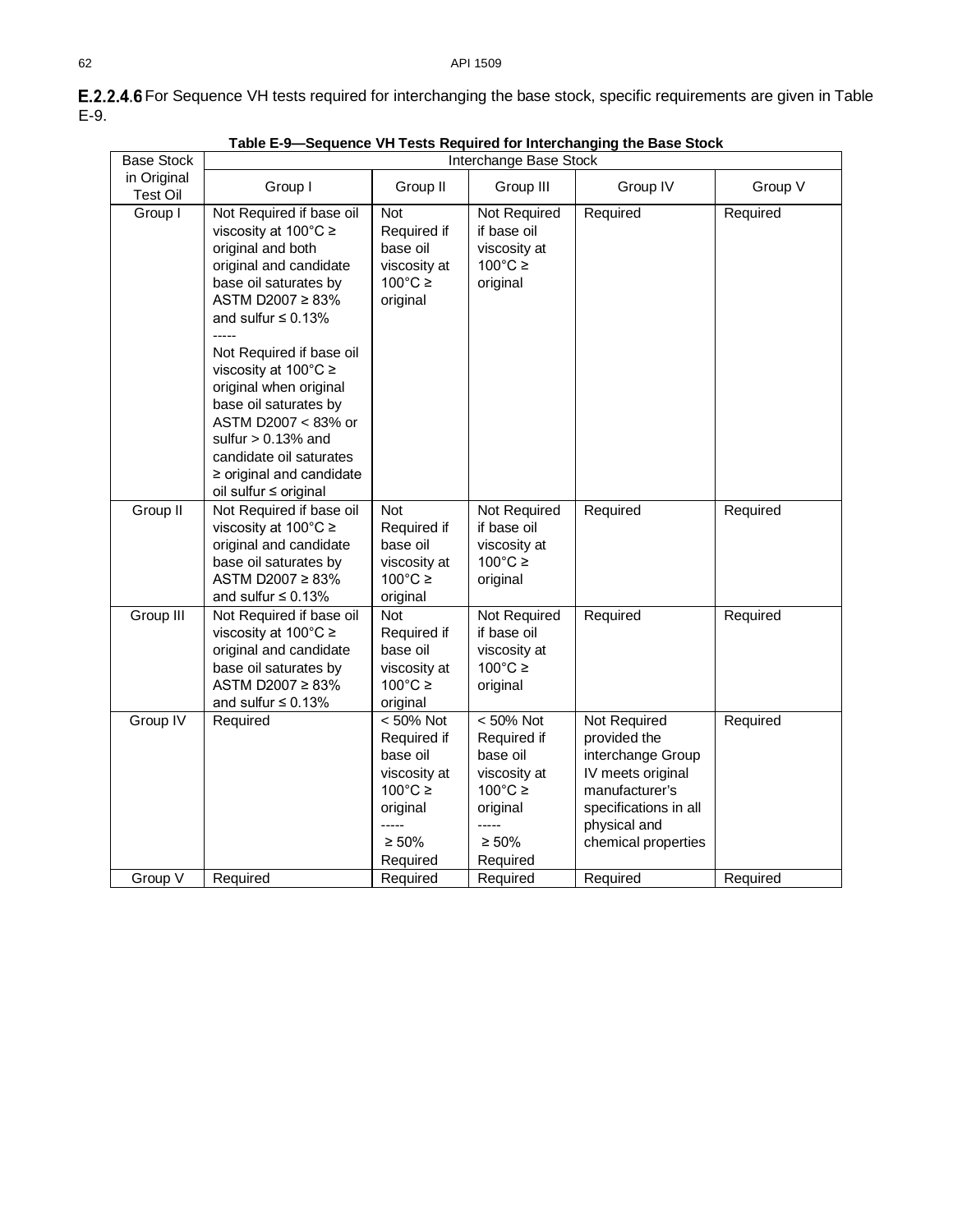<span id="page-8-0"></span>E.2.2.4.7 For Sequence VID tests required for interchanging the base stock, specific requirements are given in Table [E-10.](#page-8-3)

<span id="page-8-3"></span>

| Base Stock in     | an oa ror mitoronanging tiro Daoo<br>Interchange Base Stock |          |                                                                                     |                                                                                                                                                                      |          |  |
|-------------------|-------------------------------------------------------------|----------|-------------------------------------------------------------------------------------|----------------------------------------------------------------------------------------------------------------------------------------------------------------------|----------|--|
| Original Test Oil | Group I                                                     | Group II | Group III                                                                           | Group IV                                                                                                                                                             | Group V  |  |
| Group I           | Required                                                    | Required | Required                                                                            | Required                                                                                                                                                             | Required |  |
| Group II          | Required                                                    |          | Not Required if HTHS@100°C                                                          | Required                                                                                                                                                             | Required |  |
| Group III         | Required                                                    |          | (D6616) ≤ original. If HTHS@100°C<br>> the original, see equations for<br>Table E-9 | Required                                                                                                                                                             | Required |  |
| Group IV          | Required                                                    | Required | Required                                                                            | Not Required<br>provided<br>interchange<br>Group IV meets<br>original<br>manufacturer's<br>specification in<br>all physical and<br>chemical<br>properties<br>E.1.3.d | Required |  |
| Group V           | Required                                                    | Required | Required                                                                            | Required                                                                                                                                                             | Required |  |

**Table E-10—Sequence VID Tests Required for Interchanging the Base Stock**

#### <span id="page-8-2"></span><span id="page-8-1"></span>**Equations for [Table E-10](#page-8-3)**

If the HTHS@100°C of the candidate oil is > the HTHS@100°C of the original passing oil, testing is not required if both equations are true:

 $H_{\text{Candidate}} \leq H_{\text{Original}} + \{(FElsum_{Limit} - FEIsum_{\text{Original}}) / -0.485\} + (H_{\text{Original}} * R)\}$  $H_{\text{Candidate}} \leq H_{\text{Original}} + \{ (FEl2_{\text{Limit}} - FEI2_{\text{Original}}) / -0.227 \} + (H_{\text{Original}} * R)$ 

#### Where:

H<sub>Candidate</sub> is the HTHS@100°C of the candidate oil as measured by ASTM D6616 H<sub>Original</sub> is the HTHS@100°C of the original tested oil as measured by ASTM D6616 FEIsumLimit is the FEI sum passing limit for the original tested viscosity grade FEIsum<sub>Original</sub> is the FEIsum (FEI1<sub>Orginal</sub> + FEI2<sub>Orginal</sub>) result of the original tested oil -0.485 is the FEIsum coefficient from the Seq. VID industry matrix model FEI2Limit is the FEI2 passing limit for the original tested viscosity grade FEI2Original is the FEI2 result of the original tested oil -0.227 is the FEI2 coefficient from the Sequence VID industry matrix model R is the reproducibility as reported in the most recent version of ASTM D6616

Note: R = 0.035 (3.5%) for ASTM D6616-07

The range of HTHS@100°C used to develop the Sequence VID industry matrix model was 5.44 to 7.68 cP.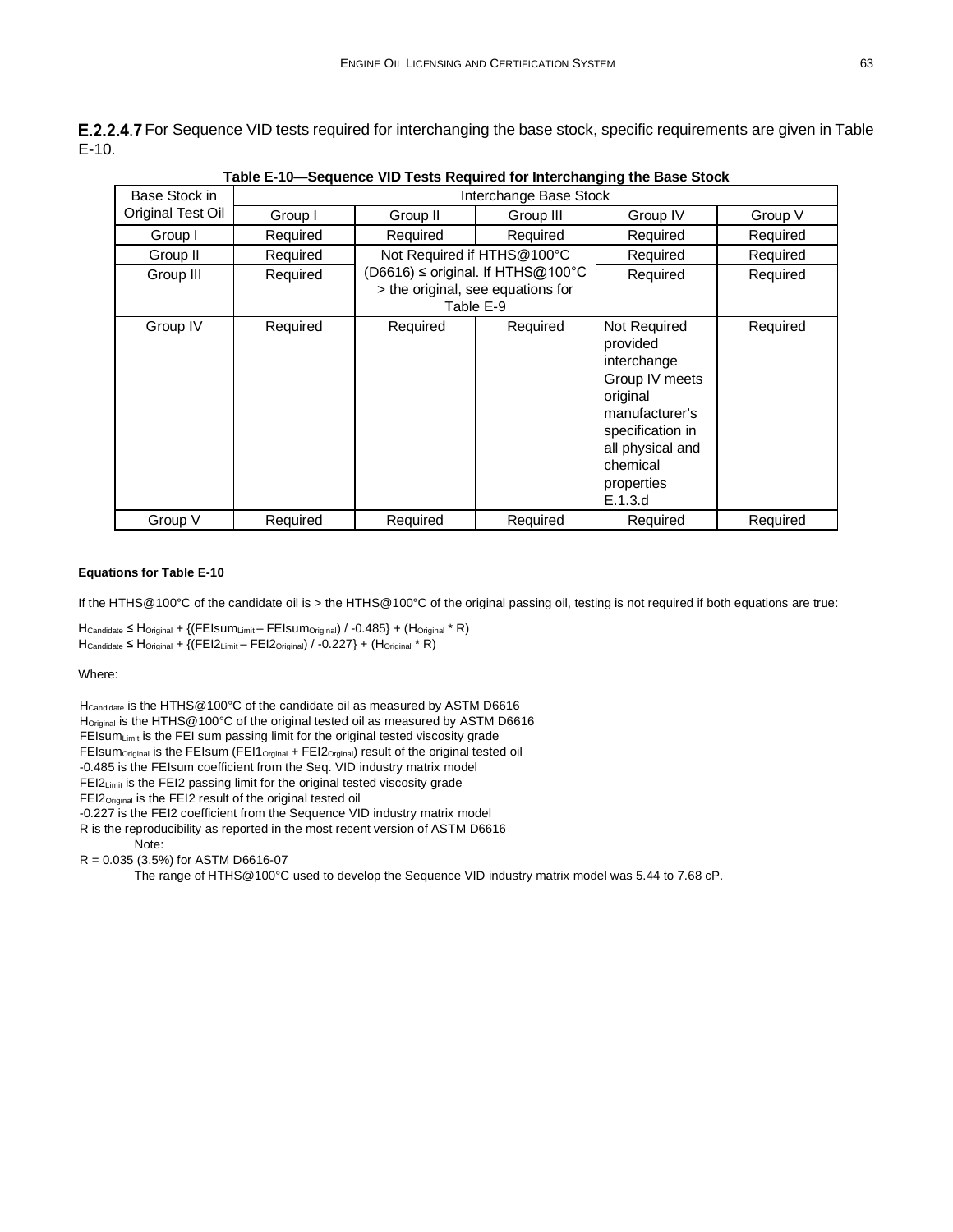<span id="page-9-1"></span>

| Table E-11—Sequence VIE Tests Required for Interchanging the Base Stock |          |                                                                                                       |                                                                                                    |                                                                                                                                                           |          |  |  |  |
|-------------------------------------------------------------------------|----------|-------------------------------------------------------------------------------------------------------|----------------------------------------------------------------------------------------------------|-----------------------------------------------------------------------------------------------------------------------------------------------------------|----------|--|--|--|
| Base Stock in                                                           |          |                                                                                                       | Interchange Base Stock                                                                             |                                                                                                                                                           |          |  |  |  |
| <b>Original Test</b><br>Oil                                             | Group I  | Group II                                                                                              | Group III                                                                                          | Group IV                                                                                                                                                  | Group V  |  |  |  |
| Group I                                                                 | Required | Required<br>Required                                                                                  |                                                                                                    | Required                                                                                                                                                  | Required |  |  |  |
| Group II                                                                | Required | Not Required<br>if HTHS@150 $°C$ ≤<br>original. If<br>HTHS@150°C ><br>original, see<br>equation below | Not Required<br>if HTHS@150°C ≤<br>original. If<br>HTHS@150°C ><br>original, see equation<br>below | Required                                                                                                                                                  | Required |  |  |  |
| Group III                                                               | Required | Not Required<br>ifHTHS@150°C ≤<br>original. If<br>HTHS@150°C<br>original, see equation<br>below       | Not Required<br>if HTHS@150°C ≤<br>original. If<br>HTHS@150°C<br>original, see equation<br>below   | Required                                                                                                                                                  | Required |  |  |  |
| Group IV                                                                | Required | Required                                                                                              | Required                                                                                           | Not Required<br>provided<br>interchange<br>Group IV meets<br>original<br>manufacturer's<br>specification in<br>all physical and<br>chemical<br>properties | Required |  |  |  |
| Group V                                                                 | Required | Required                                                                                              | Required                                                                                           | Required                                                                                                                                                  | Required |  |  |  |

<span id="page-9-0"></span>E.2.2.4.8 For Sequence VIE tests required for interchanging the base stock, specific requirements are given in Table [E-11.](#page-9-1)

#### **Equation fo[r Table E-11](#page-9-1)**

If the HTHS@150°C of the candidate oil is > the HTHS@150°C of the original passing oil, testing is not required if both equations are true:

HCandidate ≤ HOriginal + {(FEIsumLimit – FEIsumOriginal) / -0.733} + R  $H_{\text{Candidate}} \leq H_{\text{Original}} + \{ (FEl2_{\text{Limit}} - FEI2_{\text{Original}}) / -0.246 \} + R$ 

Where:

H<sub>Candidate</sub> is the HTHS@150°C of the candidate oil as measured by ASTM D4683 H<sub>Original</sub> is the HTHS@150°C of the original tested oil as measured by ASTM D4683 FEIsumLimit is the FEI sum passing limit for the original tested viscosity grade FEIsum<sub>Original</sub> is the FEIsum (FEI1<sub>Orginal</sub> + FEI2<sub>Orginal</sub>) result of the original tested oil FEI2<sub>Limit</sub> is the FEI2 passing limit for the original tested viscosity grade FEI2<sub>Original</sub> is the FEI2 result of the original tested oil R is the reproducibility as reported in the most recent version of ASTM D4683; the current  $R = 0.03207 \times H_{Original} + 0.0389$  for ASTMD4683-17

-0.733 and -0.246 are coefficients from the Sequence VIE industry matrix model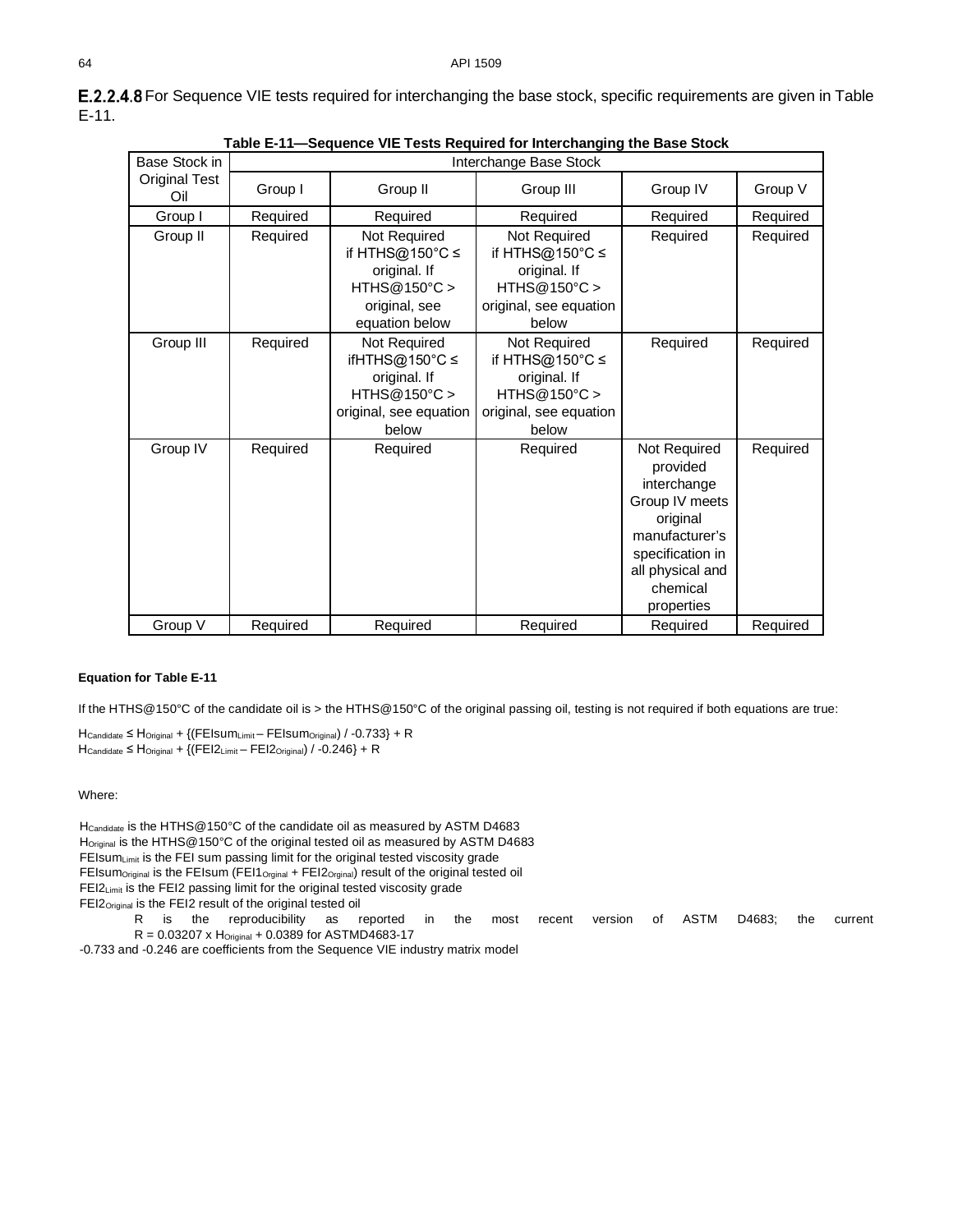<span id="page-10-0"></span>

| <b>E.2.2.4.9</b> For Sequence VIF tests required for interchanging the base stock, specific requirements are given in Table |  |
|-----------------------------------------------------------------------------------------------------------------------------|--|
| $E-12.$                                                                                                                     |  |

<span id="page-10-2"></span>

| Base Stock in        |          |          | Interchange Base Stock                                                    |                                                                                                                                                |          |  |  |  |  |
|----------------------|----------|----------|---------------------------------------------------------------------------|------------------------------------------------------------------------------------------------------------------------------------------------|----------|--|--|--|--|
| Original Test<br>Oil | Group I  | Group II | Group III                                                                 | Group IV                                                                                                                                       | Group V  |  |  |  |  |
| Group I              | Required | Required | Required                                                                  | Required                                                                                                                                       | Required |  |  |  |  |
| Group II             | Required | Required | Required                                                                  | Not Required                                                                                                                                   | Required |  |  |  |  |
| Group III            | Required | Required | Not Required if<br>base oil VI of<br>candidate oil ≥<br>original test oil | Not Required                                                                                                                                   | Required |  |  |  |  |
| Group IV             | Required | Required | Required                                                                  | Not Required provided<br>interchange Group IV<br>meets original<br>manufacturer's<br>specifications in all physical<br>and chemical properties | Required |  |  |  |  |
| Group V              | Required | Required | Required                                                                  | Required                                                                                                                                       | Required |  |  |  |  |

**Table E-12—Sequence VIF Tests Required for Interchanging the Base Stock**

<span id="page-10-1"></span>E.2.2.4.10 For CRC L-38/Sequence VIII tests required for interchanging the base stock, specific requirements are given in [Table E-13.](#page-10-3)

Note: These BOI Guidelines apply only to bearing weight loss.

#### **Table E-13—CRC L-38/Sequence VIII Tests Required for Interchanging the Base Stock**

<span id="page-10-3"></span>

| Base Stock in               | Interchange Base Stock |              |                                           |                                                                                                                                                |          |  |  |  |
|-----------------------------|------------------------|--------------|-------------------------------------------|------------------------------------------------------------------------------------------------------------------------------------------------|----------|--|--|--|
| <b>Original Test</b><br>Oil | Group I                | Group II     | Group III                                 | Group IV                                                                                                                                       | Group V  |  |  |  |
| Group I                     | Not Required           | Not Required | Not Required                              | Not Required                                                                                                                                   | Required |  |  |  |
| Group II                    | Not Required           | Not Required | Not Required                              | Not Required                                                                                                                                   | Required |  |  |  |
| Group III                   | Not Required           | Not Required | Not Required                              | $\leq$ 30% Not Required<br>> 30% Required                                                                                                      | Required |  |  |  |
| Group IV                    | Required               | Required     | $\leq$ 30% Not Required<br>> 30% Required | Not Required provided<br>interchange Group IV<br>meets original<br>manufacturer's<br>specifications in all physical<br>and chemical properties | Required |  |  |  |
| Group V                     | Required               | Required     | Required                                  | Required                                                                                                                                       | Required |  |  |  |

Data to support stay-in-grade performance shall be maintained by the licensee for active API Service Categories and ILSAC specifications. Either CRC L-38/Sequence VIII or ASTM D6278 (30 passes) may be used to support stay-ingrade requirements where the limits are listed in [Table E-14.](#page-10-4)

<span id="page-10-4"></span>

| <u>I AME L-T+ ONO L-JOI JEGUEIRE VIII TESIS OIAV-III-OI AUE NEGUII EIIIEIIIS</u> |                                                               |                                                                 |  |  |  |  |  |  |
|----------------------------------------------------------------------------------|---------------------------------------------------------------|-----------------------------------------------------------------|--|--|--|--|--|--|
| Viscosity Grade                                                                  | L-38/Sequence VIII 10 hr Stripped                             | ASTM D6278 (30 Passes)                                          |  |  |  |  |  |  |
|                                                                                  | Kinematic Viscosity@100 $\degree$ C (mm <sup>2</sup> /s), min | Kinematic Viscosity @ $100^{\circ}$ C (mm <sup>2</sup> /s), min |  |  |  |  |  |  |
| XW-16                                                                            | 6.1                                                           |                                                                 |  |  |  |  |  |  |
| XW-20                                                                            | 6.9                                                           | 6.5                                                             |  |  |  |  |  |  |
| XW-30                                                                            | 9.3                                                           | 8.5                                                             |  |  |  |  |  |  |
| XW-40                                                                            | 12.5                                                          | 11.5                                                            |  |  |  |  |  |  |
| XW-50                                                                            | 16.3                                                          | 15.0                                                            |  |  |  |  |  |  |
| XW-60                                                                            | 21.9                                                          | 19.8                                                            |  |  |  |  |  |  |

#### **Table E-14—CRC L-38/Sequence VIII Tests Stay-in-Grade Requirements**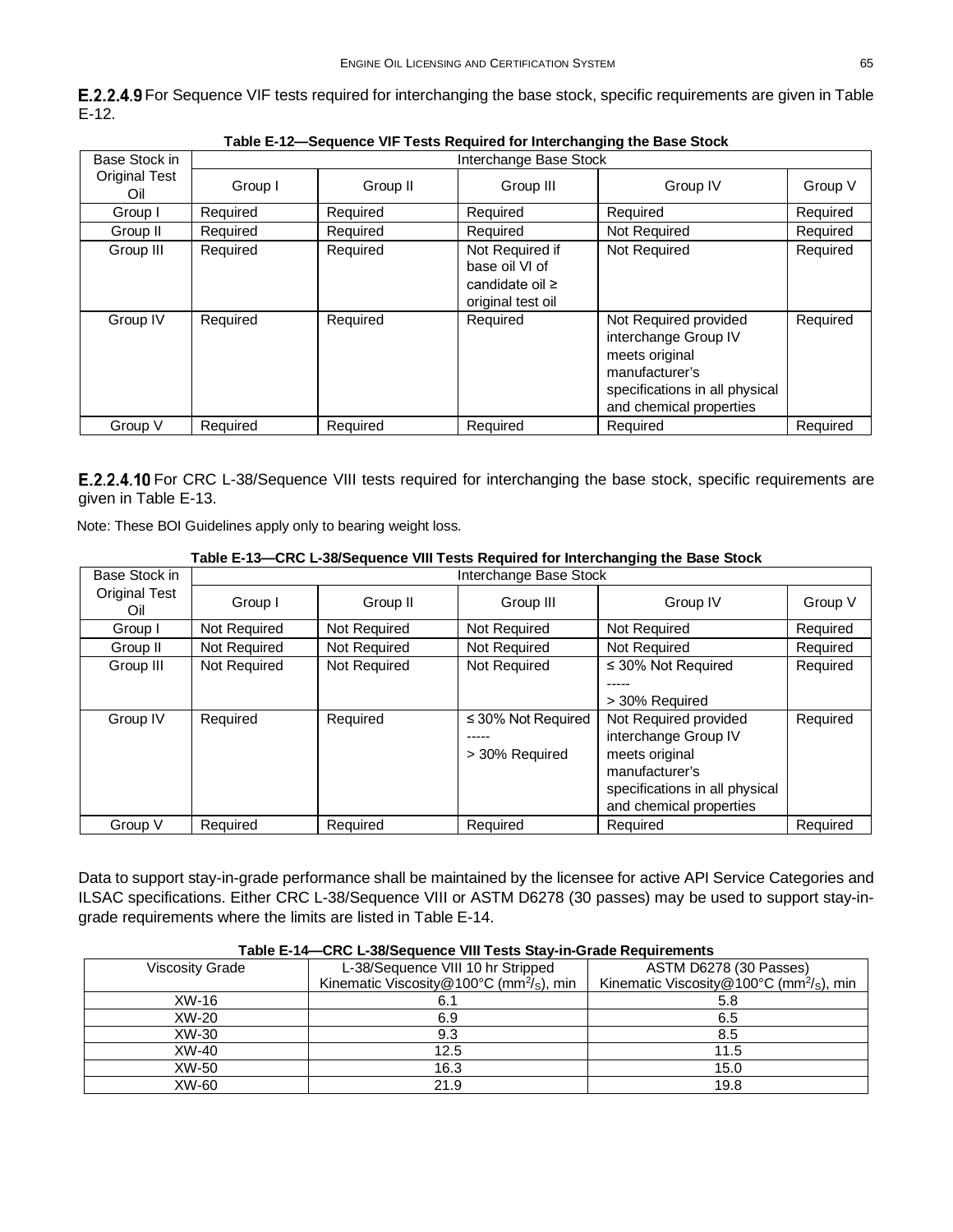<span id="page-11-2"></span>

| Table E-15—Sequence IX Tests Required for Interchanging the Base Stock |                                  |                        |                     |              |          |  |  |  |
|------------------------------------------------------------------------|----------------------------------|------------------------|---------------------|--------------|----------|--|--|--|
| Base Stock in                                                          |                                  | Interchange Base Stock |                     |              |          |  |  |  |
| <b>Original Test</b><br>Oil                                            | Group I<br>Group III<br>Group II |                        | Group IV            | Group V      |          |  |  |  |
| Group I                                                                | Required                         | Required               | Required            | Required     | Required |  |  |  |
| Group II                                                               | Required                         | Not Required           | Not Required        | Not Required | Required |  |  |  |
| Group III                                                              | Required                         | Not Required           | <b>Not Required</b> | Not Required | Required |  |  |  |
| Group IV                                                               | Required                         | Not Required           | Not Required        | Not Required | Required |  |  |  |
| Group V                                                                | Required                         | Required               | Required            | Required     | Required |  |  |  |

<span id="page-11-0"></span>**E.2.2.4.11** For Sequence IX tests required for interchanging the base stock, specific requirements are given in Table [E-15.](#page-11-2)

Note: The guidelines in this table were developed from data generated on oil with viscosity grades from SAE 0W-16 to SAE 10W-30. These viscosity grades do not restrict application of the guidelines by the marketer that is responsible for ensuring that each licensed engine oil satisfies all engine and bench test performance requirements.

<span id="page-11-1"></span>

| <b>E.2.2.4.12</b> For Sequence X tests required for interchanging the base stock, specific requirements are given in Table |  |  |
|----------------------------------------------------------------------------------------------------------------------------|--|--|
| $E-16.$                                                                                                                    |  |  |

| Base Stock in        | Interchange Base Stock |              |              |              |          |  |  |
|----------------------|------------------------|--------------|--------------|--------------|----------|--|--|
| Original Test<br>Oil | Group I                | Group II     | Group III    | Group IV     | Group V  |  |  |
| Group I              | Required               | Required     | Required     | Required     | Required |  |  |
| Group II             | Required               | Not Required | Not Required | Not Required | Required |  |  |
| Group III            | Required               | Not Required | Not Required | Not Required | Required |  |  |
| Group IV             | Required               | Not Required | Not Required | Not Required | Required |  |  |
| Group V              | Required               | Required     | Required     | Required     | Required |  |  |

#### **Table E-16—Sequence X Tests Required for Interchanging the Base Stock**

Note: The guidelines in this table were developed from data generated on oil with viscosity grades from SAE 0W-16 to SAE 10W-40. These viscosity grades do not restrict application of the guidelines by the marketer that is responsible for ensuring that each licensed engine oil satisfies all engine and bench test performance requirements.

### **E.2.3 EXAMPLES**

### E.2.3.1 General

The API Base Oil Interchangeability Guidelines must be used in conjunction with the API Guidelines for SAE Viscosity-Grade Engine Testing (see Annex F). When the original approved grade contains less than or equal to 10 mass percent of the interchange base stock, the higher grade must be tested if it contains greater than 10 percent of the interchange base stock in the formulation.

### **E.2.3.2 Example 1**

In this example, a marketer wants to replace the Group I, 200N base stock in the marketer's SAE 5W-30 and 10W-30 grades with a new Group I, 200N base stock from another manufacturer. The SAE 5W-30 grade is a fully approved API SJ product made with a Group I base oil mix of 10 percent or less 200N and 90 percent or more 100N. The SAE 10W-30 grade is an approved API SJ product by viscosity grade read-across made with a Group I base oil mix of 65 percent 200N and 35 percent 100N. Both grades use the same Group I base stock slate.

The marketer needs to take the following steps:

- a. Check the API Guidelines for SAE Viscosity-Grade Engine Testing. An SAE 5W-30 grade may be read across to an SAE 10W-30 grade when the same base stock slate is used in both grades.
- b. Check the API Base Oil Interchangeability Guidelines. Since the SAE 5W-30 product contains less than or equal to 10 percent 200N base stock in the base oil and the interchange base stock is from the same group, no engine testing is required for the interchange. However, testing is required on the SAE 10W-30 product (the higher viscosity grade with a higher level of 200N). According to the API Base Oil Interchangeability Guidelines, the marketer must obtain a passing Sequence IIIE to interchange one Group I, 200N base stock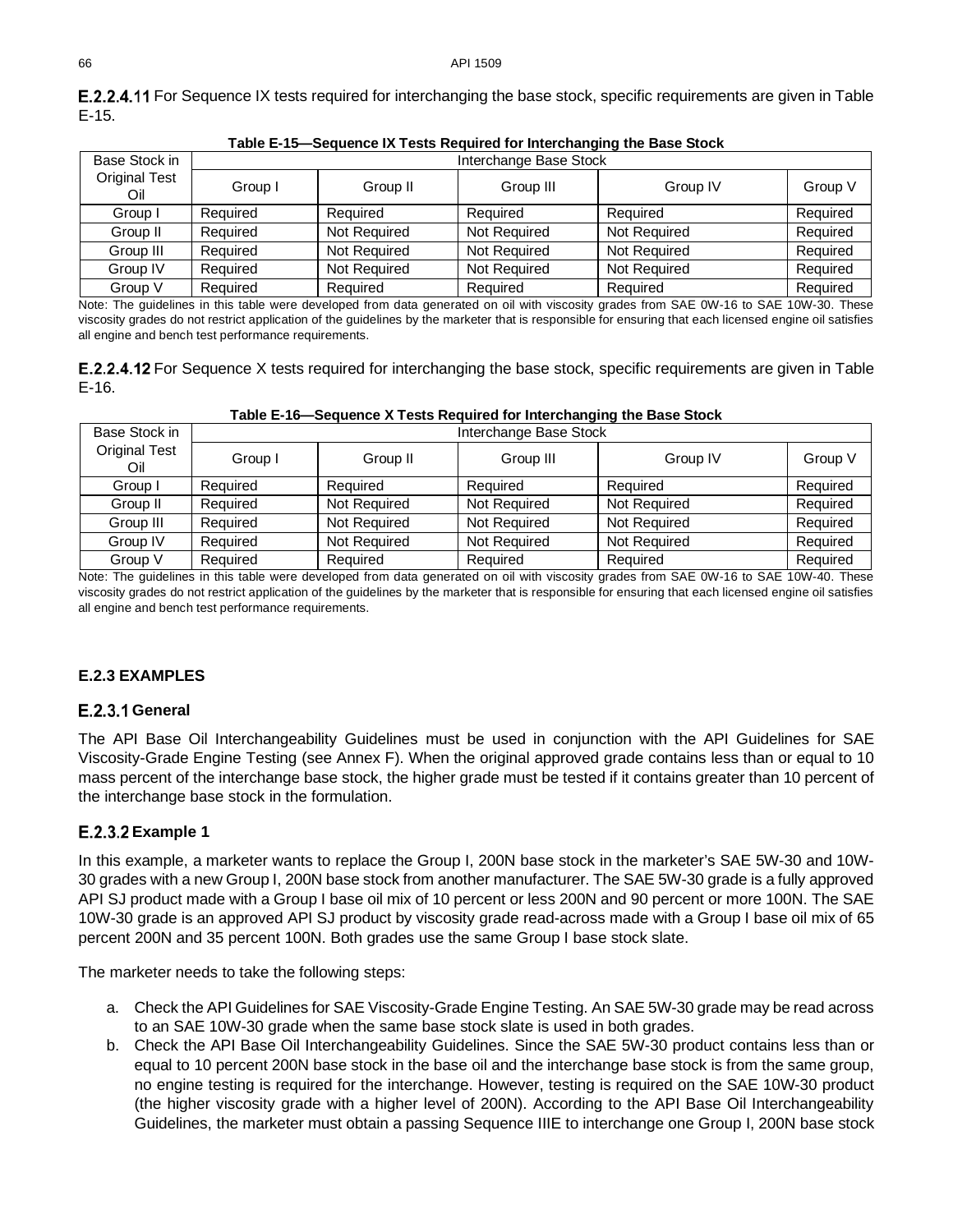with another. The marketer may also need to obtain a passing Sequence VE if the requirements o[f Table E-5](#page-5-2) are not met.

### **E.2.3.3 Example 2**

In this example, a marketer wants to replace the Group I, 100N and 200N base stocks in its approved SAE 5W-30 and 10W-30 grades with Group I 100N and 200N base stocks from another source. The SAE 5W-30 grade is a fully approved API SJ product made with a Group I base oil mix of 10 percent or less 200N and 90 percent or more 100N. The SAE 10W-30 grade is an approved API SJ product by viscosity read-across made with a Group I base oil mix of 65 percent 200N and 35 percent 100N. Both grades use the same base stock slate.

The marketer needs to take the following steps:

- a. Check the API Guidelines for SAE Viscosity-Grade Engine Testing. As in the previous example, an SAE 5W-30 grade may be read across to an SAE 10W-30 grade when the same base stock slate is used.
- b. Check the API Base Oil Interchangeability Guidelines. If the marketer viewed the grades independently, the SAE 5W-30 product would require testing because of the level of 100N base oil, and the 10W-30 product would require testing because of the level of 200N. However, because the API Guidelines for SAE Viscosity-Grade Engine Testing permit read across from the tested SAE 5W-30 grade to the SAE 10W-30 grade when the same base stock slate is used in both grades, only the SAE 5W-30 grade would need to be tested. As in Example 1, the marketer must run a Sequence IIIE and may have to run a Sequence VE in the new base stocks.

### **E.2.3.4 Example 3**

In this example, a marketer wants to interchange the source (brand) of Group I bright stock in an SAE 30 grade. This interchange involves a fully approved API SJ SAE 5W-30 grade made with a Group I base oil mix of 90 percent 100N and 10 percent 200N. The SAE 30 grade is a fully approved API SJ product by viscosity read-across made with a Group I base oil mix of 90 percent 200N and 10 percent bright stock. Both grades use the same base stock slate.

The marketer needs to take the following steps:

- a. Check the API Guidelines for SAE Viscosity-Grade Engine Testing. An SAE 5W-30 API SJ product may be read across to an SAE 30 grade if the same base stock slate is used.
- b. Check the API Base Oil Interchangeability Guidelines. Base stock slate sources at 10 percent or less of the formulation may be interchanged with other base stock sources without further testing.

### **E.2.3.5 Example 4**

In this example, a marketer wants to interchange the source (brand) of Group I bright stock in an SAE 30 grade. The SAE 30 grade is a fully approved API SJ product by viscosity read-across from an SAE 5W-30 grade. The SAE 30 contains 15 percent bright stock in the finished formulation. Both grades use the same base stock slate.

The marketer needs to check the API Base Oil Interchangeability Guidelines. Since the bright stock is present at greater than 10 percent, the Sequence IIIE and possibly the Sequence VE must be run in the SAE 30 grade with the new bright stock.

### **E.2.3.6 Example 5**

In this example, a marketer wants to interchange the source (brand) of Group II, 200N base stock used in a fully approved API SJ SAE 10W-30 grade. The product is made with a Group II base oil mix of 80 percent 100N and 20 percent 200N. The base oil mix meets the Group II requirements of less than or equal to 0.03 percent sulfur and greater than or equal to 90 percent saturates.

The marketer needs to check the API Base Oil Interchangeability Guidelines. The 200N oil is present at greater than 10 percent in the original formulation, so testing is required. To make the interchange, the marketer must run a Sequence IIIE and may have to run a VE.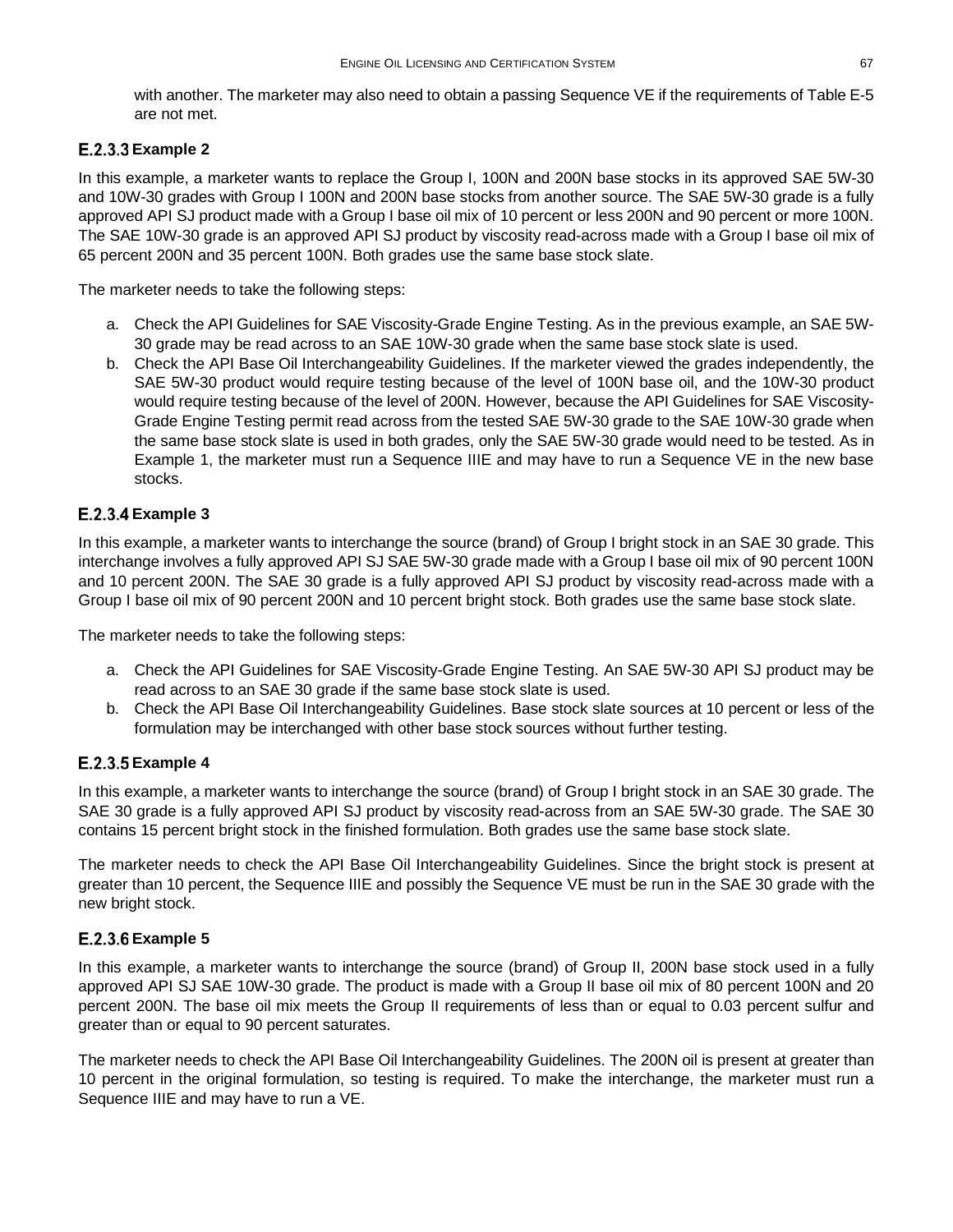### **E.2.3.7 Example 6**

In this example, a marketer wants to make an SAE 40 grade from the same base stock slate used in a fully approved API SJ SAE 5W-30 grade. The SAE 5W-30 grade is made with a Group I base oil mix of 90 percent 100N and 10 percent 200N and is formulated with a nondispersant viscosity modifier. The SAE 40 grade contains 80 percent 300N and 20 percent bright stock in the base oil.

The marketer needs to take the following steps:

- a. Check the API Guidelines for SAE Viscosity-Grade Engine Testing. A non-Energy Conserving API SJ SAE 5W-30 product may be read across to an SAE 40 grade without further testing (note that if the SAE 5W-30 were formulated with a dispersant viscosity modifier, a Sequence VE test would be required).
- b. Check the API Base Oil Interchangeability Guidelines. Since the SAE 40 grade has the same source (brand) base oils, no interchange is taking place. No further testing is required.

### **E.2.3.8 Example 7**

In this example, a marketer wants to exchange the Group II, 100N base stock in the base oil mix of a fully approved API SL SAE 5W-30 grade for a Group I, 100N base stock. The SAE 5W-30 grade is made with a base oil mix of 50 percent Group II, 100N, and 50 percent Group I, 150N.

The marketer needs to check the API Base Oil Interchangeability Guidelines. To exchange a Group II for a Group I oil, the marketer needs to run the Sequence VG, IIIF (or Sequence IIIG per ASTM D 4485) and IVA tests and, if Energy Conserving is desired for API Service Category SL, the Sequence VIB test. Check [Table E-6](#page-5-3) to see if readacross is allowed.

Note: If both the 100N and 150N base stocks were interchanged for new Group I base stocks, the most severe testing requirements [namely, Sequence VG, IIIF (or Sequence IIIG per ASTM D4485] and IVA tests and, if Energy Conserving is desired for API Service Category SL, the Sequence VIB test) would apply.

### **E.2.3.9 Example 8**

In this example, a marketer wants to change from a full Group IV and Group V slate of base stocks to a partly Group IV (PAO) slate for a PCMO. The marketer has two products involved in this interchange: a fully approved API SL SAE 10W-30 grade with a Group IV and Group V base oil mix (Group IV/V) that contains PAO and ester fluids and a fully approved SAE 10W-30 grade with a Group I base oil mix that contains 60 percent 100N and 40 percent 250N. Both oils contain the same DI additive treat and VM.

The marketer needs to check the API Base Oil Interchangeability Guidelines. Exchange between a full Group IV/V and Group I requires full approval testing. This has been done for the Group I and the Group IV/V products. Since both the Group I stocks and the full Group IV/V blend are approved, mixtures of the two can be used without further testing.

### **E.2.3.10 Example 9**

In this example, a marketer wants to change one PAO (Group IV) in a PAO-plus-ester SAE 5W-30 grade. The fullyapproved API SL/Energy Conserving/ILSAC GF-3 SAE 5W-30 grade is made with a mix of Group IV and Group V base oils consisting of 4-centistoke PAO and ester fluids.

No testing is required for the substitute 4-centistoke PAO, provided it meets the same physical and chemical specifications as the original 4-centistoke PAO.

### **E.2.3.11 Example 10**

In this example, a marketer wants to add 15 percent more Group IV base stock to a licensed API SJ SAE multiviscosity grade made with a mix of 15 percent Group IV base stock, 65 percent Group II base stock, and 20 percent DI/VM additive treat. The new formulation contains 30 percent Group IV base stock, 50 percent Group II base stock, and 20 percent DI/VM additive treat.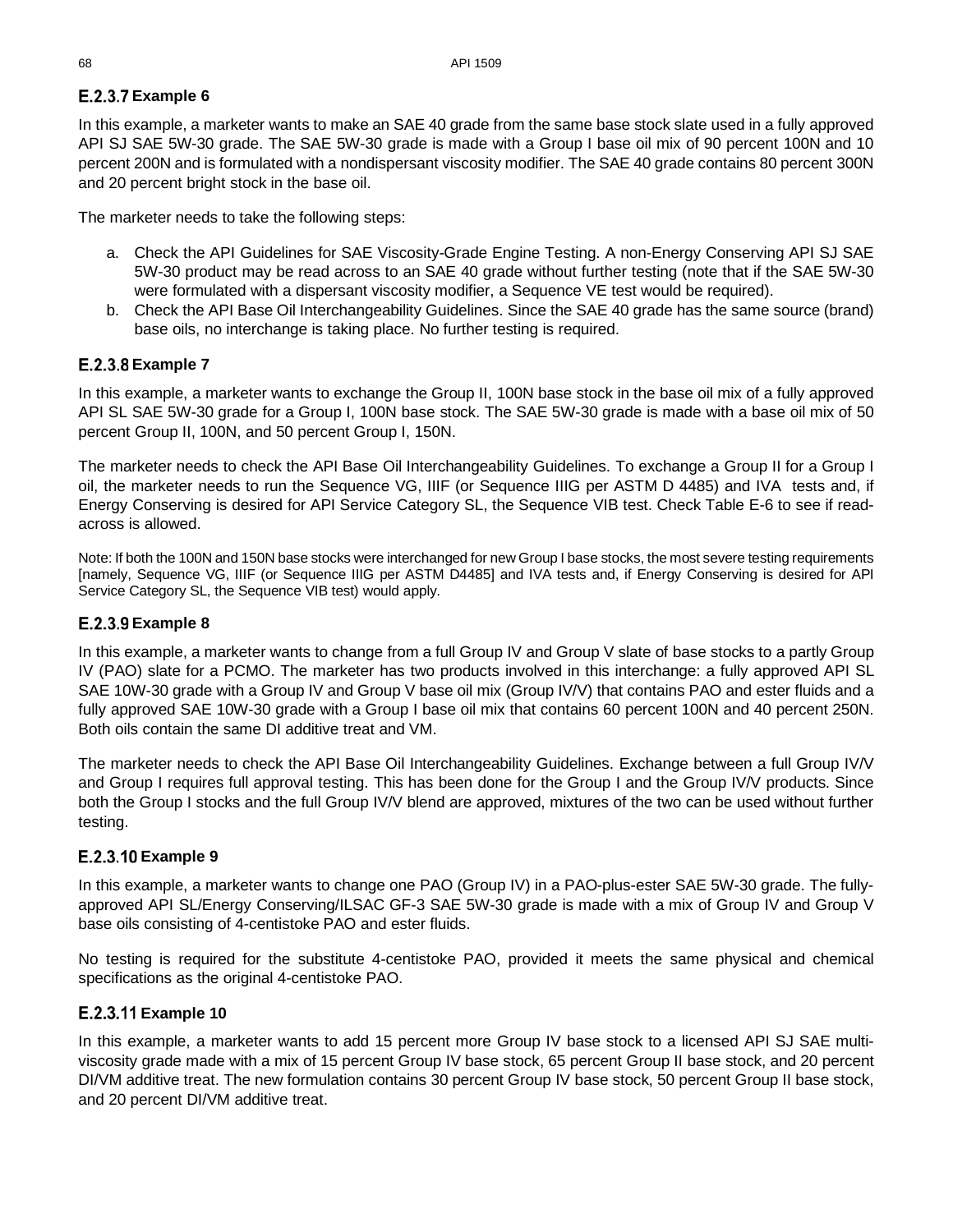No engine testing (except for the Sequence VIA if the oil is energy conserving) is required for the new formulation since the BOI tables allow up to 30 percent maximum of Group IV base stock in the finished oil formulation without further testing.

### **E.2.3.12 Example 11**

In this example, a marketer wants to add 30 percent more Group IV base stock to a licensed API SL/Energy Conserving SAE multi-viscosity grade made with a mix of 20 percent Group IV base stock, 60 percent Group II base stock, and 20 percent DI/VM additive treat. The new formulation contains 50 percent Group IV base stock, 30 percent Group II base stock, and 20 percent DI/VM additive treat.

According to the tables, Sequence IIIF and VIB engine testing is required when the total Group IV content is increased to 50 percent. If the total Group IV content were increased to above 50 percent, complete engine testing except for the Sequence VIII would be required for the new formulation.

### **E.2.3.13 Example 12**

In this example, a marketer wants to know how much more Group IV base stock can be added to an API SJ- or SLlicensed SAE multi-viscosity grade made with a mix of 24 percent Group IV base stock, 56 percent Group II base stock, and 20 percent DI/VM additive treat without further engine testing.

Since the tables allow up to 30 percent maximum of Group IV base stock in the finished oil formulation without further testing when interchanging Group II with Group IV, the marketer could add 6 percent more Group IV base stock without further engine testing. The new formulation would contain 30 percent Group IV base stock, 50 percent Group II base stock, and 20 percent DI/VM additive treat.

### **E.2.3.14 Example 13**

For Sequence VID BOI (Table and Equation) the following example is applicable:

A passing oil using any combination of API Group II and/or III base stocks is being read to a candidate formulation of equivalent or lower HTHS using different API Group II or III base stocks.

A candidate oil using the same technology (Performance Package and Viscosity Modifier) is formulated to the same viscosity grade using different Group II or Group III base stocks. The candidate oil has an HTHS @100°C of 6.44 cP.

The Base Oil Interchange is allowed to the candidate oil because the HTHS@100°C value of the candidate oil is less than the original tested oil and the base stocks involved are combinations of Group II and Group III.

## **E.2.3.15 Example 14**

For Sequence VID BOI (Table and Equation) the following example is applicable:

A passing oil using any combination of API Group II and/or III base stocks is being read to a candidate formulation of higher HTHS using different API Group II, III base stocks.

The original formulated oil using a Group II or Group III base stock(s) (or mixture) is run in the Sequence VID and achieves a passing FEIsum and FEI2. The oil has an HTHS @100°C of 6.52 cP. The passing result is 0.40 above the passing specification for FEI<sub>sum</sub> (i.e. FEI<sub>sumLimit</sub> – FEI<sub>sumOriginal</sub> = -0.40) and 0.16 above the passing specification for FEI2. (i.e.  $FEI2_{Limit} - FEI2_{Original} = -0.16$ )

A candidate oil using the same technology (Performance Package and Viscosity Modifier) is formulated to the same viscosity grade using different Group II or Group III base stocks. The candidate oil has an HTHS @100°C of 7.40 cP. The reproducibility (R) for D6616-07 is 0.035 (3.5%).

The allowable Base Oil Interchange is assessed using Equations E 1.0 as follows: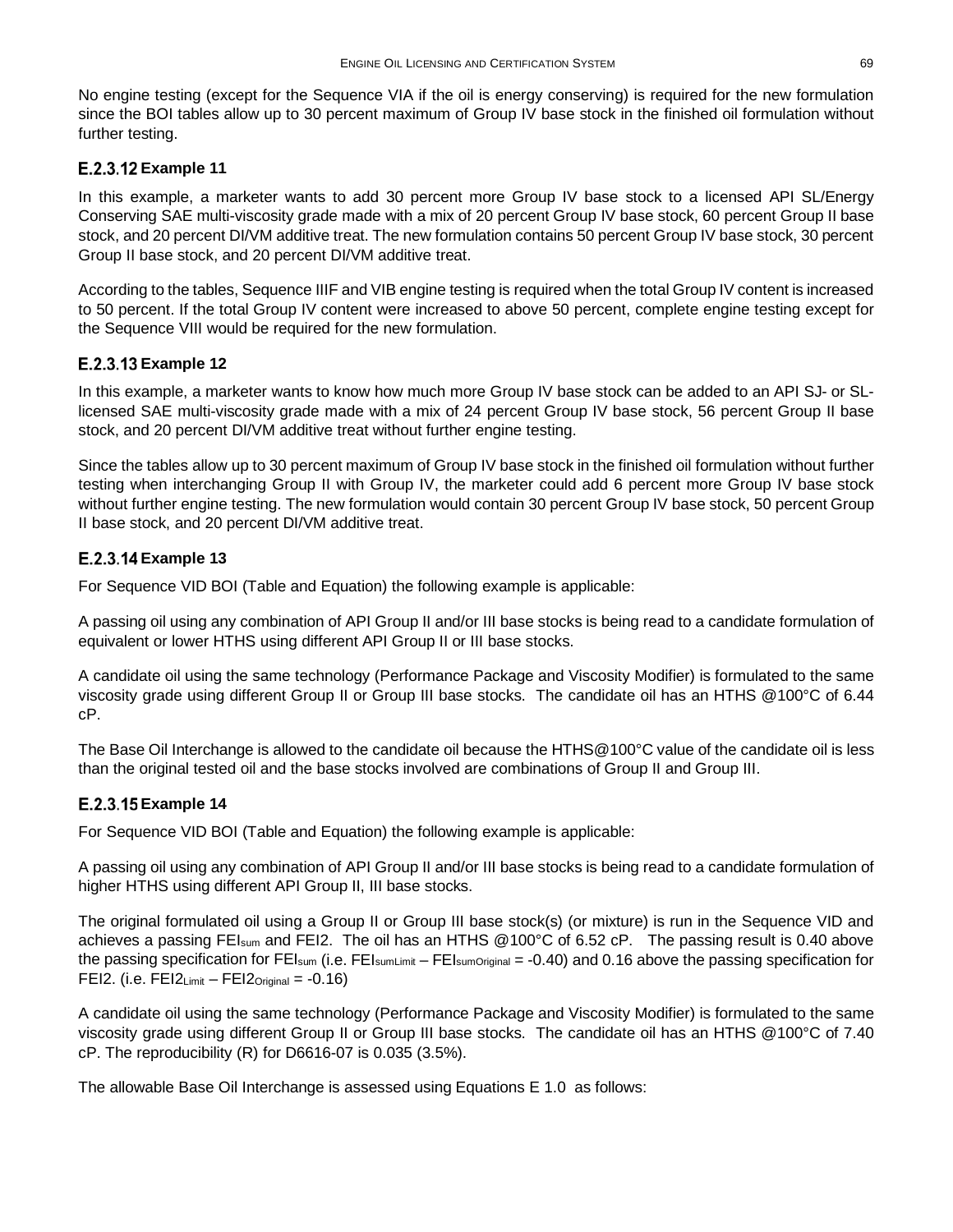$A = FEI<sub>sum</sub> HTHS = 6.52 + (-0.40/-0.485) + 6.52 \times 0.035 = 7.57$  cP  $B = FE12 HTHS = 6.52 + (-0.16/-0.227) + 6.52 \times 0.035 = 7.45 \text{ cP}$ 

The Base Oil Interchange is limited by the lesser of A and B which is 7.45 cP. The candidate oil HTHS@100 °C is 7.40 and is less than 7.45. Therefore, the Base Oil Interchange is allowed.

No further allowance for precision of HTHS measurement is permitted.

### **E.2.3.16 Example 15**

For Sequence VID BOI (Table and Equation) the following example is applicable:

A passing oil using any combination of API Group II and/or III base stocks is being read to a candidate formulation of higher HTHS using different API Group II, III base stocks.

The original formulated oil using a Group II or Group III base stock(s) (or mixture) is run in the Sequence VID and achieves a passing FEIsum and FEI2.. The oil has an HTHS @100°C of 6.52 cP. The passing result is within the lower rounding of passing specification, i.e. -0.04 below the passing specification for FEI<sub>sum</sub> (i.e. FEI<sub>sumLimit</sub> – FEIsumOriginal = +0.04) and 0.10 above the passing specification for FEI2. (i.e. FEI2<sub>Limit</sub> – FEI2<sub>Original</sub> = -0.10)

A candidate oil using the same technology (Performance Package and Viscosity Modifier) is formulated to the same viscosity grade using different Group II or Group III base stocks. The candidate oil has an HTHS @100°C of 7.02 cP. The reproducibility (R) for D6616-07 is 0.035 (3.5%).

The allowable Base Oil Interchange is assessed using Equations E 1.0 as follows:

 $A = FEI<sub>sum</sub> HTHS = 6.52 + (+0.04/-0.485) + 6.52 \times 0.035 = 6.67$  cP  $B = FE12$  HTHS =  $6.52 + (-0.10/-0.227) + 6.52 \times 0.035 = 7.19$  cP

The Base Oil Interchange is limited to the lesser of A or B, which is an HTHS @100°C of 6.67 Cp. The candidate oil HTHS is 7.02 cP and is greater than 6.67 cP so the Base Oil Interchange is NOT allowed.

No further allowance for precision of HTHS measurement is permitted.

### **E.2.3.17 Additional Examples**

Additional examples on applying Base Oil Interchangeability Guidelines may be noted in Annex M.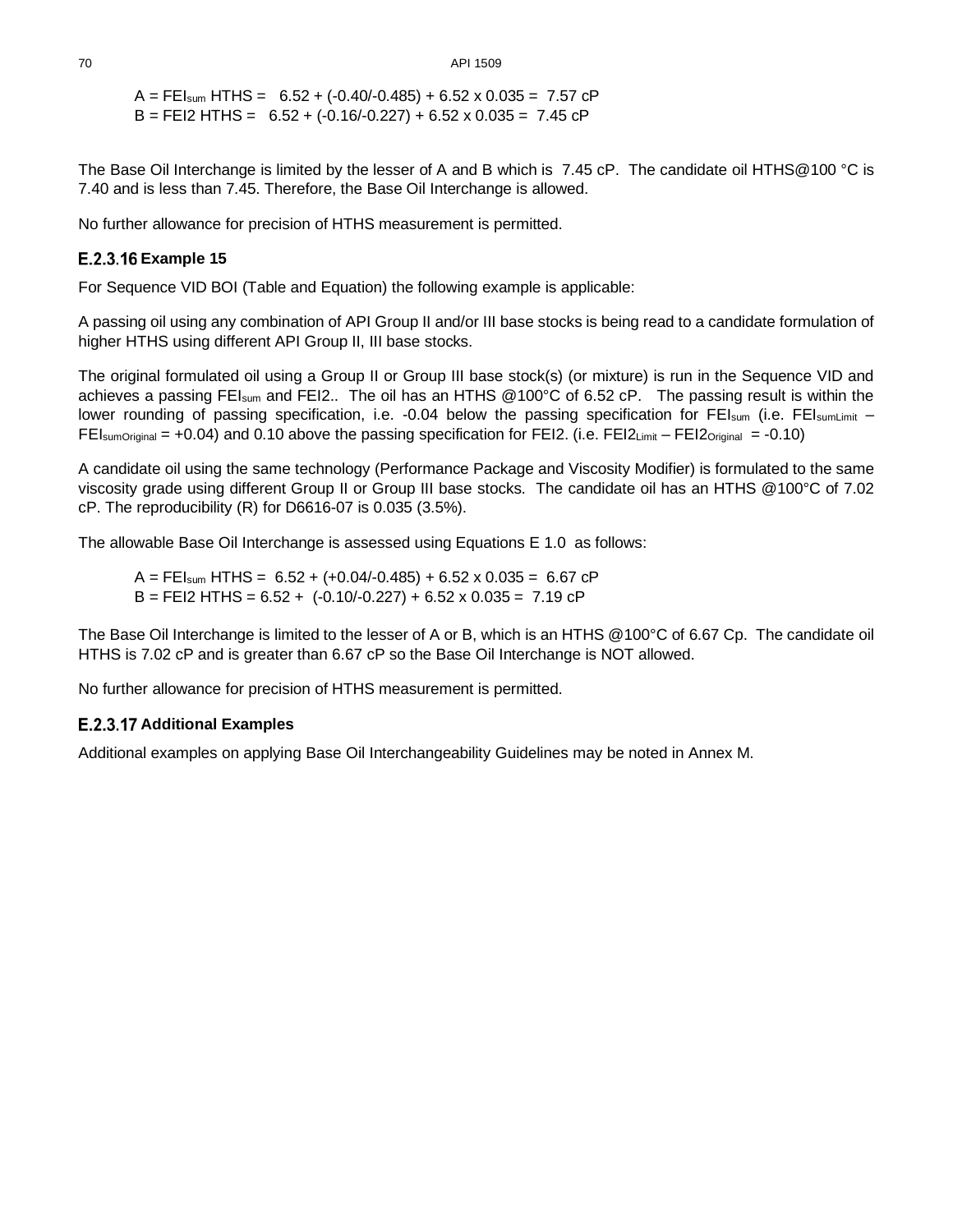### <span id="page-16-0"></span>**E.3 INTERCHANGE FOR HEAVY DUTY ENGINE OILS E.3.1 GUIDELINES**

**E.3.1.1** Based on existing engine test data submitted to API, passing engine tests specified in Section [E.3](#page-16-0) are required for interchanging the base stock in an original API-licensed Heavy Duty Engine Oil (HDEO).

**E.3.1.2** In any case where base stocks of more than one group are interchanged simultaneously, the most severe testing requirement applies.

**E.3.1.3** Engine testing is not required when a single interchange base stock that meets the definition of Group I, Group II, Group III, or Group IV is used at less than or equal to 10 mass percent of the blended HDEO formulation. In some cases, higher percentages of Group III or Group IV may be substituted without further engine testing as specified in this annex or in the ACC Code of Practice (Appendix I, Guideline 5). The ACC Code of Practice should be followed for Group V.

**E.3.1.4** The heavy duty engine oil blended with the interchange base oil shall meet all physical and chemical specifications required for the appropriate API Service Category.

**E.3.1.5** Base stocks approved under the provisions of these Guidelines may be commingled without further testing, consistent with Annex F.

**E.3.1.6** Acceptable test methods for base stock and base oil blend properties are listed in [Table E-1.](#page-1-0) It is understood that when comparing properties, the precision of the methods is taken into consideration. In the following tables, BOV refers to the Base Oil Blend Viscosity measured by ASTM D445.

### **E.3.2 REQUIREMENTS**

**E.3.2.1** API recognizes the importance of the Multiple Test Evaluation Procedures. Engine testing to support base oil interchangeability shall be in accordance with the information referred to in Annex K. These Guidelines shall be used in conjunction with the ACC Code of Practice.

E.3.2.2 Complete performance documentation is required for the original HDEOs. The detergent inhibitor (DI) and/or viscosity modifier (VM) remain unchanged when interchange base oils are tested, except as provided by the ACC Code of Practice. A base oil interchange obtained under these guidelines applies to a single HDEO formulation. In the event of a change in the DI and/or VM outside the ACC Code of Practice, these Guidelines shall be reapplied.

**E.3.2.3** When a base stock or slate of base stocks is to be changed in a number of different viscosity grades containing a single Heavy Duty engine oil formulation, these Guidelines shall be used in conjunction with Annex F, except when the recommended grade for testing contains less than or equal to 10 mass percent of the interchange base stock in the formulation. In this case, the next higher viscosity grade shall be tested.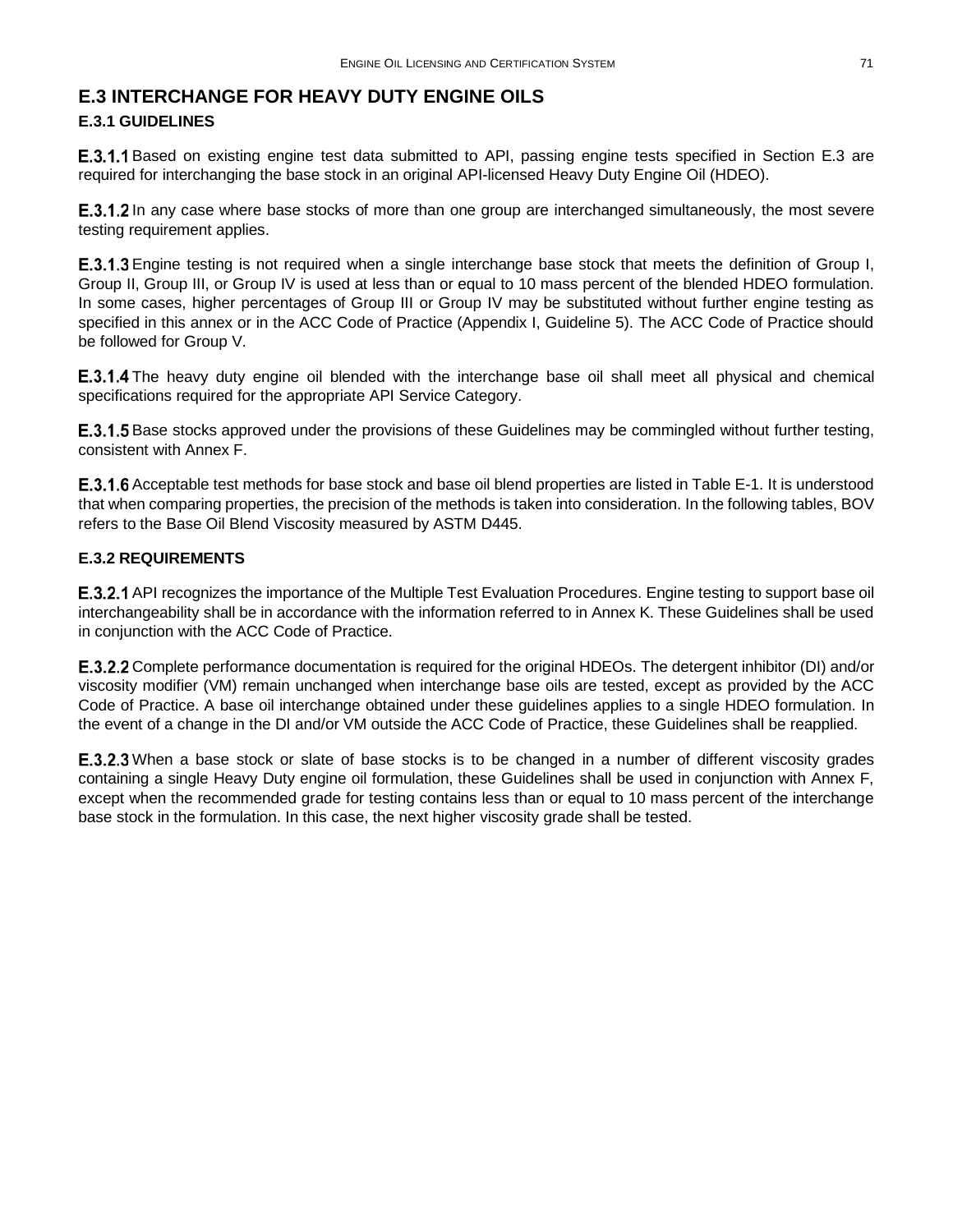<span id="page-17-0"></span>**E.3.2.4** For HDEO tests listed i[n Table E-17,](#page-17-0) the BOI Guidelines may allow for some testing relief. Check Guidelines for each specific test before establishing the test program requirements for a specific oil formulation.

| <b>Test Name</b>                     | <b>ASTM</b>                 | Annex E<br>Reference | $CH-4$ | $Cl-4$ | $Cl-4$<br>$w/Cl-4$<br><b>PLUS</b> | $CJ-4$ | $CK-4/$<br>$FA-4$ |
|--------------------------------------|-----------------------------|----------------------|--------|--------|-----------------------------------|--------|-------------------|
| Sequence IIIF/IIIFHD                 | D6984                       | E.2.2.4.1            | X      | X      | X                                 | X      |                   |
| Sequence IIIG                        | D7320                       | E.2.2.4.1            | X      | X      | X                                 | X      |                   |
| Caterpillar 1K                       | D6750 (1K)                  | E.3.2.5.1            | X      | X      | X                                 |        |                   |
| Caterpillar 1N                       | D6750 (1N)                  | E.3.2.5.2            |        | X      | X                                 | X      | X                 |
| Caterpillar 1P                       | D6681                       | E.3.2.5.4            | X      | X      | X                                 |        |                   |
| Caterpillar 1R                       | D6923                       | E.3.2.5.3            |        | X      | X                                 |        |                   |
| <b>Caterpillar Oil Aeration Test</b> | D8047                       | E.3.2.5.16           |        |        |                                   |        | X                 |
| Engine Oil Aeration Test             | D6894                       | E.3.2.5.9            | X      | X      | X                                 | X      |                   |
| <b>Cummins ISM</b>                   | D7468                       | E.3.2.5.11           |        | X      | X                                 | X      | X                 |
| <b>Cummins ISB</b>                   | D7484                       | E.3.2.5.11           |        |        |                                   | X      | X                 |
| Cummins M11                          | D6838                       | E.3.2.5.10           | X      |        |                                   |        |                   |
| Cummins M11 EGR                      | D6975                       | E.3.2.5.10           |        | X      | X                                 |        |                   |
| Mack T-8                             | D5967                       | E.3.2.5.6            |        |        |                                   |        |                   |
| Mack T-8E                            | D5967                       | E.3.2.5.6            | X      | X      | X                                 |        |                   |
| Mack T-9                             | D6483                       | E.3.2.5.5            | X      |        |                                   |        |                   |
| Mack T-10                            | D6987/<br>D6987M            | E.3.2.5.7            | X      | X      | X                                 |        |                   |
| Mack T-10A                           | 75 hr. used oil in<br>D4684 | E.4.2.6              |        | X      | X                                 |        |                   |
| Mack T-11                            | D7156                       | E.3.2.5.13           |        |        | X                                 | X      | X                 |
| Mack T-11A                           | D6896                       | E.4.2.8              |        |        | X                                 | X      | X                 |
| Mack T-12                            | D7422                       | E.3.2.5.12           |        | X      | X                                 | X      | X                 |
| Volvo T-13                           | D8048                       | E.3.2.5.15           |        |        |                                   |        | X                 |
| <b>Roller Follower Wear Test</b>     | D5966                       | E.3.2.5.8            | X      | X      | X                                 | X      | X                 |
| <b>Cummins HTCBT</b>                 | D6594                       | E.4.2.9              | X      | X      | X                                 | X      | X                 |
| Elastomer Compatibility (HD)         | D7216                       | E.4.2.7              |        | X      | X                                 |        |                   |

**Table E-17—Tests for API C and F Category Base Oil Interchange**

**E.3.2.5** Heavy duty engine tests required for interchanging the base stock are given i[n E.3.2.5.1](#page-18-0) through [E.3.2.5.16.](#page-29-0) The BOI guidelines vary according to the API base stock group and amount of the base stocks used in the original test oil and the candidate oil formulations. All percentages are mass percent of the total formulation unless otherwise noted.

The testing to support BOI and VGRA guideline development for each heavy duty engine test included in the API Service Categories utilizes base stocks, base oils, and finished fluids with a range of physical properties. The significance of the effect of these physical properties on lubricant performance can vary for each test or test type. Data for base stocks, base oils, and/or finished fluids are included in [Table E-18](#page-18-2) below. These values are provided for information only and do not represent any limitation on interpretation of these guidelines.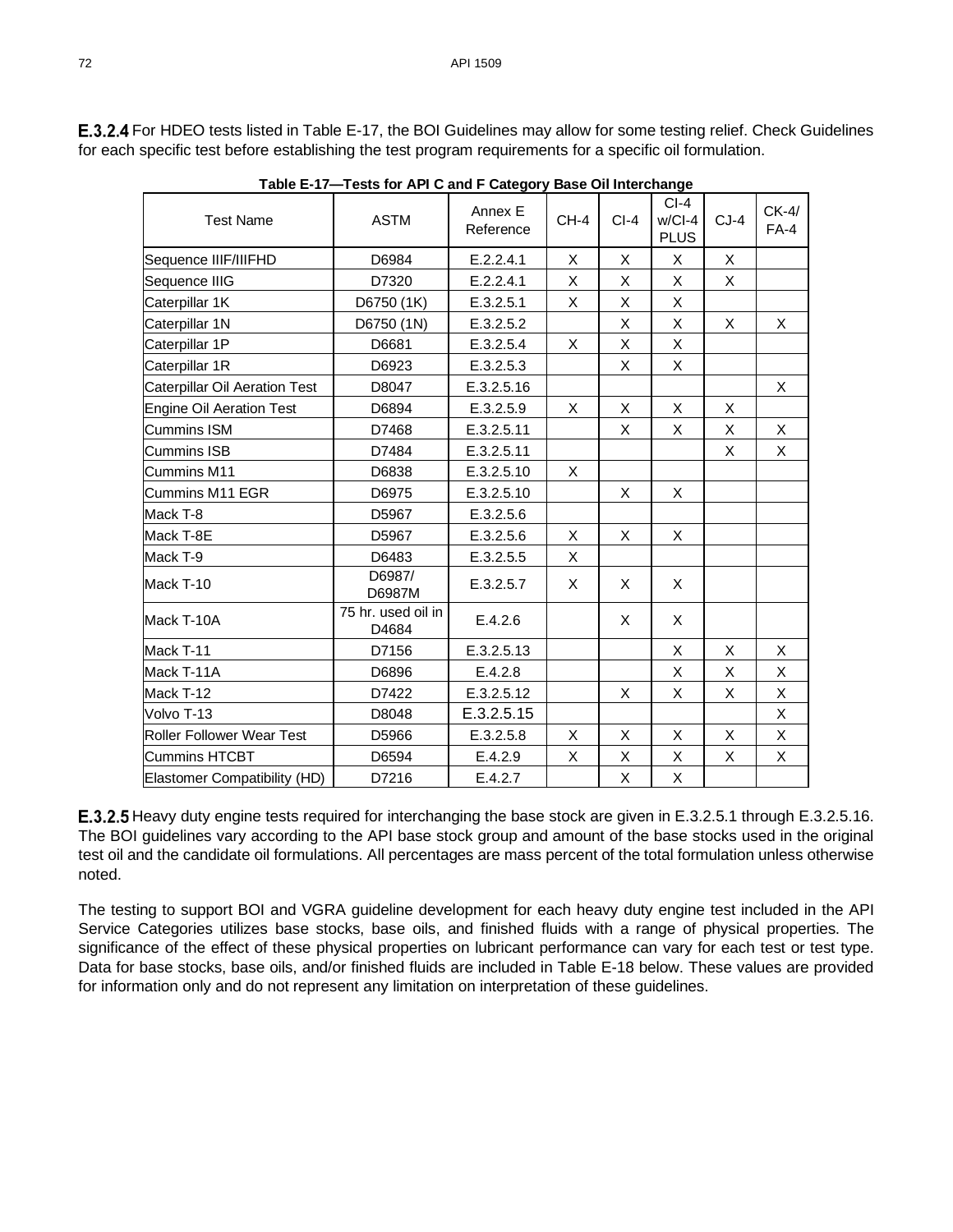<span id="page-18-2"></span>

| Table E-18—Base Stock, Base Oil, Finished Fluid Data to Support BOI/VGRA Guideline Development for Heavy Duty |  |
|---------------------------------------------------------------------------------------------------------------|--|
| <b>Engine Tests Included in API Service Categories</b>                                                        |  |

| Engine | <b>Base Stock</b> | $BOV_{100}$        | Base Oil VI | Base Oil Sats     | Base Oil     | <b>Viscosity Grade Range</b>         |  |  |
|--------|-------------------|--------------------|-------------|-------------------|--------------|--------------------------------------|--|--|
| Test   | Groups            | Range,             | Range       | Range (D7419),    | Sats Range   |                                      |  |  |
|        |                   | mm <sup>2</sup> /s |             | wt%               | $(D2007)$ ,  |                                      |  |  |
|        |                   |                    |             |                   | $wt\%$       |                                      |  |  |
| $T-13$ |                   | 5.6 to 7.1         | 108 to 118  | $97.4$ to $>99.8$ | 94.7 to 98.3 | 10W-30 <sup>a</sup> , 10W-40, 15W-40 |  |  |
| COAT   |                   | 5.5 to 7.3         | 108 to 115  | 97.4 to >99.8     | 94.7 to 98.0 | 10W-30, 10W-40, 15W-40 <sup>a</sup>  |  |  |

*<sup>a</sup>* Viscosity grade used for BOI guideline development.

<span id="page-18-0"></span>E.3.2.5.1 For Caterpillar 1K tests required for interchanging the base stock, specific requirements are given in Table [E-19.](#page-18-3)

<span id="page-18-3"></span>

| Base Stock in               | Interchange Base Stock |              |                                       |                                                                                                                                                           |          |  |  |
|-----------------------------|------------------------|--------------|---------------------------------------|-----------------------------------------------------------------------------------------------------------------------------------------------------------|----------|--|--|
| <b>Original Test</b><br>Oil | Group I                | Group II     | Group III                             | Group IV                                                                                                                                                  | Group V  |  |  |
| Group I                     | Not Required           | Not Required | ≤30%<br>Not Required<br>>30% Required | ≤30% Not Required<br>>30% Required                                                                                                                        | Required |  |  |
| Group II                    | Not Required           | Not Required | ≤30% Not Required<br>>30% Required    | ≤30% Not Required<br>>30% Required                                                                                                                        | Required |  |  |
| Group III                   | Required               | Required     | Required                              | Required                                                                                                                                                  | Required |  |  |
| Group IV                    | Required               | Required     | Required                              | Not Required provided the<br>interchange Group IV<br>meets the original<br>manufacturer's<br>specifications in all<br>physical and chemical<br>properties | Required |  |  |
| Group V                     | Required               | Required     | Required                              | Required                                                                                                                                                  | Required |  |  |

#### **Table E-19—Caterpillar 1K Tests Required for Interchanging the Base Stock**

<span id="page-18-1"></span>E.3.2.5.2 For Caterpillar 1N tests required for interchanging the base stock, specific requirements are given in Table [E-20.](#page-18-4)

<span id="page-18-4"></span>

| Base Stock in               | Interchange Base Stock |              |           |                                                                                                                                                           |          |  |  |
|-----------------------------|------------------------|--------------|-----------|-----------------------------------------------------------------------------------------------------------------------------------------------------------|----------|--|--|
| <b>Original Test</b><br>Oil | Group I                | Group II     | Group III | Group IV                                                                                                                                                  | Group V  |  |  |
| Group I                     | Not Required           | Not Required | Required  | Required                                                                                                                                                  | Required |  |  |
| Group II                    | Not Required           | Not Required | Required  | Required                                                                                                                                                  | Required |  |  |
| Group III                   | Required               | Required     | Required  | Required                                                                                                                                                  | Required |  |  |
| Group IV                    | Required               | Required     | Required  | Not Required provided<br>the interchange Group<br>IV meets the original<br>manufacturer's<br>specifications in all<br>physical and chemical<br>properties | Required |  |  |
| Group V                     | Required               | Required     | Required  | Required                                                                                                                                                  | Required |  |  |

**Table E-20—Caterpillar 1N Tests Required for Interchanging the Base Stock**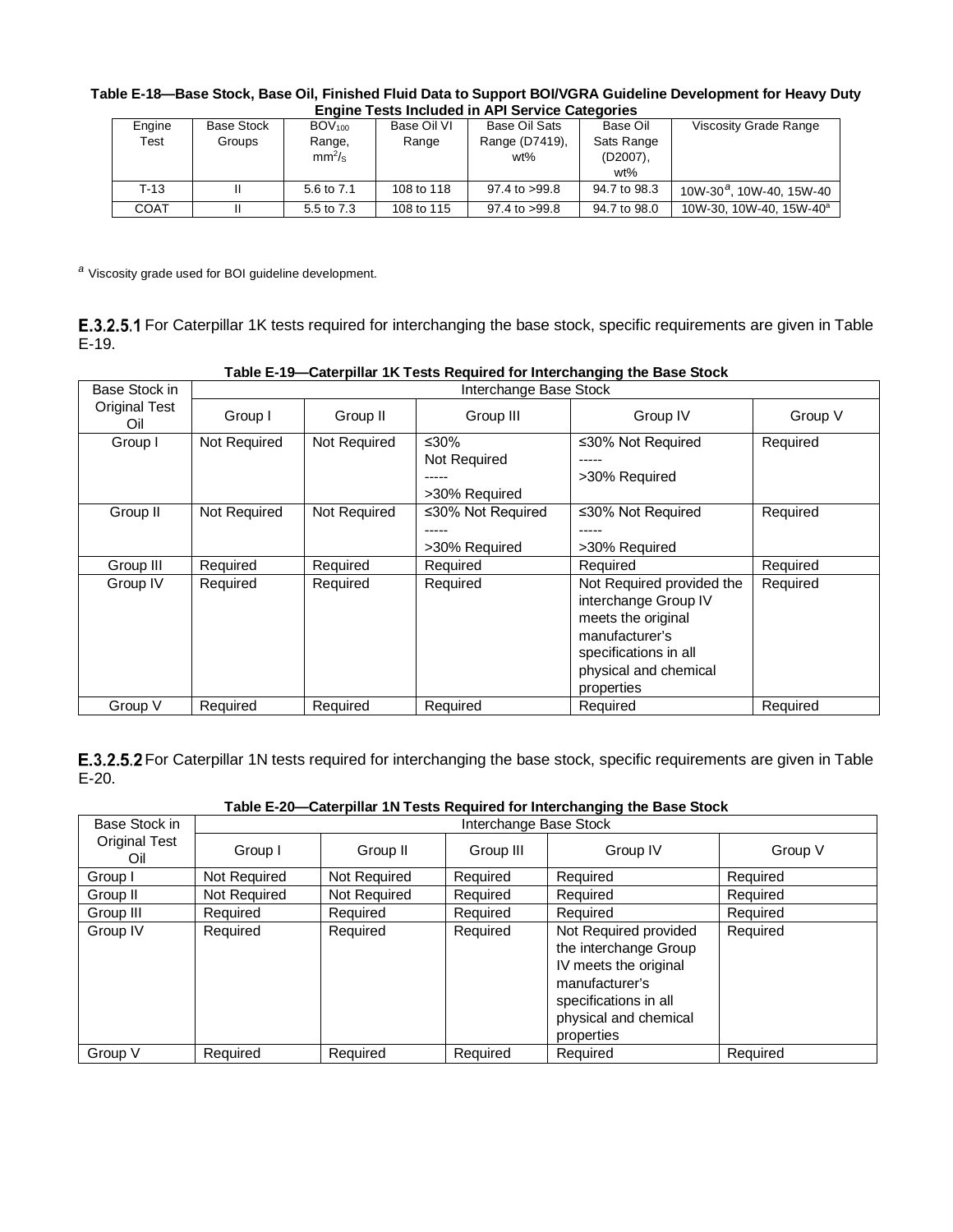<span id="page-19-2"></span>

|                             | Table E-21-Caterpillar 1R Tests Required for Interchanging the Base Stock |                        |           |                                                                                                                                                              |          |  |  |  |  |
|-----------------------------|---------------------------------------------------------------------------|------------------------|-----------|--------------------------------------------------------------------------------------------------------------------------------------------------------------|----------|--|--|--|--|
| Base Stock in               |                                                                           | Interchange Base Stock |           |                                                                                                                                                              |          |  |  |  |  |
| <b>Original Test</b><br>Oil | Group I                                                                   | Group II               | Group III | Group IV                                                                                                                                                     | Group V  |  |  |  |  |
| Group I                     | Not Required                                                              | Not Required           | Required  | Required                                                                                                                                                     | Required |  |  |  |  |
| Group II                    | Required                                                                  | Not Required           | Required  | Required                                                                                                                                                     | Required |  |  |  |  |
| Group III                   | Required                                                                  | Required               | Required  | Required                                                                                                                                                     | Required |  |  |  |  |
| Group IV                    | Required                                                                  | Required               | Required  | Not Required<br>provided the<br>interchange Group<br>IV meets the original<br>manufacturer's<br>specifications in all<br>physical and<br>chemical properties | Required |  |  |  |  |
| Group V                     | Required                                                                  | Required               | Required  | Required                                                                                                                                                     | Required |  |  |  |  |

<span id="page-19-1"></span>E.3.2.5.3 For Caterpillar 1R tests required for interchanging the base stock, specific requirements are given in Table [E-21.](#page-19-2)

<span id="page-19-0"></span>E.3.2.5.4 For Caterpillar 1P tests required for interchanging the base stock, specific requirements are given in Table [E-22](#page-19-3)

<span id="page-19-3"></span>

| Table L-22—Caterphial Tr Tests Required for interchanging the base Stock |                        |                                                                                     |           |                                                                                                                                                           |          |  |
|--------------------------------------------------------------------------|------------------------|-------------------------------------------------------------------------------------|-----------|-----------------------------------------------------------------------------------------------------------------------------------------------------------|----------|--|
| Base Stock in                                                            | Interchange Base Stock |                                                                                     |           |                                                                                                                                                           |          |  |
| Original Test<br>Group I<br>Oil                                          |                        | Group II                                                                            | Group III | Group IV                                                                                                                                                  | Group V  |  |
| Group I                                                                  | Not Required           | Required in only<br>one Group II<br>base stock for<br>CH-4/Not<br>Required for CI-4 | Required  | Required                                                                                                                                                  | Required |  |
| Group II                                                                 | Not Required           | Not Required                                                                        | Required  | Required                                                                                                                                                  | Required |  |
| Group III                                                                | Required               | Required                                                                            | Required  | Required                                                                                                                                                  | Required |  |
| Group IV                                                                 | Required               | Required                                                                            | Required  | Not Required provided the<br>interchange Group IV<br>meets the original<br>manufacturer's<br>specifications in all<br>physical and chemical<br>properties | Required |  |
| Group V                                                                  | Required               | Required                                                                            | Required  | Required                                                                                                                                                  | Required |  |

#### **Table E-22—Caterpillar 1P Tests Required for Interchanging the Base Stock**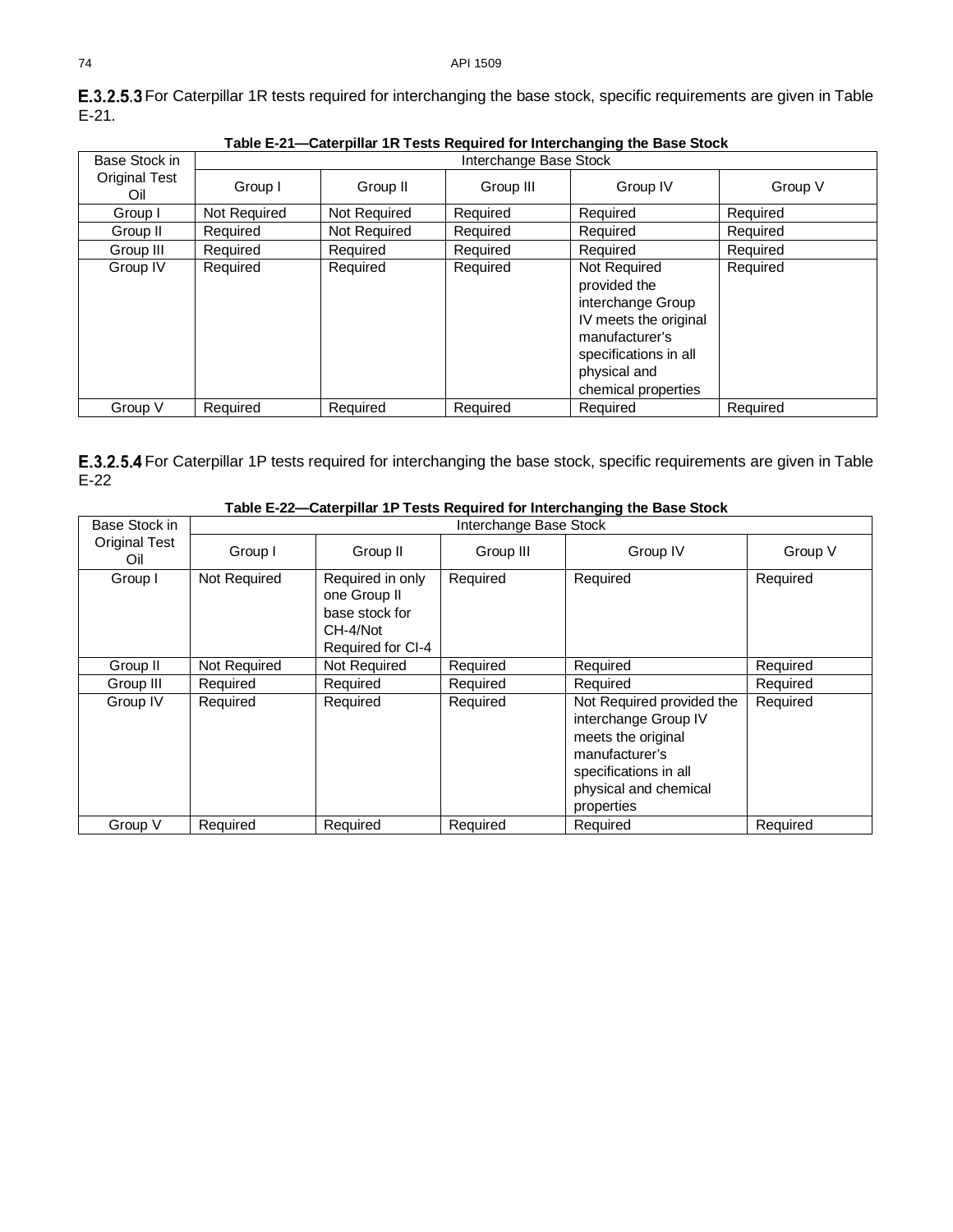#### <span id="page-20-1"></span>E.3.2.5.5 For Mack T-9 tests required for interchanging the base stock, specific requirements are given i[n Table E-23.](#page-20-2)

<span id="page-20-2"></span>

| Base Stock in               | Interchange Base Stock                                               |                                                 |                                             |                                                                                                                                                              |          |
|-----------------------------|----------------------------------------------------------------------|-------------------------------------------------|---------------------------------------------|--------------------------------------------------------------------------------------------------------------------------------------------------------------|----------|
| <b>Original Test</b><br>Oil | Group I                                                              | Group II                                        | Group III                                   | Group IV                                                                                                                                                     | Group V  |
| Group I                     | Not Required if<br>sulfur $\leq$ and<br>saturates $\geq$<br>original | Not Required                                    | ≤30% Not Required<br>>30% Required          | ≤30% Not Required<br>>30% Required                                                                                                                           | Required |
| Group II                    | Required                                                             | Not Required if<br>saturates $\geq$<br>original | ≤30% Not Required<br>-----<br>>30% Required | ≤30% Not Required<br>>30% Required                                                                                                                           | Required |
| Group III                   | Required                                                             | Required                                        | Required                                    | Required                                                                                                                                                     | Required |
| Group IV                    | Required                                                             | Required                                        | Required                                    | Not Required provided<br>the interchange Group<br>meets the original<br>IV<br>manufacturer's<br>specifications in all<br>physical and chemical<br>properties | Required |
| Group V                     | Required                                                             | Required                                        | Required                                    | Required                                                                                                                                                     | Required |

**Table E-23—Mack T-9 Tests Required for Interchanging the Base Stock**

<span id="page-20-0"></span>E.3.2.5.6 For Mack T-8 and T-8E tests required for interchanging the base stock, specific requirements are given in [Table E-24.](#page-20-3)

<span id="page-20-3"></span>

| <b>Base Stock</b>       |                                                                                                                                                                                                                                                                                                                                                                   | Interchange Base Stock                                  |                        |                                                                                                                                                                             |          |
|-------------------------|-------------------------------------------------------------------------------------------------------------------------------------------------------------------------------------------------------------------------------------------------------------------------------------------------------------------------------------------------------------------|---------------------------------------------------------|------------------------|-----------------------------------------------------------------------------------------------------------------------------------------------------------------------------|----------|
| in Original<br>Test Oil | Group I                                                                                                                                                                                                                                                                                                                                                           | Group II                                                | Group III              | Group IV                                                                                                                                                                    | Group V  |
| Group I                 | Not Required if either of the<br>following is met:<br>1. Saturates of original oil is<br>$\geq$ 80% and interchange base<br>oil saturates is $\geq$ the original<br>oil<br>2. Saturates of original oil is<br><80% and interchange base<br>oil saturates is $\geq$ the original<br>oil saturates at the 95%<br>confidence<br>level<br>(see<br>example in E.3.3.5) | Not Required                                            | <b>Not</b><br>Required | Not Required                                                                                                                                                                | Required |
| Group II                | Required                                                                                                                                                                                                                                                                                                                                                          | Not Required if saturates<br>is $\geq$ the original oil | Not<br>Required        | Not Required                                                                                                                                                                | Required |
| Group III               | Required                                                                                                                                                                                                                                                                                                                                                          | Required                                                | Required               | Required                                                                                                                                                                    | Required |
| Group IV                | Required                                                                                                                                                                                                                                                                                                                                                          | Required                                                | Required               | Not Required<br>provided<br>the interchange Group IV<br>the<br>original<br>meets<br>manufacturer's<br>specifications<br>in<br>all<br>physical and<br>chemical<br>properties | Required |
| Group V                 | Required                                                                                                                                                                                                                                                                                                                                                          | Required                                                | Required               | Required                                                                                                                                                                    | Required |

#### **Table E-24—Mack T-8/T-8E Tests Required for Interchanging the Base Stock**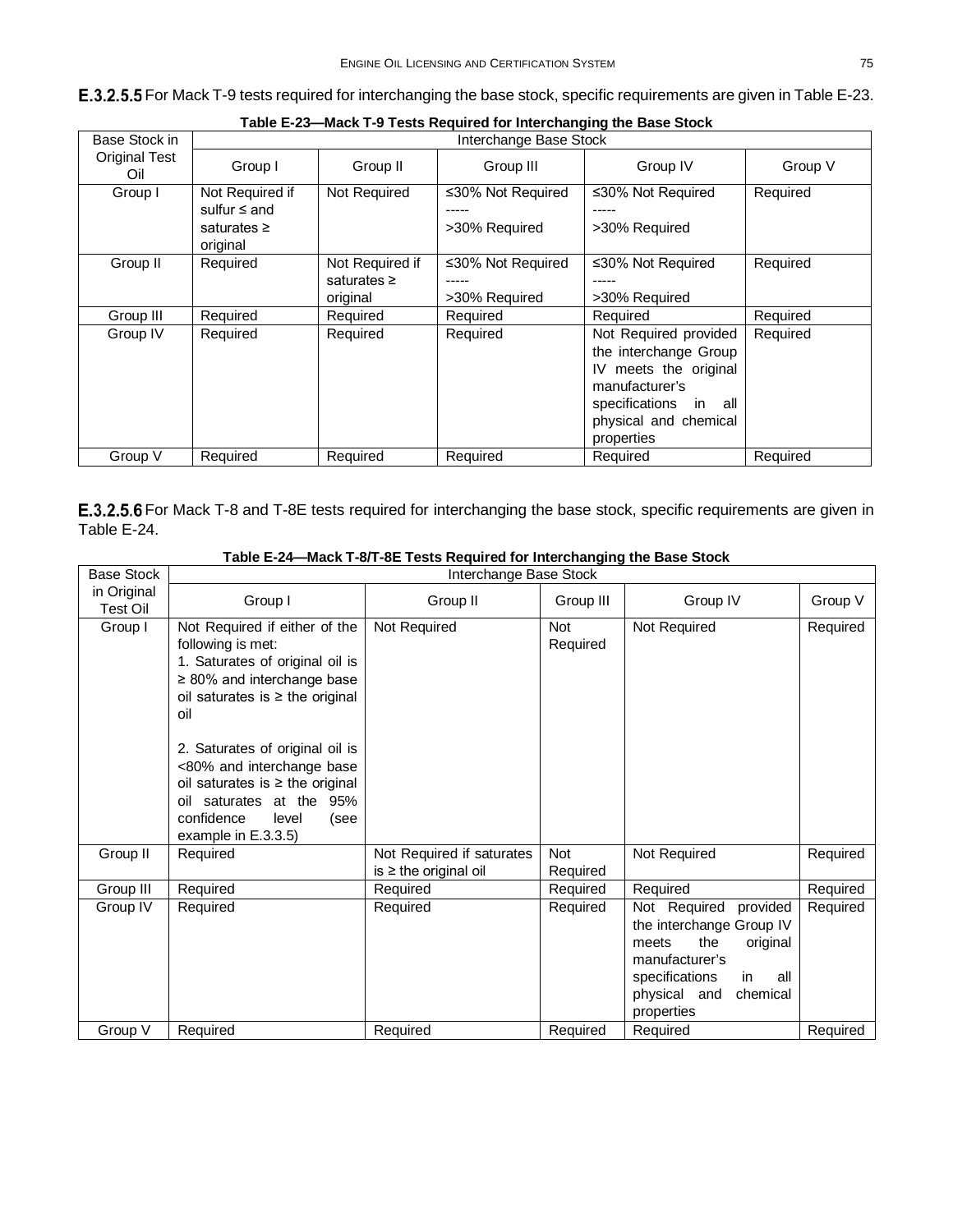<span id="page-21-0"></span>E.3.2.5.7 For Mack T-10 tests required for interchanging the base stock, specific requirements are given in Table [E-25](#page-21-2) for Interchanging the Base Stock

<span id="page-21-2"></span>

|                             | <b>Madrey Tours Required for micronariging the Bace otoph</b>                                                                       |                                                                                                                       |                                                                                                                                           |                                                                                                                                                     |          |  |  |  |
|-----------------------------|-------------------------------------------------------------------------------------------------------------------------------------|-----------------------------------------------------------------------------------------------------------------------|-------------------------------------------------------------------------------------------------------------------------------------------|-----------------------------------------------------------------------------------------------------------------------------------------------------|----------|--|--|--|
| Base Stock in               |                                                                                                                                     |                                                                                                                       | Interchange Base Stock                                                                                                                    |                                                                                                                                                     |          |  |  |  |
| <b>Original Test</b><br>Oil | Group I                                                                                                                             | Group II                                                                                                              | Group III                                                                                                                                 | Group IV                                                                                                                                            | Group V  |  |  |  |
| Group I                     | Not Required if:                                                                                                                    | Not Required if:                                                                                                      | ≤30% Not Required if:                                                                                                                     | ≤30% Not Required if:                                                                                                                               | Required |  |  |  |
|                             | saturates ≥ original<br>AND<br>sulfur $\leq$ original<br><b>AND</b><br>BOV at $100^{\circ}$ C $\geq$<br>BOV at 100°C of<br>original | saturates ≥ original<br><b>AND</b><br>BOV at $100^{\circ}$ C $\geq$<br>BOV at 100°C of<br>original                    | saturates ≥ original<br><b>AND</b><br>BOV at $100^{\circ}$ C $\geq$ BOV<br>at 100°C of original<br>-----<br>>30% Required                 | saturates ≥ original<br><b>AND</b><br>BOV at $100^{\circ}$ C $\geq$ BOV at<br>100°C of original<br>>30% Required                                    |          |  |  |  |
| Group II                    | Required                                                                                                                            | Not Required if:<br>saturates ≥ original<br><b>AND</b><br>BOV at $100^{\circ}$ C $\ge$<br>BOV at 100°C of<br>original | ≤30% Not Required if:<br>saturates ≥ original<br><b>AND</b><br>BOV at $100^{\circ}$ C $\geq$ BOV<br>at 100°C of original<br>>30% Required | ≤30% Not Required if:<br>saturates ≥ original<br><b>AND</b><br>BOV at $100^{\circ}$ C $\geq$ BOV at<br>100°C of original<br>>30% Required           | Required |  |  |  |
| Group III                   | Required                                                                                                                            | Required                                                                                                              | Required                                                                                                                                  | Required                                                                                                                                            | Required |  |  |  |
| Group IV                    | Required                                                                                                                            | Required                                                                                                              | Required                                                                                                                                  | Not Required provided the<br>interchange Group IV meets<br>the original manufacturer's<br>specifications in all physical<br>and chemical properties | Required |  |  |  |
| Group V                     | Required                                                                                                                            | Required                                                                                                              | Required                                                                                                                                  | Required                                                                                                                                            | Required |  |  |  |

**Table E-25—Mack T-10 Tests Required for Interchanging the Base Stock**

<span id="page-21-1"></span>E.3.2.5.8 For Roller Follower Wear Test (RFWT) tests required for interchanging the base stock, specific requirements are given in [Table E-26.](#page-21-3)

**Table E-26—RFWTs Required for Interchanging the Base Stock**

<span id="page-21-3"></span>

| Base Stock in        | Interchange Base Stock                     |              |                                    |                                                                                                                                                              |          |  |
|----------------------|--------------------------------------------|--------------|------------------------------------|--------------------------------------------------------------------------------------------------------------------------------------------------------------|----------|--|
| Original Test<br>Oil | Group I                                    | Group II     | Group III                          | Group IV                                                                                                                                                     | Group V  |  |
| Group I              | Not Required                               | Not Required | ≤30% Not Required<br>>30% Required | ≤30% Not Required<br>-----<br>>30% Required                                                                                                                  | Required |  |
| Group II             | Required in only one<br>Group I base stock | Not Required | ≤30% Not Required<br>>30% Required | ≤30% Not Required<br>-----<br>>30% Required                                                                                                                  | Required |  |
| Group III            | Required                                   | Required     | Required                           | Required                                                                                                                                                     | Required |  |
| Group IV             | Required                                   | Required     | Required                           | Not Required<br>provided the<br>interchange Group IV<br>meets the original<br>manufacturer's<br>specifications in all<br>physical and chemical<br>properties | Required |  |
| Group V              | Required                                   | Required     | Required                           | Required                                                                                                                                                     | Required |  |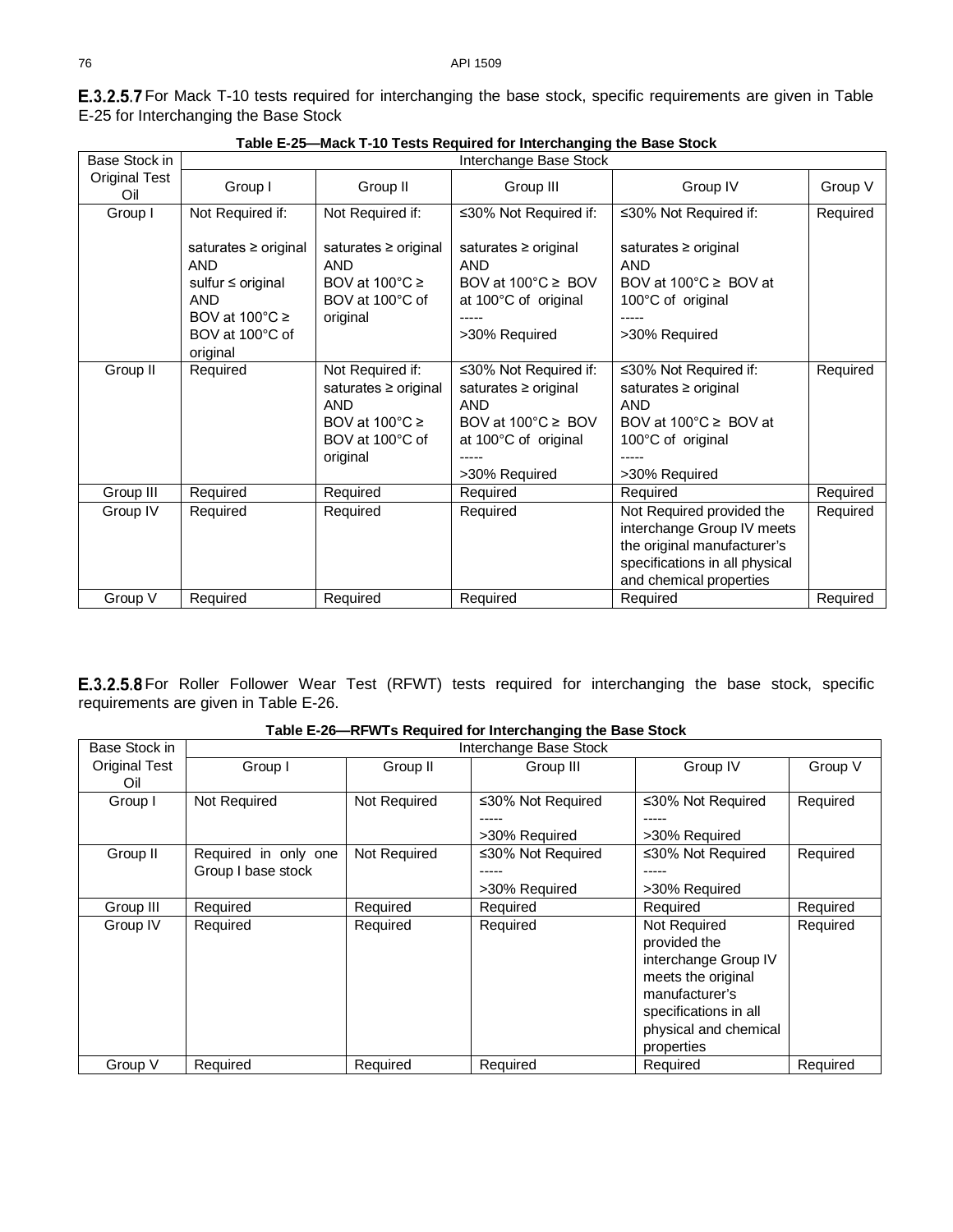<span id="page-22-0"></span>E.3.2.5.9 For Engine Oil Aeration Tests (EOAT) required for interchanging the base stock, specific requirements are given in [Table E-27.](#page-22-2)

<span id="page-22-2"></span>

| Base Stock in               | Interchange Base Stock |              |                   |                                                                                                                                                              |          |  |  |
|-----------------------------|------------------------|--------------|-------------------|--------------------------------------------------------------------------------------------------------------------------------------------------------------|----------|--|--|
| <b>Original Test</b><br>Oil | Group I                | Group II     | Group III         | Group IV                                                                                                                                                     | Group V  |  |  |
| Group I                     | Not Required           | Not Required | ≤30% Not Required | ≤30% Not Required                                                                                                                                            | Required |  |  |
|                             |                        |              | >30% Required     | >30% Required                                                                                                                                                |          |  |  |
| Group II                    | Not Required           | Not Required | ≤30% Not Required | ≤30% Not Required                                                                                                                                            | Required |  |  |
|                             |                        |              | -----             |                                                                                                                                                              |          |  |  |
|                             |                        |              | >30% Required     | >30% Required                                                                                                                                                |          |  |  |
| Group III                   | Required               | Required     | Required          | Required                                                                                                                                                     | Required |  |  |
| Group IV                    | Required               | Required     | Required          | Not Required<br>provided the<br>interchange Group IV<br>meets the original<br>manufacturer's<br>specifications in all<br>physical and chemical<br>properties | Required |  |  |
| Group V                     | Required               | Required     | Required          | Required                                                                                                                                                     | Required |  |  |

| Table E-27—EOATs Required for Interchanging the Base Stock |  |  |  |
|------------------------------------------------------------|--|--|--|
|                                                            |  |  |  |

<span id="page-22-1"></span>E.3.2.5.10 For Cummins M11 and M11 EGR tests required for interchanging the base stock, specific requirements are given in [Table E-28.](#page-22-3)

<span id="page-22-3"></span>

|               | Table E-28—Cummins M11/M11 EGR Tests Required for Interchanging the Base Stock I |                              |                                    |                                                                                                                                                           |          |  |  |
|---------------|----------------------------------------------------------------------------------|------------------------------|------------------------------------|-----------------------------------------------------------------------------------------------------------------------------------------------------------|----------|--|--|
| Base Stock in | Interchange Base Stock                                                           |                              |                                    |                                                                                                                                                           |          |  |  |
| Original Test | Group I                                                                          | Group II                     | Group III                          | Group IV                                                                                                                                                  | Group V  |  |  |
| Oil           |                                                                                  |                              |                                    |                                                                                                                                                           |          |  |  |
| Group I       | Not Required if:                                                                 | Not Required                 | ≤30% Not Required                  | ≤30% Not Required                                                                                                                                         | Required |  |  |
|               | saturates ≥ original<br><b>AND</b><br>sulfur $\leq$ original                     |                              | >30% Required                      | >30% Required                                                                                                                                             |          |  |  |
| Group II      | Required                                                                         | Not Required if<br>saturates | ≤30% Not Required<br>>30% Required | ≤30% Not Required<br>>30% Required                                                                                                                        | Required |  |  |
|               | Required                                                                         | original                     |                                    | Required                                                                                                                                                  | Required |  |  |
| Group III     |                                                                                  | Required                     | Required                           |                                                                                                                                                           |          |  |  |
| Group IV      | Required                                                                         | Required                     | Required                           | Not Required provided the<br>interchange Group IV<br>meets the original<br>manufacturer's<br>specifications in all<br>physical and chemical<br>properties | Required |  |  |
| Group V       | Required                                                                         | Required                     | Required                           | Required                                                                                                                                                  | Required |  |  |

#### **Table E-28—Cummins M11/M11 EGR Tests Required for Interchanging the Base Stock**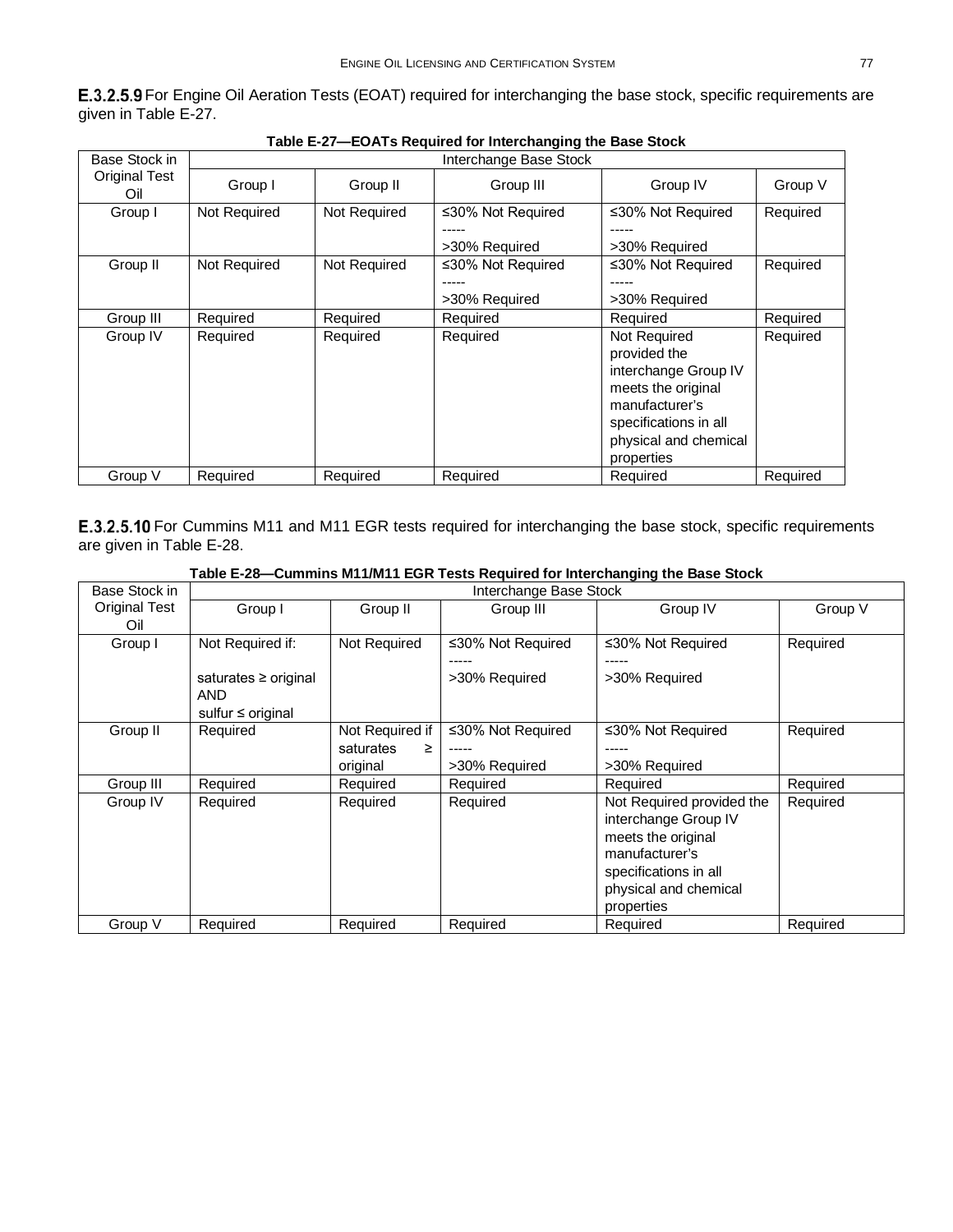<span id="page-23-0"></span>E.3.2.5.11 For Cummins ISM and ISB tests required for interchanging the base stock, specific requirements are given below.

**E.3.2.5.11.1** If only one passing Cummins ISM or ISB test is available on a given technology, [Table E-29](#page-23-2) applies.

<span id="page-23-2"></span><span id="page-23-1"></span>

| Base Stock in               | Interchange Base Stock                                |                 |                   |                                                                                                                                                     |          |  |  |  |
|-----------------------------|-------------------------------------------------------|-----------------|-------------------|-----------------------------------------------------------------------------------------------------------------------------------------------------|----------|--|--|--|
| <b>Original Test</b><br>Oil | Group I                                               | Group II        | Group III         | Group IV                                                                                                                                            | Group V  |  |  |  |
| Group I                     | Not Required if:                                      | Not Required    | ≤30% Not Required | ≤30% Not Required                                                                                                                                   | Required |  |  |  |
|                             | saturates ≥ original<br>AND<br>sulfur $\leq$ original |                 | >30% Required     | >30% Required                                                                                                                                       |          |  |  |  |
| Group II                    | Required                                              | Not Required if | ≤30% Not Required | ≤30% Not Required                                                                                                                                   | Required |  |  |  |
|                             |                                                       | saturates<br>≥  |                   |                                                                                                                                                     |          |  |  |  |
|                             |                                                       | original        | >30% Required     | >30% Required                                                                                                                                       |          |  |  |  |
| Group III                   | Required                                              | Required        | Required          | Required                                                                                                                                            | Required |  |  |  |
| Group IV                    | Required                                              | Required        | Required          | Not Required provided the<br>interchange Group IV meets<br>the original manufacturer's<br>specifications in all physical<br>and chemical properties | Required |  |  |  |
| Group V                     | Required                                              | Required        | Required          | Required                                                                                                                                            | Required |  |  |  |

**Table E-29—Cummins ISM and ISB Tests Required for Base Oil Interchange**

**E.3.2.5.11.2** If more than one passing Cummins ISM or ISB test is available on a given technology, BOI is allowed if the candidate's base oil blend saturates level, sulfur content, and base oil KV@100°C fall within the range of saturates, sulfur, and base oil KV@100°C of the base oil blends in the original passing oils with a minimum of two tested/two passed and the Group III content of the candidate falls within the range of the Group III content covered by the original passing oils.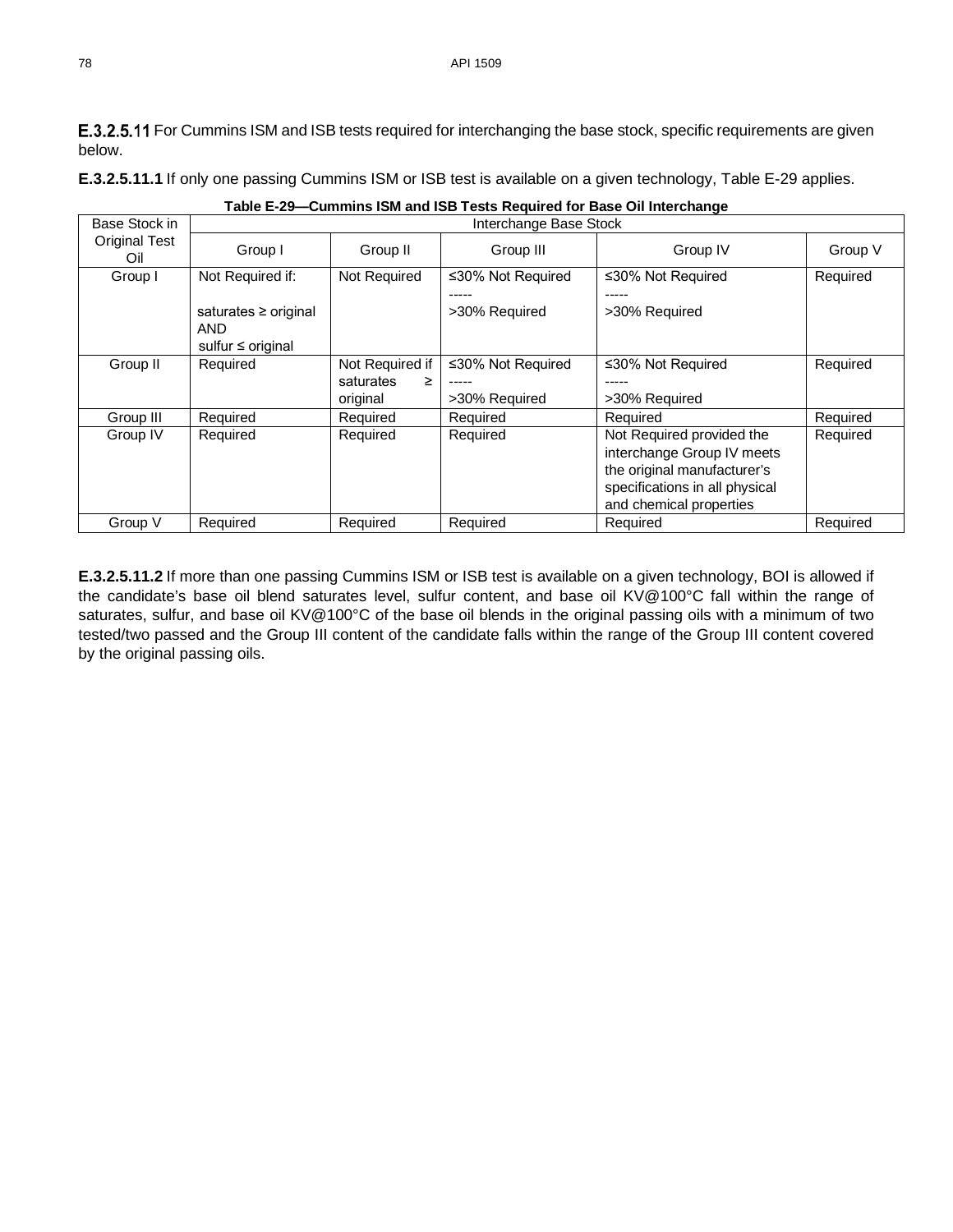<span id="page-24-1"></span>E.3.2.5.12 For Mack T-12 tests required for interchanging the base stock, specific requirements are given below.

**E.3.2.5.12.1** If only one passing Mack T-12 test is available on a given technology, [Table E-30](#page-24-2) applies.

<span id="page-24-2"></span>

| Base Stock in               |                                                                                                                                           |                                                                                                         | Interchange Base Stock                                                                                    |                                                                                                                                  |          |
|-----------------------------|-------------------------------------------------------------------------------------------------------------------------------------------|---------------------------------------------------------------------------------------------------------|-----------------------------------------------------------------------------------------------------------|----------------------------------------------------------------------------------------------------------------------------------|----------|
| <b>Original Test</b><br>Oil | Group I                                                                                                                                   | Group II                                                                                                | Group III                                                                                                 | Group IV                                                                                                                         | Group V  |
| Group I                     | Not Required if:                                                                                                                          | Not Required if:                                                                                        | ≤30% Not Required if:                                                                                     | ≤30% Not Required if:                                                                                                            | Required |
|                             | saturates $\geq$ original<br><b>AND</b><br>sulfur ≤ original<br><b>AND</b><br>BOV at $100^{\circ}$ C $\ge$<br>BOV at 100°C of<br>original | saturates $\geq$ original<br><b>AND</b><br>BOV at $100^{\circ}$ C $\geq$<br>BOV at 100°C of<br>original | saturates ≥ original<br><b>AND</b><br>BOV at 100°C ≥ BOV<br>at 100°C of original<br>>30% Required         | saturates $\geq$ original<br><b>AND</b><br>BOV at 100°C ≥ BOV<br>at 100°C of original<br>>30% Required                           |          |
| Group II                    | Required                                                                                                                                  | Not Required if:<br>saturates ≥ original<br><b>AND</b><br>BOV at 100°C ≥ BOV<br>at 100°C of original    | ≤30% Not Required if:<br>saturates ≥ original<br><b>AND</b><br>BOV at 100°C ≥ BOV<br>at 100°C of original | ≤30% Not Required if:<br>saturates $\geq$ original<br><b>AND</b><br>BOV at 100°C ≥ BOV<br>at 100°C of original                   | Required |
| Group III                   |                                                                                                                                           |                                                                                                         | >30% Required                                                                                             | >30% Required                                                                                                                    | Required |
| Group IV                    | Required<br>Required                                                                                                                      | Required<br>Required                                                                                    | Required<br>Required                                                                                      | Required<br>Not Required provided                                                                                                | Required |
|                             |                                                                                                                                           |                                                                                                         |                                                                                                           | the interchange Group<br>IV meets the original<br>manufacturer's<br>specifications in all<br>physical and chemical<br>properties |          |
| Group V                     | Required                                                                                                                                  | Required                                                                                                | Required                                                                                                  | Required                                                                                                                         | Required |

|  |  | Table E-30-Mack T-12 Tests Required for Base Oil Interchange |
|--|--|--------------------------------------------------------------|
|  |  |                                                              |

**E.3.2.5.12.2** If more than one passing Mack T-12 test is available on a given technology, BOI is allowed if the proposed interchange oil's base oil blend saturates level, sulfur content, and base oil KV@100°C fall within the range of saturates, sulfur content, and base oil viscosity at 100°C of the base oil blends in the original oils with a minimum of two tested/two passed and the Group III content of the candidate falls within the range of the Group III content covered by the original oils.

<span id="page-24-3"></span><span id="page-24-0"></span>E.3.2.5.13 Base Oil Interchange for all Mack T-11 engine tests started after April 28, 2006, may be determined using the method provided in [Table E-31](#page-24-3) or [Table E-32](#page-25-0) or [Figure E-1.](#page-25-1) [Table E-31,](#page-24-3) [Table E-32,](#page-25-0) and [Figure E-1](#page-25-1) all define the minimum saturates content of the candidate oil that can be interchanged from the original test oil.

| Tested Oil      | Candidate Oil           |
|-----------------|-------------------------|
| $X \le 70.0$    | 80.0 minimum            |
| 70.0 < X < 95.0 | $(0.6^*X + 38)$ minimum |
| $X \geq 95.0$   | 95.0 minimum            |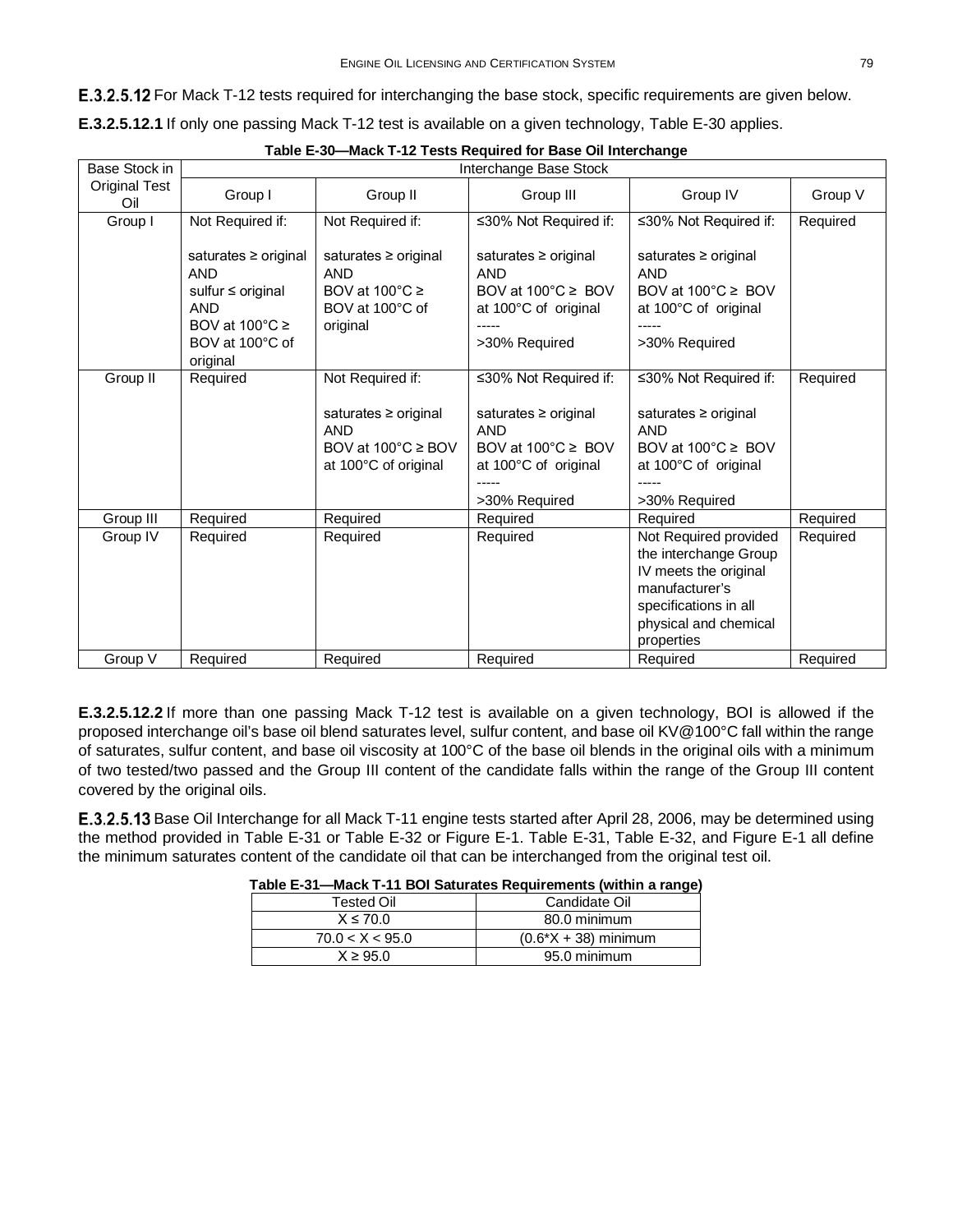

**Figure E-1—Mack T-11 BOI Saturates Requirements (according to plot)**

<span id="page-25-1"></span><span id="page-25-0"></span>

|  |  |  | Table E-32—Mack T-11 BOI Saturates Requirements (minimum saturates for interchange) |  |  |  |  |
|--|--|--|-------------------------------------------------------------------------------------|--|--|--|--|
|--|--|--|-------------------------------------------------------------------------------------|--|--|--|--|

| Base Oil Originally Tested for Licensing | Minimum Saturates<br>for Interchange Base Oil |
|------------------------------------------|-----------------------------------------------|
| $≤70.0$                                  | 80.0                                          |
| 71.0                                     | 80.6                                          |
| 72.0                                     | 81.2                                          |
| 73.0                                     | 81.8                                          |
| 74.0                                     | 82.4                                          |
| 75.0                                     | 83.0                                          |
| 76.0                                     | 83.6                                          |
| 77.0                                     | 84.2                                          |
| 78.0                                     | 84.8                                          |
| 79.0                                     | 85.4                                          |
| 80.0                                     | 86.0                                          |
| 81.0                                     | 86.6                                          |
| 82.0                                     | 87.2                                          |
| 83.0                                     | 87.8                                          |
| 84.0                                     | 88.4                                          |
| 85.0                                     | 89.0                                          |
| 86.0                                     | 89.6                                          |
| 87.0                                     | 90.2                                          |
| 88.0                                     | 90.8                                          |
| 89.0                                     | 91.4                                          |
| 90.0                                     | 92.0                                          |
| 91.0                                     | 92.6                                          |
| 92.0                                     | 93.2                                          |
| 93.0                                     | 93.8                                          |
| 94.0                                     | 94.4                                          |
| ≥95.0                                    | 95.0                                          |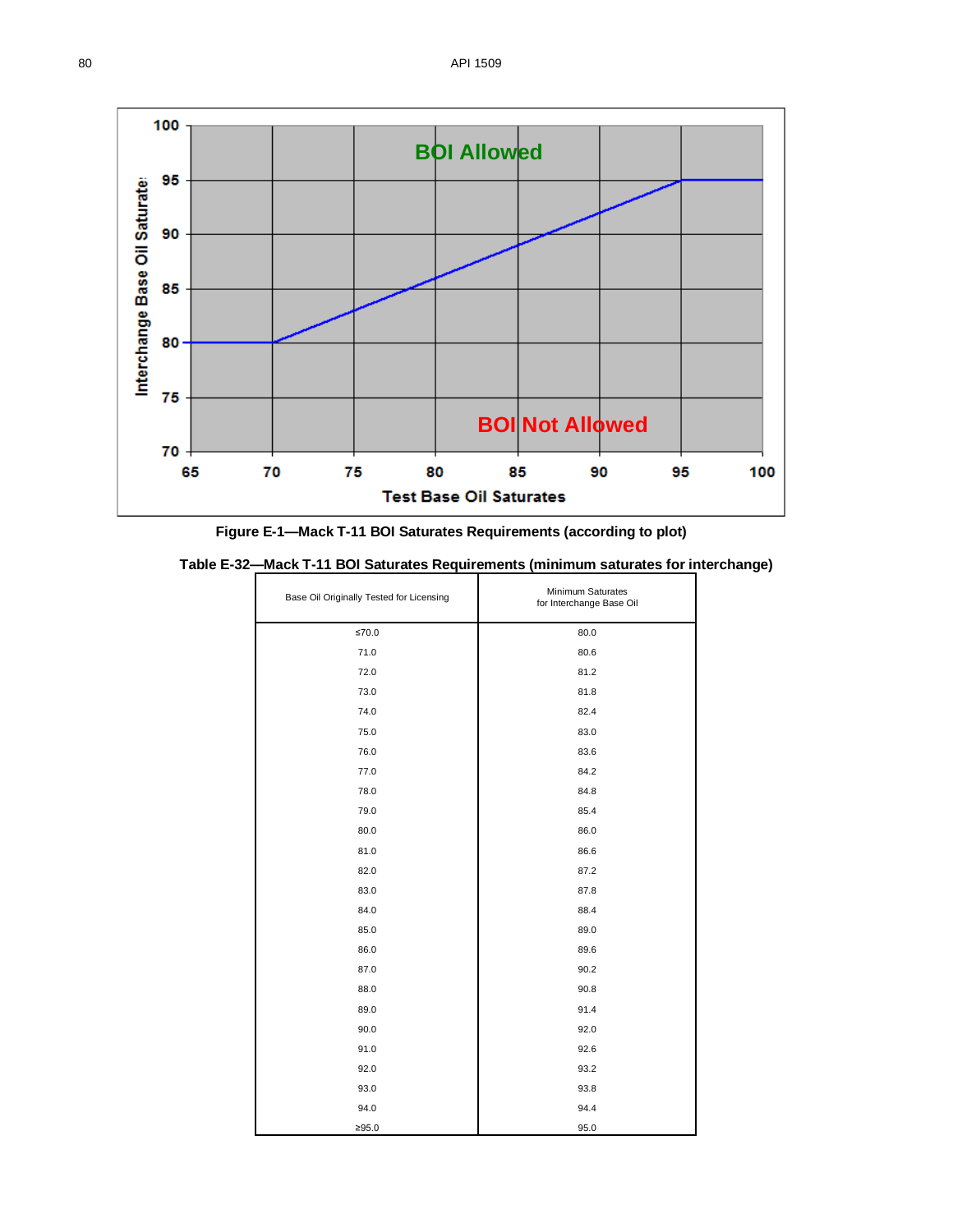E.3.2.5.14 Caterpillar C13 test base oil interchange guidelines within Groups I, II, and III are described in paragraphs [E.3.2.5.14.1](#page-26-0) and [E.3.2.5.14.2](#page-27-0) (see notes below). Acceptable test methods for base stock and base oil blend properties are listed in Table E-1. It is understood that when comparing properties, the precision of the methods is taken into consideration.

Notes:

- 1) The typical viscosity index of the Group III in the candidate must be no more than 6 units higher than the typical viscosity index of the Group III in the passing C13 oil with no allowance for test precision.
- 2) PAOs (Group IV) can be interchanged in accordance with item d of E.1.3.
- 3) When Group V base stocks are present, the C13 test must be run.

<span id="page-26-0"></span>**E.3.2.5.14.1** If only one passing C13 test is available on a given technology and only Group II and/or Group III base stocks are present in the passing C13 oil and the candidate, then C13 BOI is allowed if the viscosity index (VI) of the base oil blend for the candidate oil is equal to or less than the VI of the base oil blend of the passing C13 oil (see note below). If Group I base stock is present in either the passing C13 oil or the candidate, then C13 BOI is allowed if the base oil blend of the candidate has the same saturates level, the same or less sulfur, and the same or lower VI than the base oil blend of the passing C13 oil. Additional guidelines apply when Group III base stock is present in the C13 passing oil:

- a. The candidate oil must have Group III content equal to or less than the passing oil.
- b. The typical viscosity index of the Group III in the candidate must be no more than 6 units higher than the typical viscosity index of the Group III in the passing C13 oil with no allowance for test precision.

Worksheets like the ones shown below can be used to determine if a candidate's properties meet the C13 BOI criteria above. Examples follow that show how the worksheets should be used.

Worksheet 1: If only Group II and/or III in both the candidate and passing oils

|                             | Candidate |               | Passing Oil |
|-----------------------------|-----------|---------------|-------------|
| Base oil blend VI           |           | $\leq$ or $=$ |             |
| Group III content, % in oil |           | $\leq$ or $=$ |             |
| Group III VI                |           | See b above   |             |

Example w/worksheet 1: If only Group II and/or III in both the candidate and passing oils

|                             | Candidate |               | Passing Oil |
|-----------------------------|-----------|---------------|-------------|
| Base oil blend VI           | 104       | $\leq$ or $=$ | 115         |
| Group III content, % in oil | 13.5      | $\leq$ or $=$ | 40          |
| Group III VI                | 126       | See b above   | 126         |

In the example above, the candidate's properties meet the BOI criteria when compared to the passing oil. BOI is allowed for this candidate.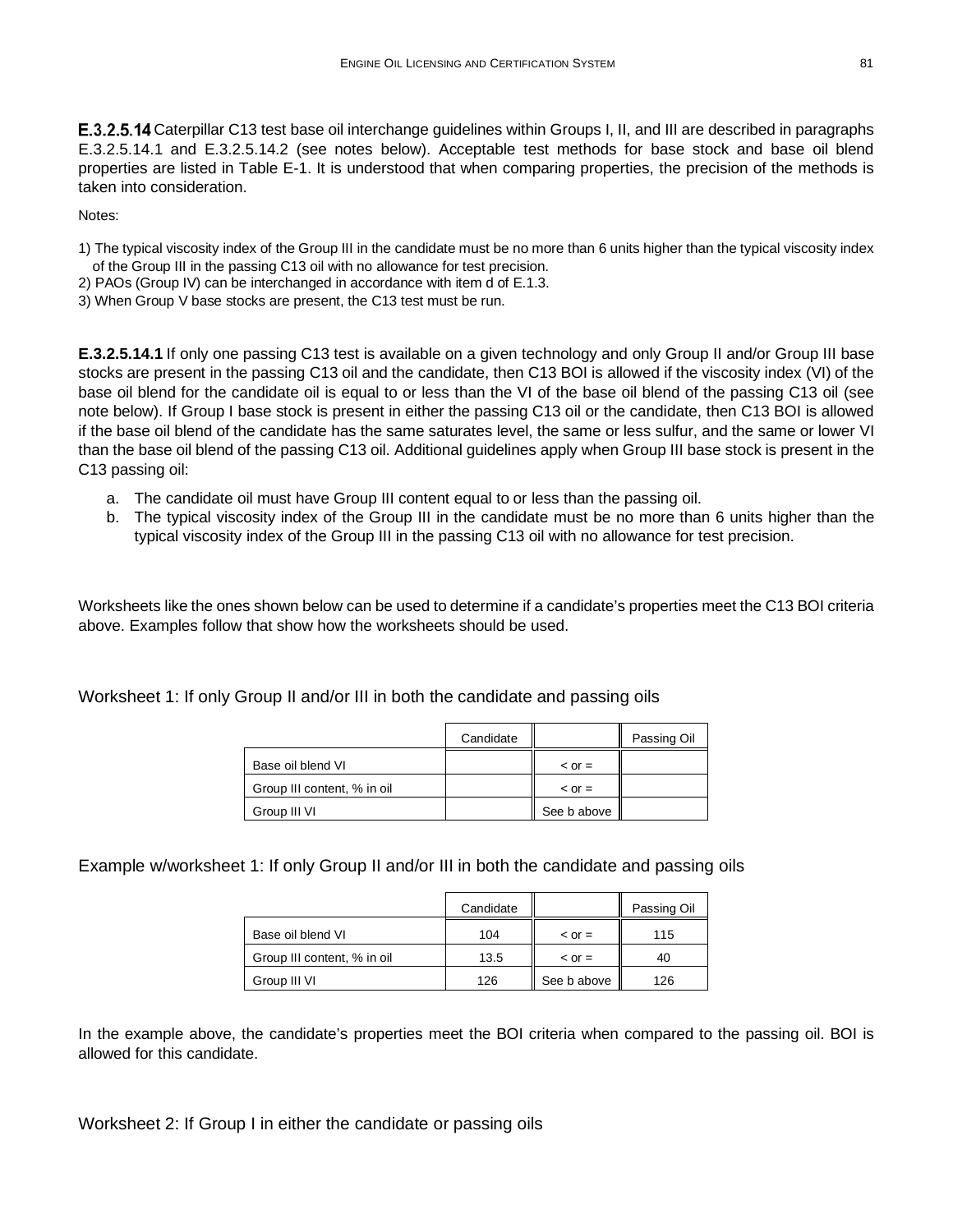|                             | Candidate |               | Passing Oil |
|-----------------------------|-----------|---------------|-------------|
| Base oil blend sats, %      |           |               |             |
| Base oil blend sulfur, ppm  |           | $\leq$ or $=$ |             |
| Base oil blend VI           |           | $\leq$ or $=$ |             |
| Group III content, % in oil |           | $\leq$ or $=$ |             |
| Group III VI                |           | See b above   |             |

Example w/worksheet 2: If Group I in either the candidate or passing oils

|                             | Candidate        |               | Passing Oil |
|-----------------------------|------------------|---------------|-------------|
| Base oil blend sats, %      | 87               |               | 87          |
| Base oil blend sulfur, ppm  | 347 <sup>a</sup> | $\leq$ or $=$ | 320         |
| Base oil blend VI           | 93               | $\leq$ or $=$ | 99          |
| Group III content, % in oil |                  | $\leq$ or $=$ | 15          |
| Group III VI                |                  | See b above   | 128         |

aNeed to apply the precision of the method.

The candidate's properties meet the BOI criteria when compared to the passing oil. In this case, the precision of the sulfur method shows the sulfur contents to be the same (D2622, 320 ppm +/- 41 ppm covers 347 ppm). BOI is allowed for this candidate.

<span id="page-27-0"></span>**E.3.2.5.14.2** If more than one passing C13 test is available on a given technology, BOI is allowed if the candidate's base oil blend saturates level, sulfur content, and viscosity index fall within the range of saturates level, sulfur, and VI of the base oil blends in the original passing oils (minimum two tested/two passed oils) and the Group III content of the candidate oil falls within the range of Group III content covered by the original passing oils. Additionally, the typical viscosity index of the Group III in the candidate oil must be no more than 6 units higher than the typical viscosity index of the Group III in the passing C13 oil with no allowance for test precision.

A worksheet like the one shown below can be used to determine if a candidate's properties meet the C13 BOI criteria above. Examples follow that show how the worksheets would be used.

Worksheet 3: If more than one passing C13 test is available on a given technology

|                             | Passing Oil | Passing Oil |            |
|-----------------------------|-------------|-------------|------------|
|                             |             | 2           | Candidate  |
| Base oil blend sats, %      |             |             |            |
| Base oil blend sulfur, ppm  |             |             |            |
| Base oil blend VI           |             |             |            |
| Group III content, % in oil |             |             |            |
| Group III VI (See b above)  |             |             |            |
| Is C13 Required?            |             |             | Yes or no? |
| Reason                      |             |             |            |
|                             |             |             |            |

Example 1 w/worksheet 3: If more than one passing C13 test is available on a given technology

|                        | Passing Oil Passing Oil |           |
|------------------------|-------------------------|-----------|
|                        |                         | Candidate |
| Base oil blend sats, % | 96                      | o٦        |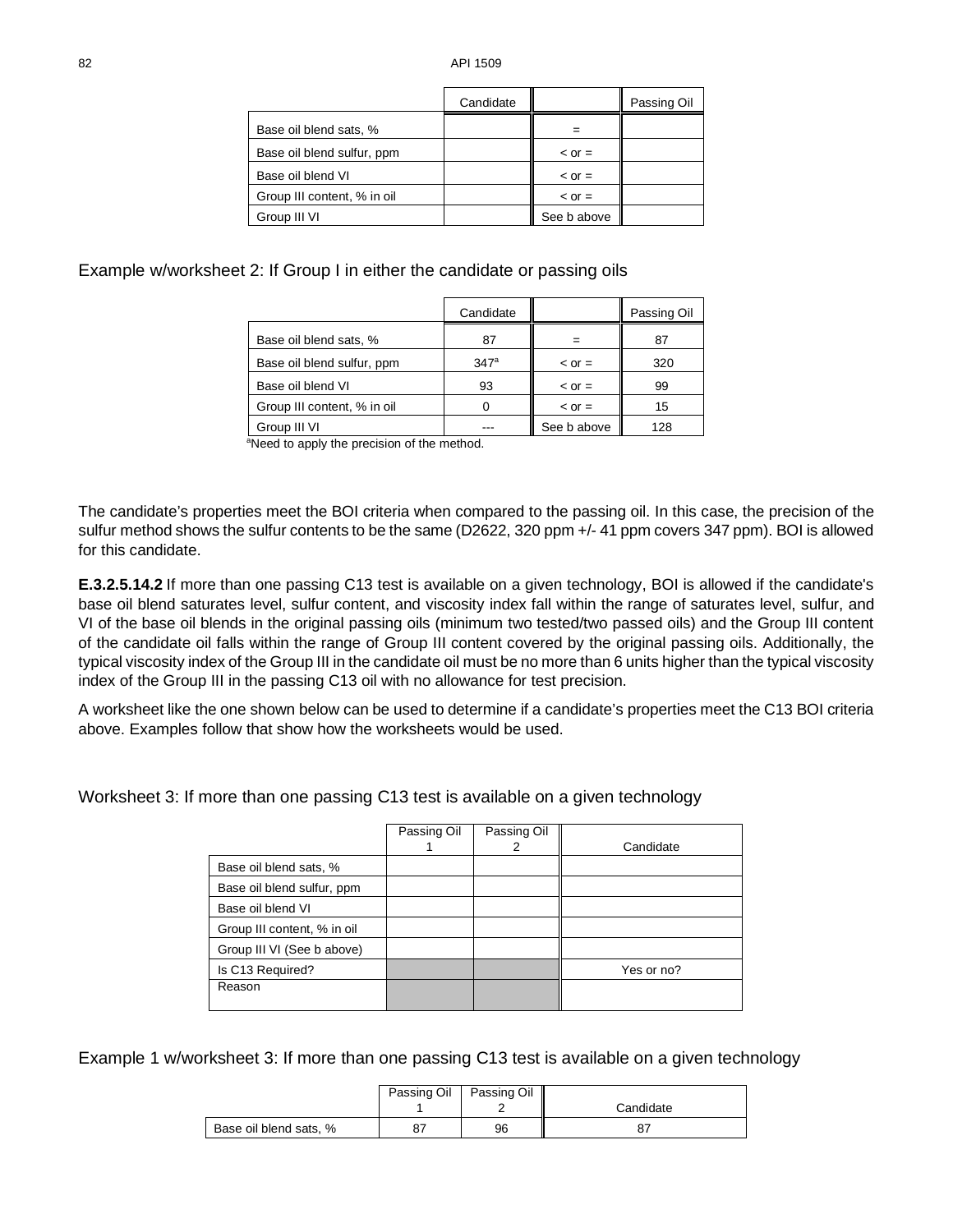| Base oil blend sulfur, ppm  | 347  |      | 320                                                                                                                                          |
|-----------------------------|------|------|----------------------------------------------------------------------------------------------------------------------------------------------|
| Base oil blend VI           | 93   | 115  | 99                                                                                                                                           |
| Group III content, % in oil |      | 40   | 15                                                                                                                                           |
| Group III VI (See b above)  |      | 126  | 128                                                                                                                                          |
| Cat C <sub>13</sub>         | Pass | Pass |                                                                                                                                              |
| Is C13 Required?            |      |      | No                                                                                                                                           |
| Reason                      |      |      | BOI is allowed. Sats, S, VI, and<br>Group III content fall within matrix<br>ranges. Candidate Group III VI is<br>within acceptable +6 range. |

# Example 2 w/worksheet 3: If more than one passing C13 test is available on a given technology

|                             | Passing Oil | Passing Oil<br>2 | Candidate                                                                                                                                   |
|-----------------------------|-------------|------------------|---------------------------------------------------------------------------------------------------------------------------------------------|
| Base oil blend sats, %      | 87          | 96               | 94                                                                                                                                          |
| Base oil blend sulfur, ppm  | 347         |                  | 90                                                                                                                                          |
| Base oil blend VI           | 93          | 115              | 112                                                                                                                                         |
| Group III content, % in oil | U           | 40               | 20                                                                                                                                          |
| Group III VI (See b above)  |             | 126              | 134                                                                                                                                         |
| <b>Cat C-13</b>             | Pass        | Pass             |                                                                                                                                             |
| Is C-13 Required?           |             |                  | <b>Yes</b>                                                                                                                                  |
| Reason                      |             |                  | BOI is not allowed. Base oil sats.<br>S, and VI fall within matrix ranges.<br>but Candidate Group III VI is<br>outside acceptable +6 range. |

<span id="page-28-0"></span>E.3.2.5.15 If only one passing Volvo T-13 test is available on a given technology, [Table E-33](#page-28-1) applies.

<span id="page-28-1"></span>

| Base Stock in        |          | Interchange Base Stock |           |                                                                                                                                                   |          |  |  |
|----------------------|----------|------------------------|-----------|---------------------------------------------------------------------------------------------------------------------------------------------------|----------|--|--|
| Original Test<br>Oil | Group I  | Group II               | Group III | Group IV                                                                                                                                          | Group V  |  |  |
| Group I              | Required | Required               | Required  | Required                                                                                                                                          | Required |  |  |
| Group II             | Required | Not Required           | Required  | Required                                                                                                                                          | Required |  |  |
| Group III            | Required | Required               | Required  | Required                                                                                                                                          | Required |  |  |
| Group IV             | Required | Required               | Required  | Not Required provided<br>interchange Group IV<br>meets original<br>manufacturer's<br>specifications in all<br>physical and chemical<br>properties | Required |  |  |
| Group V              | Required | Required               | Required  | Required                                                                                                                                          | Required |  |  |

| Table E-33—Volvo T-13 Tests Required for Interchanging the Base Stock |  |  |
|-----------------------------------------------------------------------|--|--|
|-----------------------------------------------------------------------|--|--|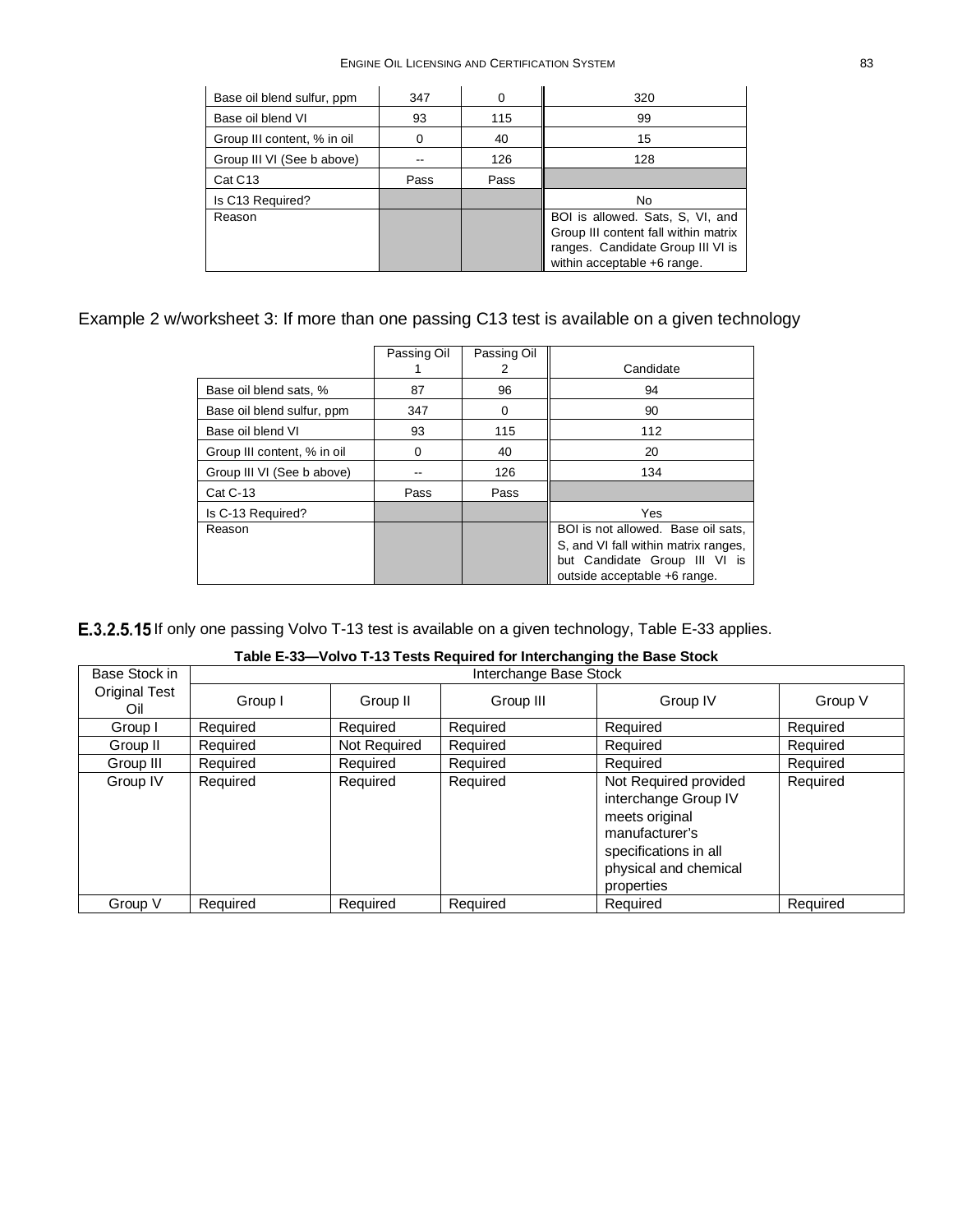<span id="page-29-1"></span>

| rable E-34—Caterphiar Oil Aeration Tests Required for interchanging the Base Stock. |                        |              |           |                                                                                                                                                   |          |  |
|-------------------------------------------------------------------------------------|------------------------|--------------|-----------|---------------------------------------------------------------------------------------------------------------------------------------------------|----------|--|
| Base Stock in                                                                       | Interchange Base Stock |              |           |                                                                                                                                                   |          |  |
| <b>Original Test</b><br>Oil                                                         | Group I                | Group II     | Group III | Group IV                                                                                                                                          | Group V  |  |
| Group I                                                                             | Required               | Required     | Required  | Required                                                                                                                                          | Required |  |
| Group II                                                                            | Required               | Not Required | Required  | Required                                                                                                                                          | Required |  |
| Group III                                                                           | Required               | Required     | Required  | Required                                                                                                                                          | Required |  |
| Group IV                                                                            | Required               | Required     | Required  | Not Required provided<br>interchange Group IV<br>meets original<br>manufacturer's<br>specifications in all<br>physical and chemical<br>properties | Required |  |
| Group V                                                                             | Required               | Required     | Required  | Required                                                                                                                                          | Required |  |

<span id="page-29-0"></span>**E.3.2.5.16** If only one passing Caterpillar Oil Aeration Test (COAT) is available on a given technology, [Table E-34](#page-29-1) applies.

**Table E-34—Caterpillar Oil Aeration Tests Required for Interchanging the Base Stock**

### **E.3.3 EXAMPLES**

#### E.3.3.1 General

The API Base Oil Interchangeability Guidelines must be used in conjunction with the API Guidelines for SAE Viscosity-Grade Engine Testing (see Annex F). When the original approved grade contains less than or equal to 10 percent of the interchange base stock, the higher grade must be tested if it contains greater than 10 percent of the interchange base stock in the formulation.

### **E.3.3.2 Example 1**

In this example, a marketer wants to exchange the 600N base stock in a Group I slate of base stocks for API Service Category CF-4 Heavy Duty engine oils. The marketer has two products involved in this interchange: an SAE 15W-40 grade containing a Group I base oil mix of 50 percent 100N and 50 percent 250N that has been approved by viscosity read-across and testing and an SAE 30 grade containing a Group I base oil mix of 35 percent 250N and 65 percent 600N that has also been approved by viscosity read-across and testing.

The marketer needs to take the following steps:

- a. Check the API Guidelines for SAE Viscosity-Grade Engine Testing. Some Heavy Duty engine tests can be read across from multigrade to single grade. Others can be read across from single grade to multigrade. Approval testing in original stocks was conducted accordingly.
- b. Check the API Base Oil Interchangeability Guidelines. Since the SAE 15W-40 product contains none (that is, less than 10 percent of the formulation) of the Group I 600N interchange stock, no testing is required. Additionally, no testing is required for the SAE 30 product when a 600N Group I base stock from another source is used. Group I for Group I interchanges are permitted for CF-4 oils.

### **E.3.3.3 Example 2**

In this example, a marketer wants to change from a Group II slate of base stocks used in a fully approved API CF-4 SAE 15W-40 Heavy Duty engine oil to a Group I slate and also to a mix of Group I and Group II stocks. The approved SAE 15W-40 grade is made with a Group II base oil mix of 65 percent 100N and 35 percent 240N.

The marketer needs to check the Base Oil Interchangeability Guidelines. No further engine testing is required for either interchange.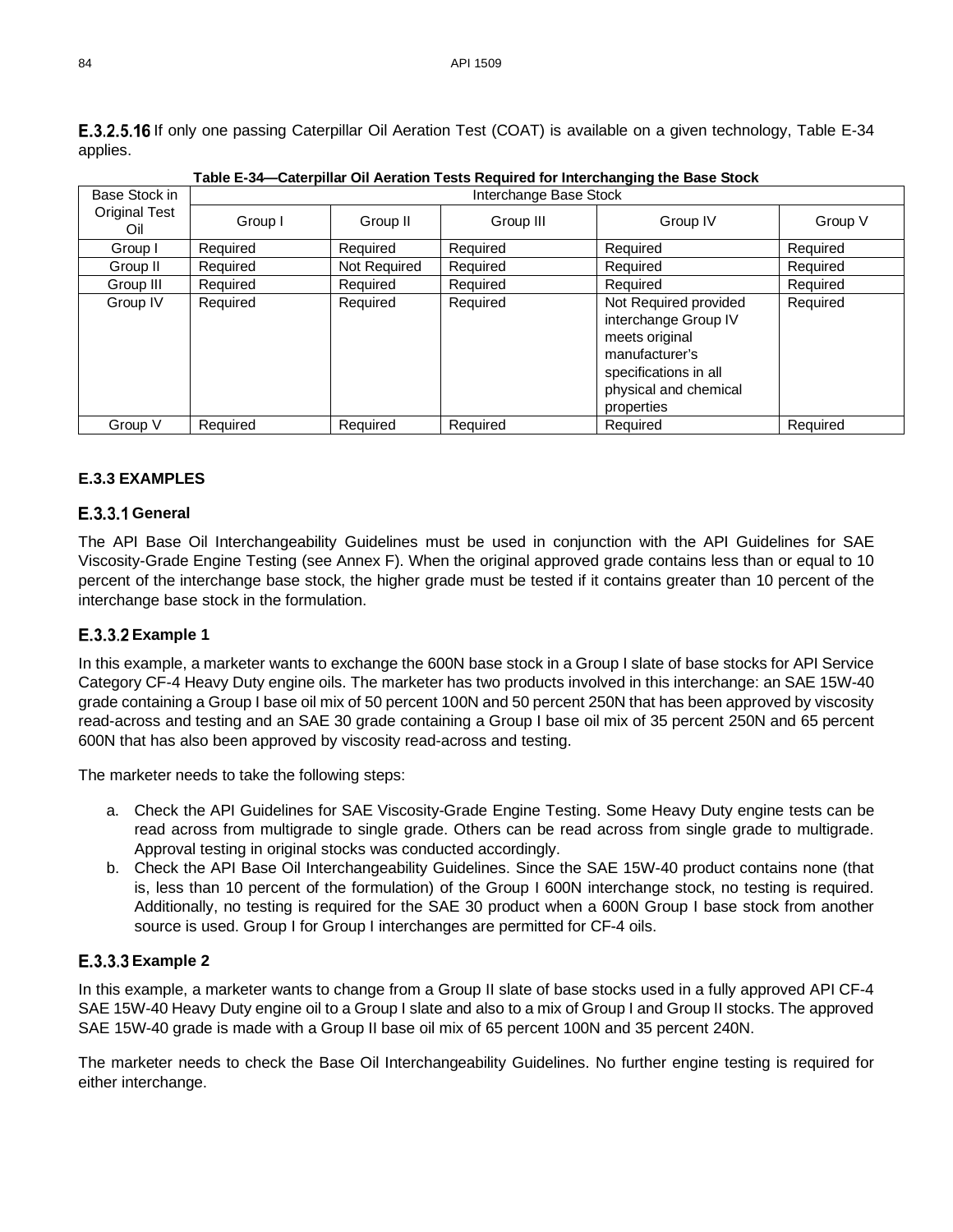#### **E.3.3.4 Additional Examples**

Additional examples on applying Base Oil Interchangeability Guidelines may be noted in Annex M.

#### <span id="page-30-0"></span>**Saturates Calculation Example for Table E-20**

The following calculation is utilized to determine if a Mack T-8 or T-8E test can be waived when both the originally tested base oil and the intended interchange base oil are below 80 percent saturates. A Mack T-8 or T-8E test is necessary for base oil interchangeability if the new base oil percent saturates level is not greater than or equal to the percent saturates level in the originally tested base oil at the 95 percent confidence level. This calculation is performed as follows:

Difference between two means (Z value calculation, one-sided assuming normal distribution):

$$
X_1 - X_2 \ge 1.645 \sqrt{\frac{{\sigma_1}^2}{n_1} + \frac{{\sigma_2}^2}{n_2}}
$$

whereX= mean of saturate determinations

σ= standard deviation of laboratory performing analyses

 $n =$  number of determinations

subscripts 1 and 2 refer to the interchange base oil and original base oil respectively

ASTM D 2007 saturates determinations must be made in a laboratory that has a standard deviation of 1.5 or less with an internal reference oil of less than 80 percent saturates.

If the ASTM D 2007 standard deviation for the laboratory in which both the original 70.0 percent saturates base oil and interchange base oil determinations were run is 1.5 and single saturates determinations were made, the Mack T-8 or Mack T-8E test would be waived for all API Group I Base Oils at least 3.48 percent higher in saturates (73.48 percent saturates minimum).

$$
X_1 - X_2 \ge 1.645 \sqrt{\frac{(1.5)^2}{1} + \frac{(1.5)^2}{1}}
$$
  

$$
X_1 - X_2 \ge (1.645)(1.5)\sqrt{2}
$$
  

$$
X_1 - X_2 \ge 3.48
$$

If in the above calculation, the ASTM D 2007 laboratory standard deviations were both 0.7 rather than 1.5 and single determinations were made, waiving the Mack T-8 or Mack T-8E Test for all API Group I Base Oils at least 1.63 percent higher (71.63 percent saturates minimum) would be permissible.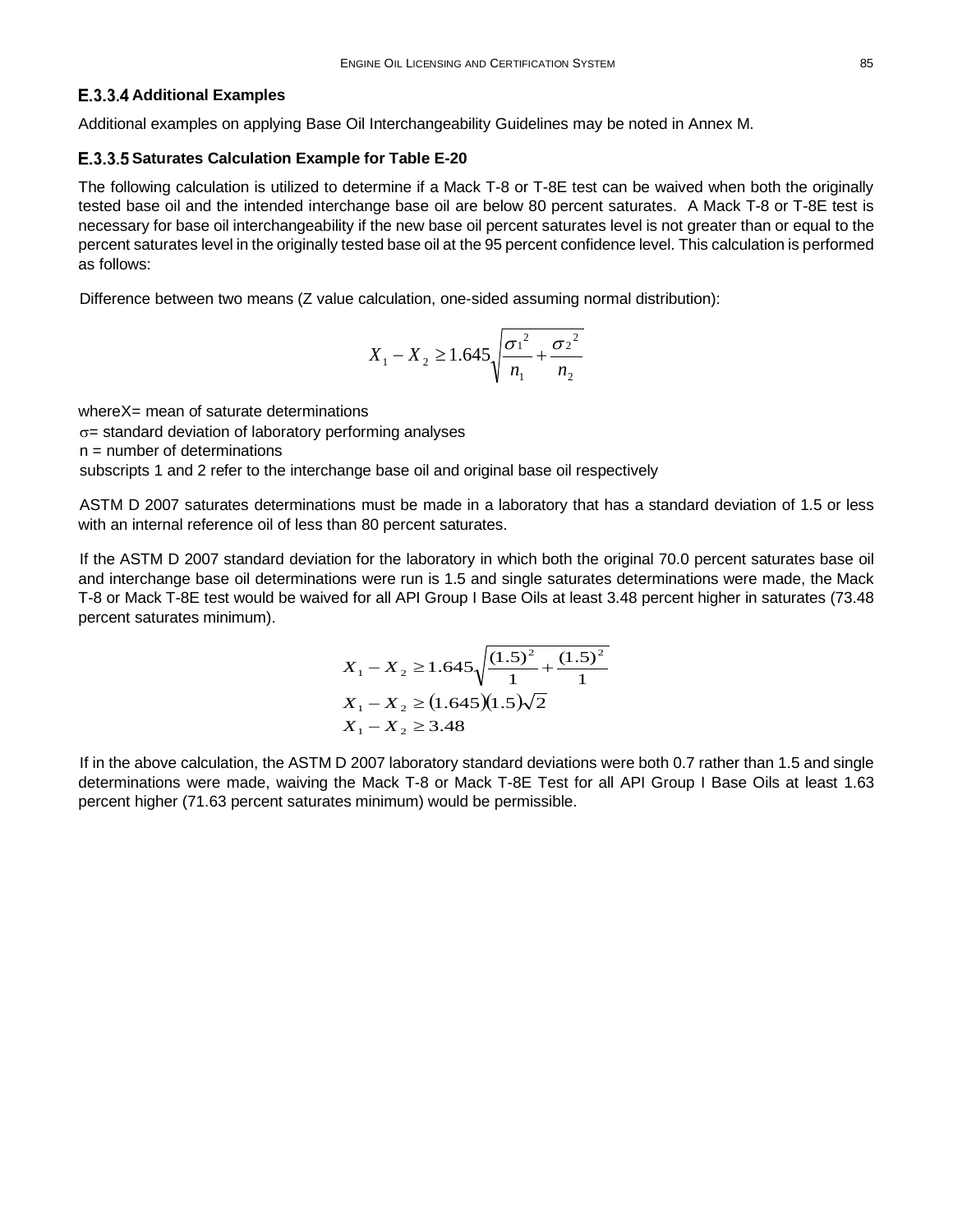# **E.4 INTERCHANGE FOR BENCH TESTS**

### **E.4.1 GUIDELINES**

**E.4.1.1** Complete bench testing is required for interchanging a base stock in an API-licensed oil except where noted in the guidelines below.

### **E.4.2 BENCH TESTS WITH ESTABLISHED INTERCHANGE TESTING GUIDELINES**

### <span id="page-31-2"></span>**E.4.2.1 TEOST 33C**

E.4.2.1.1 Based on existing TEOST 33 (ASTM D 6335) bench test data submitted to API, the passing TEOST 33 tests specified in [Table E-35](#page-31-4) are required for interchanging the base stock.

<span id="page-31-4"></span>

| Table E-35-Passing TEOST 33 Tests Required for Interchanging the Base Stock |                        |                     |                                                          |          |          |  |
|-----------------------------------------------------------------------------|------------------------|---------------------|----------------------------------------------------------|----------|----------|--|
| Base Stock in                                                               | Interchange Base Stock |                     |                                                          |          |          |  |
| <b>Original Test</b>                                                        |                        |                     | (Applies to SAE 5W-30 and higher viscosity grades only.) |          |          |  |
| Oil                                                                         | Group I                | Group II            | Group III                                                | Group IV | Group V  |  |
| Group I                                                                     | Not Required           | Not Required        | Required                                                 | Required | Required |  |
| Group II                                                                    | <b>Not Required</b>    | <b>Not Required</b> | Not Required                                             | Required | Required |  |
| Group III                                                                   | Required               | Not Required        | Not Required                                             | Required | Required |  |
| Group IV                                                                    | Required               | Required            | Required                                                 | Required | Required |  |
| Group V                                                                     | Required               | Required            | Required                                                 | Required | Required |  |

### <span id="page-31-3"></span>**E.4.2.2 TEOST MHT**

Based on existing TEOST MHT (ASTM D 7097) bench test data submitted to API, the passing TEOST MHT tests specified in Table E-36 are required for interchanging the base stock.

| Base Stock in               | Interchange Base Stock                                               |              |              |          |          |  |  |
|-----------------------------|----------------------------------------------------------------------|--------------|--------------|----------|----------|--|--|
| <b>Original Test</b><br>Oil | Group I                                                              | Group II     | Group III    | Group IV | Group V  |  |  |
| Group I                     | Not Required if<br>sulfur $\geq$ and<br>saturates $\leq$<br>original | Required     | Required     | Required | Required |  |  |
| Group II                    | Not Required                                                         | Not Required | Not Required | Required | Required |  |  |
| Group III                   | Required                                                             | Not Required | Required     | Required | Required |  |  |
| Group IV                    | Required                                                             | Required     | Required     | Required | Required |  |  |
| Group V                     | Required                                                             | Required     | Required     | Required | Required |  |  |

**Table E-36—TEOST MHT Tests Required for Interchanging the Base Stock**

### <span id="page-31-0"></span>**Homogeneity and Miscibility (H&M) ASTM D 6922 and Engine Oil Filterability (EOFT) ASTM D 6795 [formerly known as GM 9099P Filterability (Standard Method)]**

E.4.2.3.1 Homogeneity and Miscibility (H&M) ASTM D 6922 and Engine Oil Filterability (EOFT) ASTM D 6795 [formerly known as GM 9099P Filterability (Standard Method)] tests are required in one viscosity grade represented in the core data set. Each base oil interchange requires only one H&M and one EOFT test. (See ACC Code of Practice for definition of core data set.) Core data sets are typically developed in SAE 5W-30, 10W-30, 10W-40 or 15W-40 viscosity grades.

### <span id="page-31-1"></span>**Engine Oil Water Tolerance Test (EOWTT) ASTM D 6794**

E.4.2.4.1 The Engine Oil Water Tolerance Test (EOWTT) ASTM D 6794 [formerly GM 9099P Filterability (Modified Method for ILSAC GF-2/GF-3)] for each base oil interchange is required only in the viscosity grade with the highest additive (DI/VM) combination.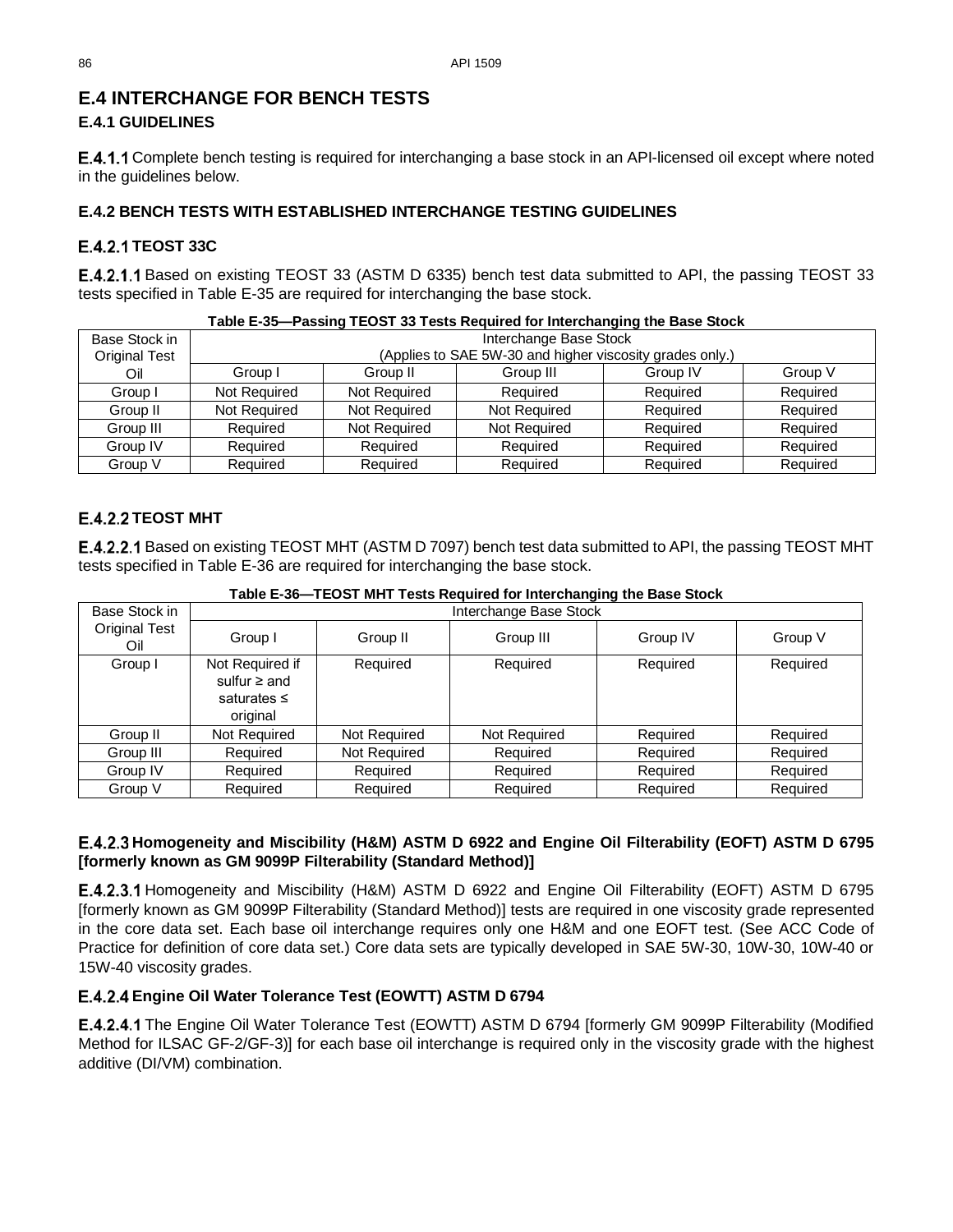#### <span id="page-32-0"></span>**Ball Rust Test (BRT) ASTM D 6557**

**E.4.2.5.1** If there is one passing Ball Rust Test (BRT) ASTM D 6557 in the core data set as defined by the ACC Code of Practice, read-across is allowed to all other viscosity grades and base oil slates.

#### <span id="page-32-1"></span>**Mack T-10A or Mack T-12A**

**E.4.2.6.1** Neither a Mack T-10A nor a Mack T-12A test is required for base oil interchange if the saturates and sulfur content (within the precision of the two analytical tests) of the interchange base oil fall within the range of the saturates and sulfur content of the base oils in the original oils (minimum two oils), and fresh oil MRV-TP1 (ASTM D 4684) @ –20ºC of the interchange is equal to or less than the BOI matrix limit.

The BOI matrix limit is defined as:

*BOI matrix limit* = 25000 − *margin of safety*

Margin of safety is defined as:

*margin of*  $\text{safety} = \text{largest of } Y1 - X1, Y2 - X2, \text{ or } 0$ 

where  $X1 =$  fresh oil MRV-TP1 @ -20°C for original oil 1

 $X2 =$  fresh oil MRV-TP1  $@ -20°C$  for original oil 2

Y1 = MRV-TP1 @ –20ºC of 75-hour T-10A or T-12A sample for original oil 1

Y2 = MRV-TP1 @ –20ºC of 75-hour T-10A or T-12A sample for original oil 2

An example of this guideline's application is provided in [Table E-37.](#page-32-2)

<span id="page-32-2"></span>

|                                            |              |                                                             | Candidate    | Candidate         | Candidate     |
|--------------------------------------------|--------------|-------------------------------------------------------------|--------------|-------------------|---------------|
|                                            | Matrix Oil 1 | Matrix Oil 2                                                | Oil A        | Oil B             | Oil C         |
| Base Oil Saturates, mass%                  | 99           | 65                                                          | 70           | 80                | 75            |
| Base Oil Sulfur, mass%                     | < 0.002      | 0.7                                                         | 0.5          | 0.3               | 0.8           |
| Is base oil saturates within the matrix    |              |                                                             |              |                   |               |
| range (within the precision of the test)?  |              |                                                             | Yes          | Yes               | Yes           |
|                                            |              |                                                             |              |                   |               |
| Is base oil sulfur within the matrix range |              |                                                             |              |                   |               |
| (within the precision of the test)?        |              |                                                             | Yes          | Yes               | No.           |
| Fresh Oil MRV-TP1 @ -20°C, cP              | 12000        | 15000                                                       | 16000        | 20000             | Immaterial    |
| T-10A or T-12A                             |              |                                                             |              |                   |               |
| MRV-TP1 @ -20°C, cP                        | 18000        | 16000                                                       |              |                   |               |
| Yield stress, Pa                           | 0            | 0                                                           |              |                   |               |
| Margin of safety                           |              | Largest of $(18000-12000)$ or $(16000-15000)$ or $0 = 6000$ |              |                   |               |
| <b>BOI</b> matrix limit                    |              | $25000 - 6000 = 19000$                                      | 19000        | 19000             | 19000         |
| Test Required?                             |              |                                                             | No.          | Yes.              | Yes.          |
| Reason                                     |              |                                                             | Fresh oil    | Fresh oil         | Base oil      |
|                                            |              |                                                             | MRV-TP1      | MRV-TP1           | sulfur not in |
|                                            |              |                                                             | less         | greater than      | matrix range  |
|                                            |              |                                                             | than BOI     | <b>BOI</b> matrix |               |
|                                            |              |                                                             | matrix limit | limit             |               |

**Table E-37—Example of T-10A or T-12A BOI Guideline Application***[a](#page-32-3)*

<span id="page-32-3"></span>*<sup>a</sup>* T-10A = Mack T-10A engine test; T-12A = Mack T-12A engine test.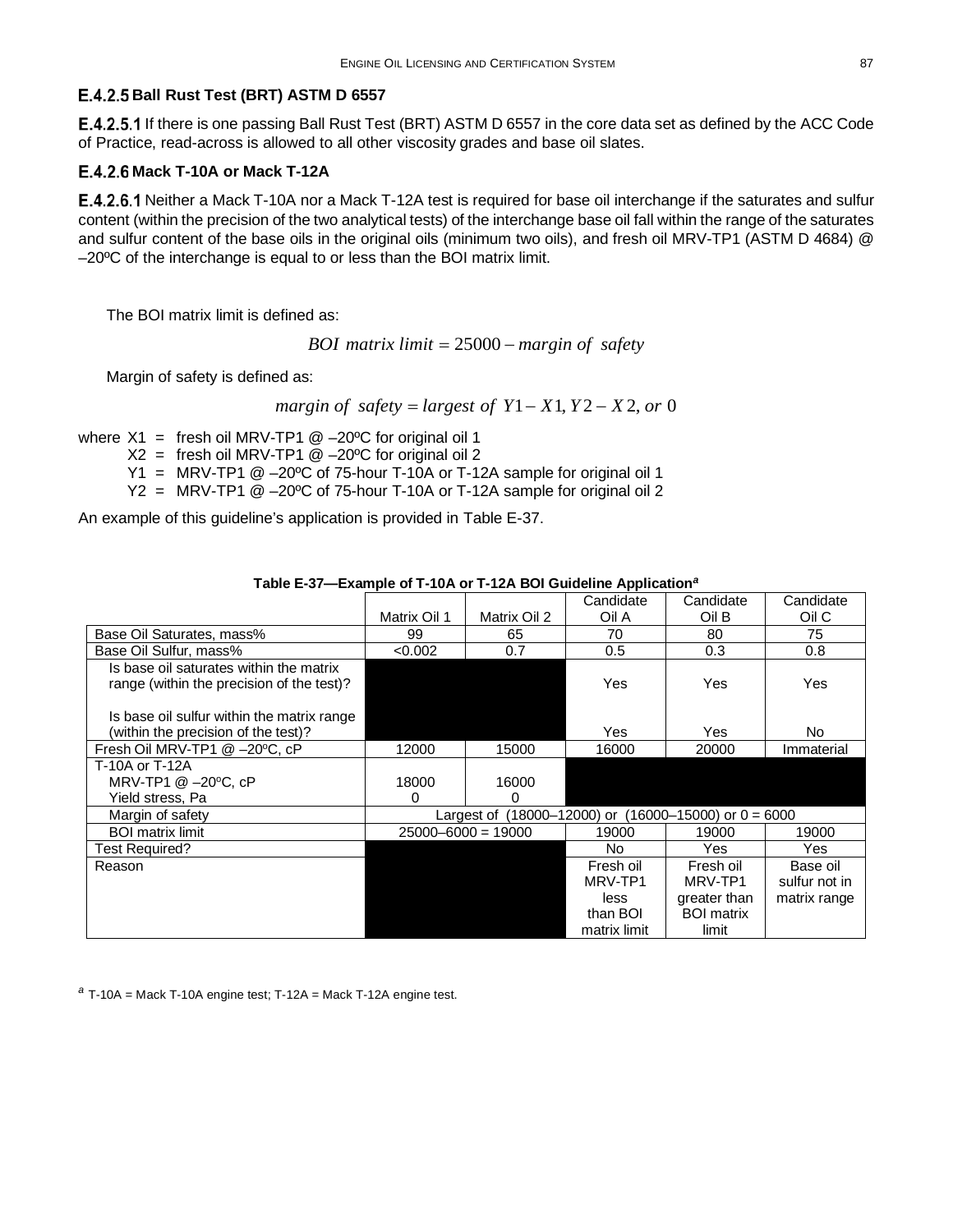## <span id="page-33-3"></span>**The Diesel Elastomer Compatibility Test (ASTM D7216 Annex A1)***[2](#page-33-5)*

**E.4.2.7.1** The Diesel Elastomer Compatibility Test (ASTM D7216 Annex A1) is not required if the saturates and sulfur content (within the precision of the tests) of the interchange base oil fall within the range of the saturates and sulfur content of the base oils in the original candidate oils (minimum two candidate oils) and the DI package is unchanged. An example of this guideline's application is provided in [Table E-38.](#page-33-4)

<span id="page-33-4"></span>

| יווועומונטט וטוווטוטושום וטטטוש טווו |              |              |                    |                    |  |
|--------------------------------------|--------------|--------------|--------------------|--------------------|--|
|                                      | Matrix Oil 1 | Matrix Oil 2 | Candidate Oil A    | Candidate Oil B    |  |
| Base Oil Saturates, mass %           | 99           | 65           | 70                 | 80                 |  |
| Base Oil Sulfur, mass %              | < 0.002      | 0.7          | 0.5                | 0.3                |  |
| CI-4 Elastomer Compatibility Test    | Pass         | Pass         |                    |                    |  |
| Test Required?                       |              |              | No                 | No                 |  |
| Reason                               |              |              | Base oil           | Base oil           |  |
|                                      |              |              | saturates and      | saturates and      |  |
|                                      |              |              | sulfur fall within | sulfur fall within |  |
|                                      |              |              | matrix ranges      | matrix ranges      |  |

**Table E-38—The Diesel Elastomer Compatibility Test (ASTM D7216 Annex A1) BOI Guideline Application**

### <span id="page-33-1"></span>**E.4.2.8 Mack T-11A**

**E.4.2.8.1** In addition to the Mack T-11 BOI guidelines being met, for Base Oil Interchange in the Mack T-11A the fresh oil MRV-TP1 (ASTM D 4684) @ –20°C of the interchange candidate must be less than or equal to 20000 cP with no yield stress.

### <span id="page-33-2"></span>**High-Temperature Corrosion Bench Test (HTCBT) ASTM D 6594**

**E.4.2.9.1** If there is one passing High-Temperature Corrosion Bench Test (HTCBT) ASTM D 6594 in the core data set as defined by the ACC Code of Practice, read-across is allowed to all other viscosity grades and base oil slates.

### **E.4.2.10 Emulsion Retention ASTM D7563**

**E.4.2.10.1** For oils formulated with Group II and/or Group III base stocks, the Emulsion Retention ASTM D7563 is required only for the highest additive (DI/VM) concentration. Read across is allowed to all other Group II, Group III and combinations of Group II and Group III base oil/viscosity grade formulations using the same or lower concentration of the identical additive (DI/VM) combination. If the PPD type is changed for the DI/VI combination, testing is required.

### <span id="page-33-0"></span>**PCMO Elastomer Compatibility Test (ASTM D7216 Annex A)***<sup>2</sup>*

**E.4.2.12** A passing PCMO Elastomer Compatibility Test (ASTM D7216 Annex A) in the core data set (as defined in the ACC Code) run in Group II or Group III or a mix of Group II and Group III, can be read across to formulations using other Group II or Group III or a mix of Group II and Group III base stocks.

**E.4.2.13** Additionally, there is no viscosity grade restriction if the read across is limited to 0W-20, 0W-30, 5W-20, 5W-30, 10W-30 and 10W-40 viscosity grades.

E.4.2.14 When reading to a candidate using Group I base stocks, the PCMO Elastomer Compatibility Test (ASTM D7216 Annex A2) is not required if the base oil saturates and base oil sulfur content (within the precision of the tests) of the interchange base oil fall within the range of the base oil saturates and base oil sulfur content of the base oils in the original candidate oils (minimum two candidate oils) and the DI package is unchanged. An example of this guideline's application is provided in [Table E-39](#page-34-0)**.**

<span id="page-33-5"></span>*<sup>2</sup>* Modified per ballot 5106